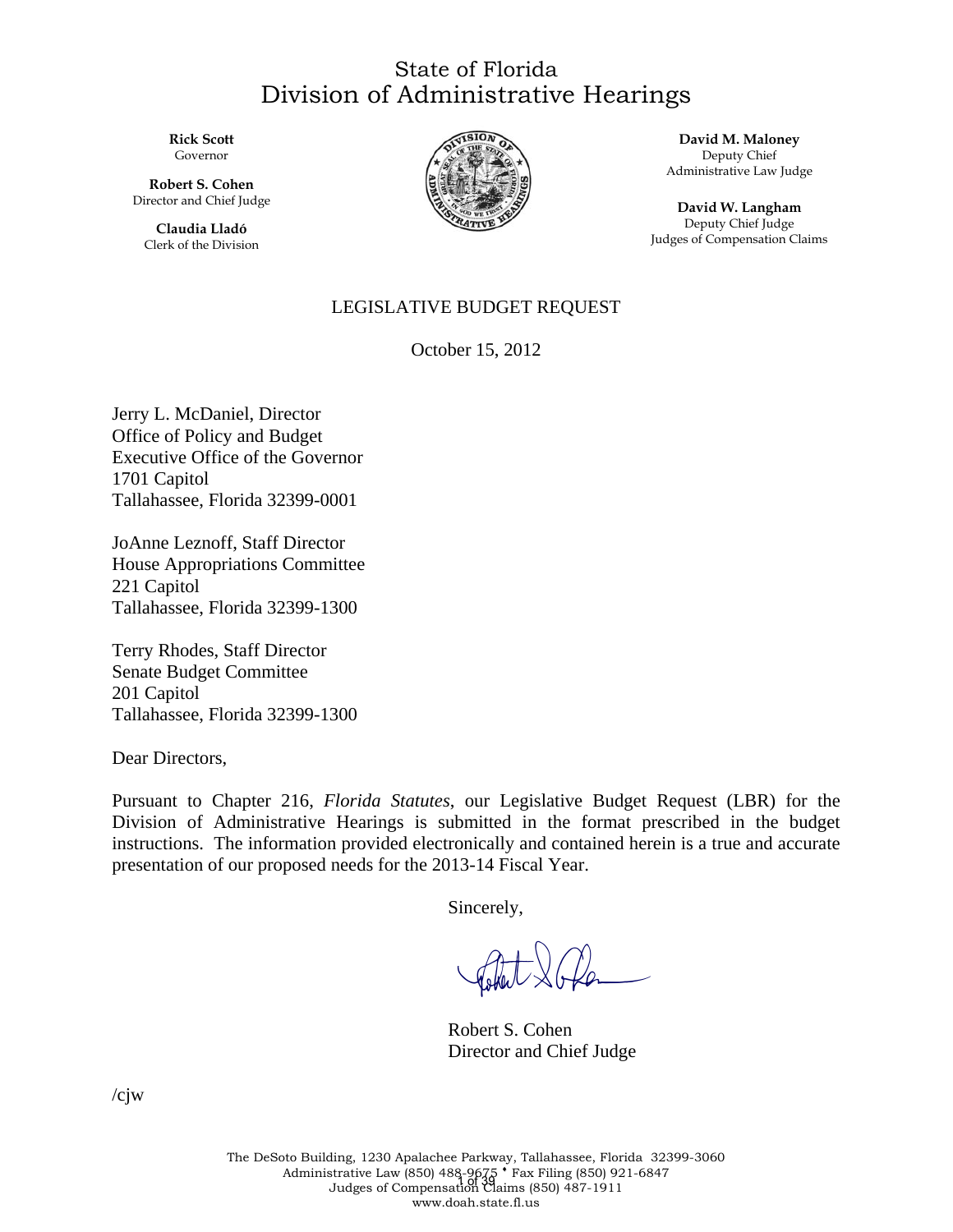#### TEMPORARY SPECIAL DUTY – GENERAL PAY ADDITIVES IMPLEMENTATION PLAN FOR FISCAL YEAR 2013-2014

The Division of Administrative Hearings has never and has no plans to implement temporary special duty pay additives.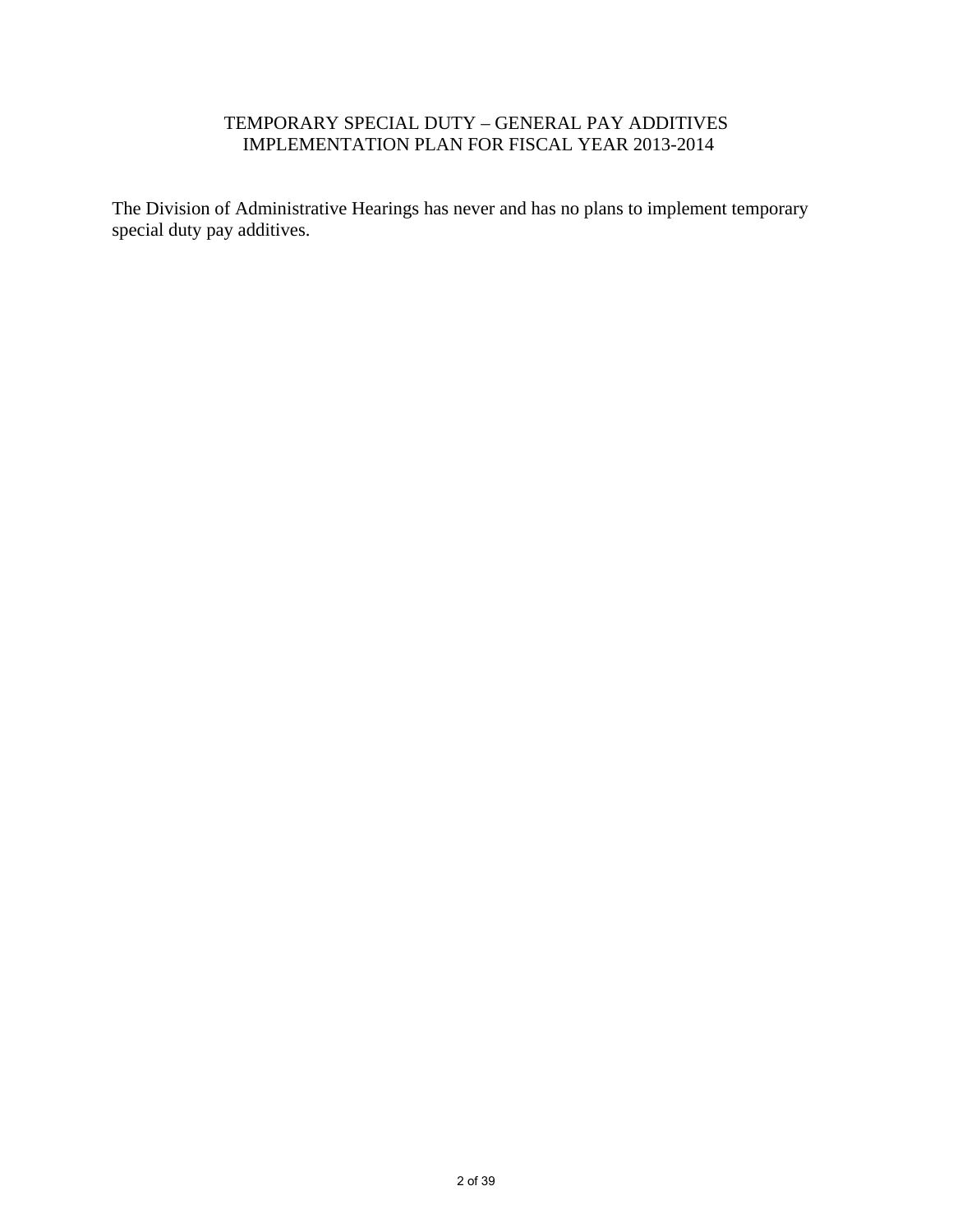# **DEPARTMENT LEVEL EXHIBITS AND SCHEDULES**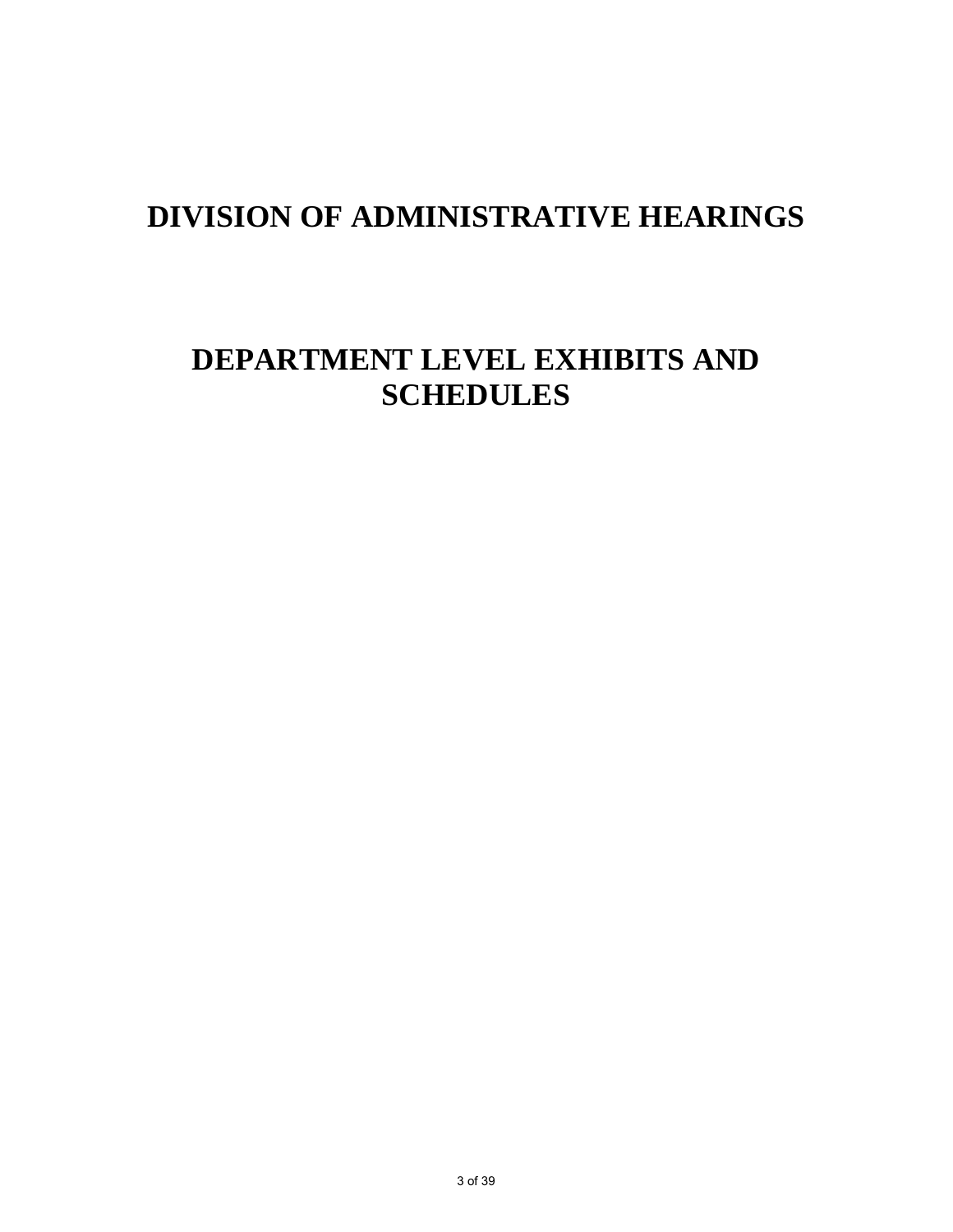| <b>Dept/Agency:</b> Division of Administrative Hearings<br># of Assets & Resources<br>Prepared by: Cindy Wingler<br>Apportioned to this IT<br>Phone: (850) 488-9675 ext. 112<br>Service in FY 2013-14<br>Estimated FY 2013-14<br>Number<br><b>Number</b><br>Allocation of Recurring<br>used for<br>w/costs<br><b>Base Budget</b><br>this<br>in FY<br>(based on Column G64<br><b>Footnote</b><br>Service Provisioning -- Assets & Resources<br>$2013 - 14$<br>(Cost Elements)<br><b>Number</b><br>service<br>minus G65)<br>A. Personnel<br>\$85,524<br>1.00<br>A-1.1 State FTE<br>\$85,524<br>1.00<br>$\mathbf{1}$<br>A-2.1 OPS FTE<br>0.00<br>\$0<br>A-3.1 Contractor Positions (Staff Augmentation)<br>\$0<br>0.00<br><b>B.</b> Hardware<br>\$62,500<br>$B-1$<br><b>Servers</b><br>2<br>\$0<br>23<br>$\mathbf{0}$<br>$\overline{2}$<br>$B-2$<br><b>Server Maintenance &amp; Support</b><br>23<br>18<br>3<br>Network Devices & Hardware (e.g., routers, switches, hubs, cabling, etc.)<br>60<br>12<br>$B-3$<br>Online Storage for file and print (indicate GB of storage)<br>6839<br>$\mathbf{0}$<br>\$0<br>$B-4$<br>Archive Storage for file and print (indicate GB of storage)<br>\$0<br>32768<br>$\mathbf{0}$<br>$B-5$<br>\$0<br>Other Hardware Assets (Please specify in Footnote Section below)<br>$B-6$<br>C. Software<br>4<br>D. External Service Provider(s)<br>MyFloridaNet<br>\$188,403<br>$D-1$<br>5<br>Other (Please specify in Footnote Section below)<br>$D-2$<br>\$0<br>E. Other (Please describe in Footnotes Section below)<br>\$1,500<br>6<br><b>F. Total for IT Service</b><br>\$341,927 |
|-------------------------------------------------------------------------------------------------------------------------------------------------------------------------------------------------------------------------------------------------------------------------------------------------------------------------------------------------------------------------------------------------------------------------------------------------------------------------------------------------------------------------------------------------------------------------------------------------------------------------------------------------------------------------------------------------------------------------------------------------------------------------------------------------------------------------------------------------------------------------------------------------------------------------------------------------------------------------------------------------------------------------------------------------------------------------------------------------------------------------------------------------------------------------------------------------------------------------------------------------------------------------------------------------------------------------------------------------------------------------------------------------------------------------------------------------------------------------------------------------------------------------------------------------------------------------------------------------------------|
|                                                                                                                                                                                                                                                                                                                                                                                                                                                                                                                                                                                                                                                                                                                                                                                                                                                                                                                                                                                                                                                                                                                                                                                                                                                                                                                                                                                                                                                                                                                                                                                                             |
|                                                                                                                                                                                                                                                                                                                                                                                                                                                                                                                                                                                                                                                                                                                                                                                                                                                                                                                                                                                                                                                                                                                                                                                                                                                                                                                                                                                                                                                                                                                                                                                                             |
|                                                                                                                                                                                                                                                                                                                                                                                                                                                                                                                                                                                                                                                                                                                                                                                                                                                                                                                                                                                                                                                                                                                                                                                                                                                                                                                                                                                                                                                                                                                                                                                                             |
|                                                                                                                                                                                                                                                                                                                                                                                                                                                                                                                                                                                                                                                                                                                                                                                                                                                                                                                                                                                                                                                                                                                                                                                                                                                                                                                                                                                                                                                                                                                                                                                                             |
| \$18,500<br>\$44,000<br>\$4,000<br>\$188,403                                                                                                                                                                                                                                                                                                                                                                                                                                                                                                                                                                                                                                                                                                                                                                                                                                                                                                                                                                                                                                                                                                                                                                                                                                                                                                                                                                                                                                                                                                                                                                |
|                                                                                                                                                                                                                                                                                                                                                                                                                                                                                                                                                                                                                                                                                                                                                                                                                                                                                                                                                                                                                                                                                                                                                                                                                                                                                                                                                                                                                                                                                                                                                                                                             |
|                                                                                                                                                                                                                                                                                                                                                                                                                                                                                                                                                                                                                                                                                                                                                                                                                                                                                                                                                                                                                                                                                                                                                                                                                                                                                                                                                                                                                                                                                                                                                                                                             |
|                                                                                                                                                                                                                                                                                                                                                                                                                                                                                                                                                                                                                                                                                                                                                                                                                                                                                                                                                                                                                                                                                                                                                                                                                                                                                                                                                                                                                                                                                                                                                                                                             |
|                                                                                                                                                                                                                                                                                                                                                                                                                                                                                                                                                                                                                                                                                                                                                                                                                                                                                                                                                                                                                                                                                                                                                                                                                                                                                                                                                                                                                                                                                                                                                                                                             |
|                                                                                                                                                                                                                                                                                                                                                                                                                                                                                                                                                                                                                                                                                                                                                                                                                                                                                                                                                                                                                                                                                                                                                                                                                                                                                                                                                                                                                                                                                                                                                                                                             |
|                                                                                                                                                                                                                                                                                                                                                                                                                                                                                                                                                                                                                                                                                                                                                                                                                                                                                                                                                                                                                                                                                                                                                                                                                                                                                                                                                                                                                                                                                                                                                                                                             |
|                                                                                                                                                                                                                                                                                                                                                                                                                                                                                                                                                                                                                                                                                                                                                                                                                                                                                                                                                                                                                                                                                                                                                                                                                                                                                                                                                                                                                                                                                                                                                                                                             |
|                                                                                                                                                                                                                                                                                                                                                                                                                                                                                                                                                                                                                                                                                                                                                                                                                                                                                                                                                                                                                                                                                                                                                                                                                                                                                                                                                                                                                                                                                                                                                                                                             |
|                                                                                                                                                                                                                                                                                                                                                                                                                                                                                                                                                                                                                                                                                                                                                                                                                                                                                                                                                                                                                                                                                                                                                                                                                                                                                                                                                                                                                                                                                                                                                                                                             |
|                                                                                                                                                                                                                                                                                                                                                                                                                                                                                                                                                                                                                                                                                                                                                                                                                                                                                                                                                                                                                                                                                                                                                                                                                                                                                                                                                                                                                                                                                                                                                                                                             |
|                                                                                                                                                                                                                                                                                                                                                                                                                                                                                                                                                                                                                                                                                                                                                                                                                                                                                                                                                                                                                                                                                                                                                                                                                                                                                                                                                                                                                                                                                                                                                                                                             |
|                                                                                                                                                                                                                                                                                                                                                                                                                                                                                                                                                                                                                                                                                                                                                                                                                                                                                                                                                                                                                                                                                                                                                                                                                                                                                                                                                                                                                                                                                                                                                                                                             |
|                                                                                                                                                                                                                                                                                                                                                                                                                                                                                                                                                                                                                                                                                                                                                                                                                                                                                                                                                                                                                                                                                                                                                                                                                                                                                                                                                                                                                                                                                                                                                                                                             |
| G. Please identify the number of users of the Network Service<br>242                                                                                                                                                                                                                                                                                                                                                                                                                                                                                                                                                                                                                                                                                                                                                                                                                                                                                                                                                                                                                                                                                                                                                                                                                                                                                                                                                                                                                                                                                                                                        |
| H. How many locations currently host IT assets and resources used to provide LAN services?<br>18                                                                                                                                                                                                                                                                                                                                                                                                                                                                                                                                                                                                                                                                                                                                                                                                                                                                                                                                                                                                                                                                                                                                                                                                                                                                                                                                                                                                                                                                                                            |
| I. How many locations currently use WAN services?<br>18                                                                                                                                                                                                                                                                                                                                                                                                                                                                                                                                                                                                                                                                                                                                                                                                                                                                                                                                                                                                                                                                                                                                                                                                                                                                                                                                                                                                                                                                                                                                                     |
| Footnotes - Please indicate a footnote for each corresponding row above. Maximum footnote length is 1024 characters.<br>IJ.                                                                                                                                                                                                                                                                                                                                                                                                                                                                                                                                                                                                                                                                                                                                                                                                                                                                                                                                                                                                                                                                                                                                                                                                                                                                                                                                                                                                                                                                                 |
| $\mathbf{I}$<br>The cumulative percentage of time expended by 6 FTE on this service, rounded to the nearest .25. AD = \$22,796; WC = \$62,728 (Sal)                                                                                                                                                                                                                                                                                                                                                                                                                                                                                                                                                                                                                                                                                                                                                                                                                                                                                                                                                                                                                                                                                                                                                                                                                                                                                                                                                                                                                                                         |
| 2<br>There are 18 servers on maintenance. $AD = $3,500$ ; $WC = $15,000$ (Cont)                                                                                                                                                                                                                                                                                                                                                                                                                                                                                                                                                                                                                                                                                                                                                                                                                                                                                                                                                                                                                                                                                                                                                                                                                                                                                                                                                                                                                                                                                                                             |
| 3<br>Enterasys, firewall, equipment maintenance, hubs, switches, cables and installation. AD = \$14,100; WC = \$29,900 (Exp, OCO, Cont)                                                                                                                                                                                                                                                                                                                                                                                                                                                                                                                                                                                                                                                                                                                                                                                                                                                                                                                                                                                                                                                                                                                                                                                                                                                                                                                                                                                                                                                                     |
| 4<br>Enterasys software renewals. $AD = $2,000$ ; WC = \$2,000 (Exp)                                                                                                                                                                                                                                                                                                                                                                                                                                                                                                                                                                                                                                                                                                                                                                                                                                                                                                                                                                                                                                                                                                                                                                                                                                                                                                                                                                                                                                                                                                                                        |
| 5<br>IT communications and equipment provided by DMS. AD = $$58,882$ ; WC = $$129,521$ (Exp)                                                                                                                                                                                                                                                                                                                                                                                                                                                                                                                                                                                                                                                                                                                                                                                                                                                                                                                                                                                                                                                                                                                                                                                                                                                                                                                                                                                                                                                                                                                |
| 6<br>Supplies - backup tapes. $AD = $500$ ; WC = \$1,000 (Exp)                                                                                                                                                                                                                                                                                                                                                                                                                                                                                                                                                                                                                                                                                                                                                                                                                                                                                                                                                                                                                                                                                                                                                                                                                                                                                                                                                                                                                                                                                                                                              |
| 7                                                                                                                                                                                                                                                                                                                                                                                                                                                                                                                                                                                                                                                                                                                                                                                                                                                                                                                                                                                                                                                                                                                                                                                                                                                                                                                                                                                                                                                                                                                                                                                                           |
| 8                                                                                                                                                                                                                                                                                                                                                                                                                                                                                                                                                                                                                                                                                                                                                                                                                                                                                                                                                                                                                                                                                                                                                                                                                                                                                                                                                                                                                                                                                                                                                                                                           |
| 9                                                                                                                                                                                                                                                                                                                                                                                                                                                                                                                                                                                                                                                                                                                                                                                                                                                                                                                                                                                                                                                                                                                                                                                                                                                                                                                                                                                                                                                                                                                                                                                                           |
| 10                                                                                                                                                                                                                                                                                                                                                                                                                                                                                                                                                                                                                                                                                                                                                                                                                                                                                                                                                                                                                                                                                                                                                                                                                                                                                                                                                                                                                                                                                                                                                                                                          |
| 11                                                                                                                                                                                                                                                                                                                                                                                                                                                                                                                                                                                                                                                                                                                                                                                                                                                                                                                                                                                                                                                                                                                                                                                                                                                                                                                                                                                                                                                                                                                                                                                                          |
| 12                                                                                                                                                                                                                                                                                                                                                                                                                                                                                                                                                                                                                                                                                                                                                                                                                                                                                                                                                                                                                                                                                                                                                                                                                                                                                                                                                                                                                                                                                                                                                                                                          |
| 13                                                                                                                                                                                                                                                                                                                                                                                                                                                                                                                                                                                                                                                                                                                                                                                                                                                                                                                                                                                                                                                                                                                                                                                                                                                                                                                                                                                                                                                                                                                                                                                                          |
| 14                                                                                                                                                                                                                                                                                                                                                                                                                                                                                                                                                                                                                                                                                                                                                                                                                                                                                                                                                                                                                                                                                                                                                                                                                                                                                                                                                                                                                                                                                                                                                                                                          |
| 15                                                                                                                                                                                                                                                                                                                                                                                                                                                                                                                                                                                                                                                                                                                                                                                                                                                                                                                                                                                                                                                                                                                                                                                                                                                                                                                                                                                                                                                                                                                                                                                                          |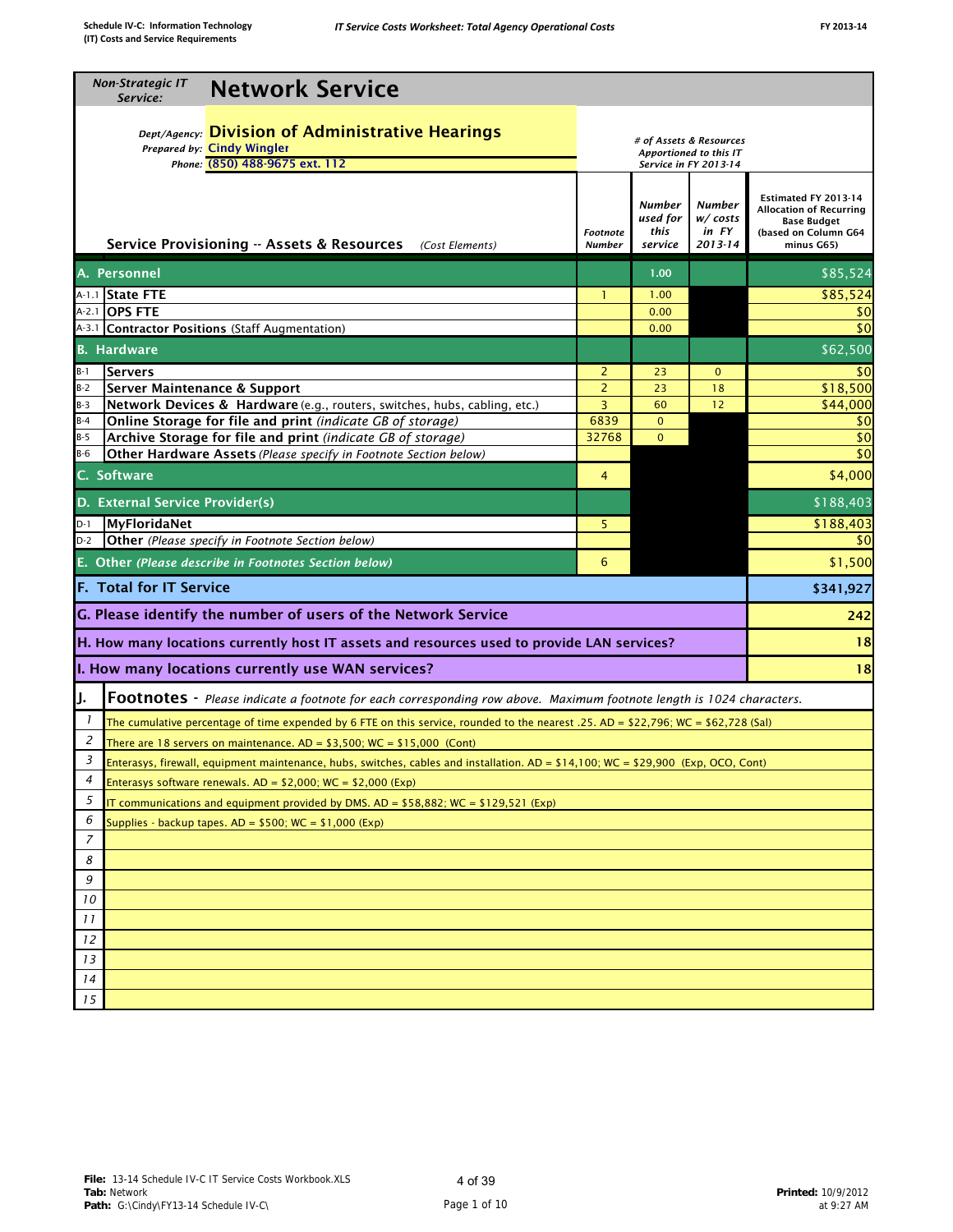| <b>Non-Strategic IT</b><br><b>E-Mail, Messaging, and Calendaring Service</b><br>Service:                                             |                    |                                    |                                                                                         |                                                                                                             |                        |  |  |  |  |
|--------------------------------------------------------------------------------------------------------------------------------------|--------------------|------------------------------------|-----------------------------------------------------------------------------------------|-------------------------------------------------------------------------------------------------------------|------------------------|--|--|--|--|
| Agency: Division of Administrative Hearings<br>Prepared by: Cindy Wingler<br>Phone: (850) 488-9675 ext. 112                          |                    |                                    | # of Assets &<br><b>Resources</b><br>Apportioned to this<br>IT Service in FY<br>2013-14 |                                                                                                             |                        |  |  |  |  |
| Service Provisioning -- Assets & Resources (Cost Elements)                                                                           | Footnote<br>Number | Number<br>used for<br>this service | <b>Number</b><br>w/ costs in<br>FY 2013-<br>14                                          | Estimated FY 2013-14<br><b>Allocation of Recurring</b><br>Base Budget<br>(based on Column G64<br>minus G65) |                        |  |  |  |  |
| A. Personnel                                                                                                                         |                    |                                    | 0.25                                                                                    |                                                                                                             | \$10,317               |  |  |  |  |
| <b>State FTE</b><br>A-1                                                                                                              |                    | 1                                  | 0.25                                                                                    |                                                                                                             | \$10,317               |  |  |  |  |
| <b>OPS FTE</b><br>$A-2$                                                                                                              |                    |                                    | 0.00                                                                                    |                                                                                                             | \$0                    |  |  |  |  |
| <b>Contractor Positions (Staff Augmentation)</b><br>$A-3$                                                                            |                    |                                    | 0.00                                                                                    |                                                                                                             | \$0                    |  |  |  |  |
| <b>B.</b> Hardware                                                                                                                   |                    |                                    |                                                                                         |                                                                                                             | \$0                    |  |  |  |  |
| $B-1$<br><b>Servers</b>                                                                                                              |                    | $\overline{2}$                     | $\mathbf{1}$                                                                            | $\mathbf{0}$                                                                                                | \$0                    |  |  |  |  |
| $B-2$<br><b>Server Maintenance &amp; Support</b>                                                                                     |                    |                                    | $\mathbf 0$                                                                             | $\mathbf{0}$                                                                                                | \$0                    |  |  |  |  |
| $B-3$<br>Wireless Communication Devices (e.g., Blackberries, iPhones, PDAs, etc.)                                                    |                    |                                    | $\mathbf{0}$                                                                            | $\mathbf{0}$                                                                                                | \$0                    |  |  |  |  |
| Online Storage (indicate GB of storage)<br>$B-4$                                                                                     |                    | 22                                 | $\mathbf{0}$                                                                            |                                                                                                             | $\overline{50}$        |  |  |  |  |
| $B-5$<br>Archive Storage (indicate GB of storage)<br>$B-6$                                                                           |                    | 5530                               | $\mathbf{0}$                                                                            |                                                                                                             | \$0<br>$\overline{50}$ |  |  |  |  |
| Other Hardware Assets (Please specify in Footnote Section below)                                                                     |                    |                                    |                                                                                         |                                                                                                             |                        |  |  |  |  |
| C. Software                                                                                                                          |                    |                                    |                                                                                         |                                                                                                             | \$0                    |  |  |  |  |
| D. External Service Provider(s)                                                                                                      |                    |                                    |                                                                                         |                                                                                                             | \$0                    |  |  |  |  |
| $D-1$<br><b>Southwood Shared Resource Center</b>                                                                                     |                    |                                    |                                                                                         |                                                                                                             | \$0                    |  |  |  |  |
| $D-2$<br><b>Northwood Shared Resource Center</b>                                                                                     |                    |                                    |                                                                                         |                                                                                                             | \$0                    |  |  |  |  |
| $D-3$<br>Northwest Regional Data Center                                                                                              |                    |                                    |                                                                                         |                                                                                                             | \$0                    |  |  |  |  |
| Other Data Center External Service Provider (specify in Footnotes below)<br>$D-4$                                                    |                    |                                    |                                                                                         |                                                                                                             | \$0                    |  |  |  |  |
| E. Other (Please describe in Footnotes Section below)                                                                                |                    |                                    |                                                                                         |                                                                                                             | \$0                    |  |  |  |  |
| <b>F. Total for IT Service</b>                                                                                                       |                    |                                    |                                                                                         |                                                                                                             | \$10,317               |  |  |  |  |
| Please provide the number of user mailboxes.<br>G.                                                                                   |                    |                                    |                                                                                         |                                                                                                             | 295                    |  |  |  |  |
| H.<br>Please provide the number of resource mailboxes.                                                                               |                    |                                    |                                                                                         |                                                                                                             | 16                     |  |  |  |  |
| Ι.<br><b>Footnotes</b> - Please indicate a footnote for each corresponding row above. Maximum footnote length is 1024 characters.    |                    |                                    |                                                                                         |                                                                                                             |                        |  |  |  |  |
| $\mathcal I$<br>The cumulative percentage of time expended by 1 FTE on this service, rounded to the nearest .25. AD = \$10,317 (Sal) |                    |                                    |                                                                                         |                                                                                                             |                        |  |  |  |  |
| 2<br>A new server was purchased in FY 12-13 and will be under maintenance for five years.                                            |                    |                                    |                                                                                         |                                                                                                             |                        |  |  |  |  |
| $\mathcal{S}% _{CS}^{(n)}(\theta)$                                                                                                   |                    |                                    |                                                                                         |                                                                                                             |                        |  |  |  |  |
| $\overline{4}$                                                                                                                       |                    |                                    |                                                                                         |                                                                                                             |                        |  |  |  |  |
| 5                                                                                                                                    |                    |                                    |                                                                                         |                                                                                                             |                        |  |  |  |  |
| 6                                                                                                                                    |                    |                                    |                                                                                         |                                                                                                             |                        |  |  |  |  |
| $\overline{7}$                                                                                                                       |                    |                                    |                                                                                         |                                                                                                             |                        |  |  |  |  |
| 8                                                                                                                                    |                    |                                    |                                                                                         |                                                                                                             |                        |  |  |  |  |
| 9                                                                                                                                    |                    |                                    |                                                                                         |                                                                                                             |                        |  |  |  |  |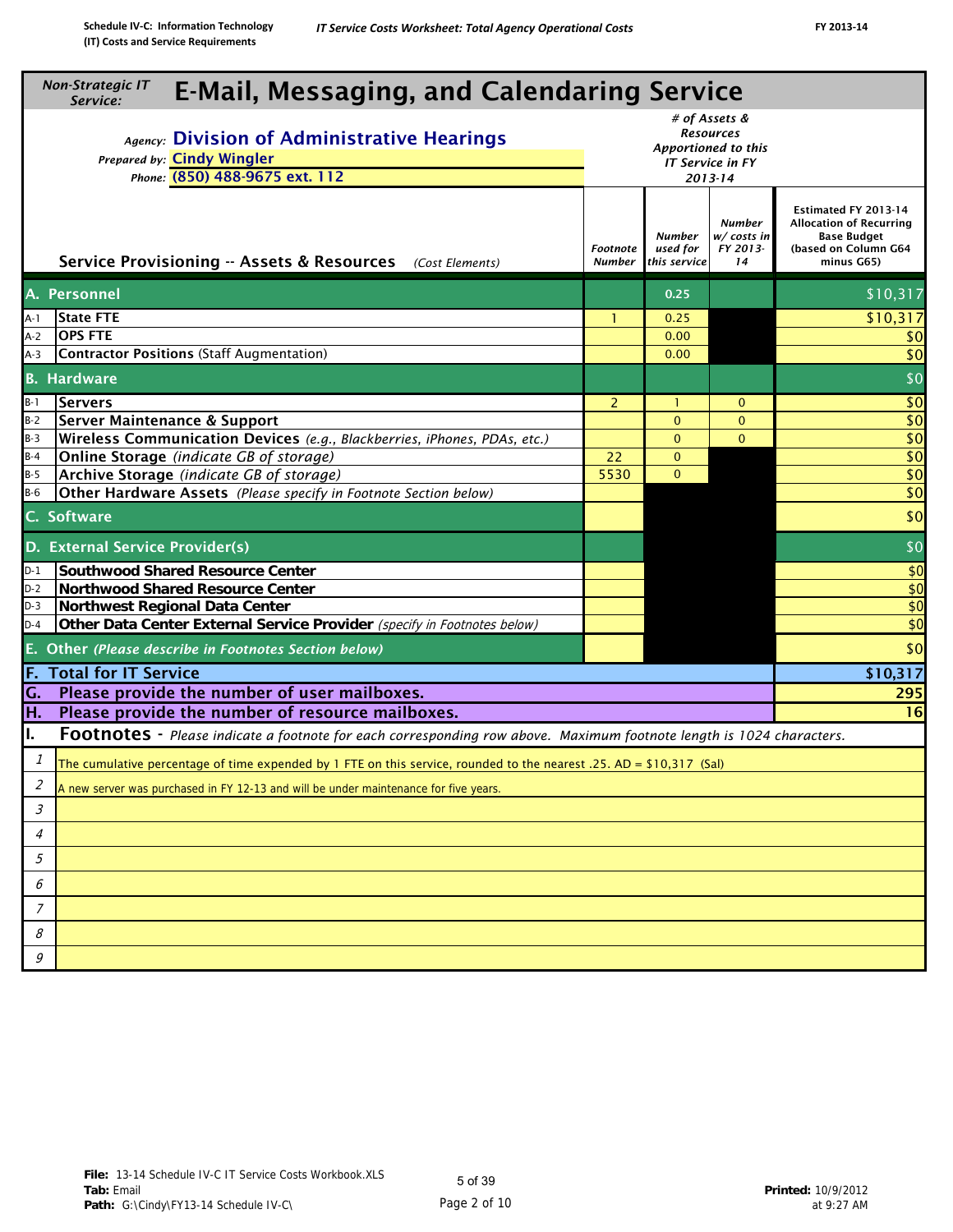| <b>Non-Strategic IT</b><br><b>Desktop Computing Service</b><br>Service:                                                                   |                                                                                                |                                       |                                              |                                                                                                                    |
|-------------------------------------------------------------------------------------------------------------------------------------------|------------------------------------------------------------------------------------------------|---------------------------------------|----------------------------------------------|--------------------------------------------------------------------------------------------------------------------|
| Agency: Division of Administrative Hearings<br>Prepared by: Cindy Wingler<br>Phone: (850) 488-9675 ext. 112                               | # of Assets &<br><b>Resources</b><br>Apportioned to this<br><b>IT Service in FY</b><br>2013-14 |                                       |                                              |                                                                                                                    |
| Service Provisioning -- Assets & Resources (Cost Elements)                                                                                | Footnote<br><b>Number</b>                                                                      | Number<br>used for<br>this<br>service | <b>Number</b><br>w/costs<br>in FY<br>2013-14 | Estimated FY 2013-14<br><b>Allocation of Recurring</b><br><b>Base Budget</b><br>(based on Column G64<br>minus G65) |
| A. Personnel                                                                                                                              |                                                                                                | 2.75                                  |                                              | \$153,635                                                                                                          |
| <b>State FTE</b><br>A-1                                                                                                                   |                                                                                                | 2.75                                  |                                              | \$153,635                                                                                                          |
| <b>OPS FTE</b><br>A-2<br><b>Contractor Positions (Staff Augmentation)</b>                                                                 |                                                                                                | 0.00                                  |                                              | \$0<br>\$0                                                                                                         |
| $A-3$                                                                                                                                     |                                                                                                | 0.00                                  |                                              |                                                                                                                    |
| <b>B.</b> Hardware                                                                                                                        |                                                                                                | 584                                   | 90                                           | 567,050                                                                                                            |
| <b>Servers</b><br>$B-1$                                                                                                                   |                                                                                                | $\mathbf 0$<br>$\mathbf{0}$           | $\mathbf{0}$<br>$\Omega$                     | \$0<br>\$0                                                                                                         |
| <b>Server Maintenance &amp; Support</b><br>$B-2$<br>B-3.1 Desktop Computers                                                               | $\overline{2}$                                                                                 | 347                                   | 60                                           | \$43,800                                                                                                           |
| B-3.2 Mobile Computers (e.g., Laptop, Notebook, Handheld, Wireless Computer)                                                              | 3                                                                                              | 96                                    | 30                                           | \$23,250                                                                                                           |
| B-3.3 Other Hardware Assets (Please specify in Footnote Section below)                                                                    | 4                                                                                              | 141                                   | $\Omega$                                     | \$0                                                                                                                |
| C. Software                                                                                                                               | 5                                                                                              |                                       |                                              | \$1,600                                                                                                            |
| D. External Service Provider(s)                                                                                                           |                                                                                                | $\mathbf{0}$                          | $\mathbf{0}$                                 | \$0                                                                                                                |
| E. Other (Please describe in Footnotes Section below)                                                                                     | 6                                                                                              |                                       |                                              | \$4,000                                                                                                            |
| <b>F. Total for IT Service</b>                                                                                                            |                                                                                                |                                       |                                              | \$226,285                                                                                                          |
| G. Please identify the number of users of this service.                                                                                   |                                                                                                |                                       |                                              | 242                                                                                                                |
| H. How many locations currently use this service?                                                                                         |                                                                                                |                                       |                                              | 18                                                                                                                 |
| I. Footnotes - Please indicate a footnote for each corresponding row above. Maximum footnote length is 1024 characters.                   |                                                                                                |                                       |                                              |                                                                                                                    |
| 1<br>The cumulative percentage of time expended by 4 FTE on this service, rounded to the nearest .25. AD = \$48,725; WC = \$104,910 (Sal) |                                                                                                |                                       |                                              |                                                                                                                    |
| 2<br>Replace $1/4$ of desktop computers. AD = $$11,680$ ; WC = $$32,120$ . (Exp)                                                          |                                                                                                |                                       |                                              |                                                                                                                    |
| 3<br>Replace $1/3$ of mobile computers. AD = \$11,625; WC = \$11,625 (Exp)                                                                |                                                                                                |                                       |                                              |                                                                                                                    |
| 4<br><b>Printers</b>                                                                                                                      |                                                                                                |                                       |                                              |                                                                                                                    |
| 5<br>E-Form software. $AD = $800$ ; WC = \$800. (Exp)                                                                                     |                                                                                                |                                       |                                              |                                                                                                                    |
| 6<br>T supplies. $AD = $1,500$ ; $WC = $2,500$ (Exp)                                                                                      |                                                                                                |                                       |                                              |                                                                                                                    |
| 7                                                                                                                                         |                                                                                                |                                       |                                              |                                                                                                                    |
| 8                                                                                                                                         |                                                                                                |                                       |                                              |                                                                                                                    |
| 9                                                                                                                                         |                                                                                                |                                       |                                              |                                                                                                                    |
| 10                                                                                                                                        |                                                                                                |                                       |                                              |                                                                                                                    |
| 11                                                                                                                                        |                                                                                                |                                       |                                              |                                                                                                                    |
| 12                                                                                                                                        |                                                                                                |                                       |                                              |                                                                                                                    |
|                                                                                                                                           |                                                                                                |                                       |                                              |                                                                                                                    |
| 13                                                                                                                                        |                                                                                                |                                       |                                              |                                                                                                                    |
| 14                                                                                                                                        |                                                                                                |                                       |                                              |                                                                                                                    |
| 15                                                                                                                                        |                                                                                                |                                       |                                              |                                                                                                                    |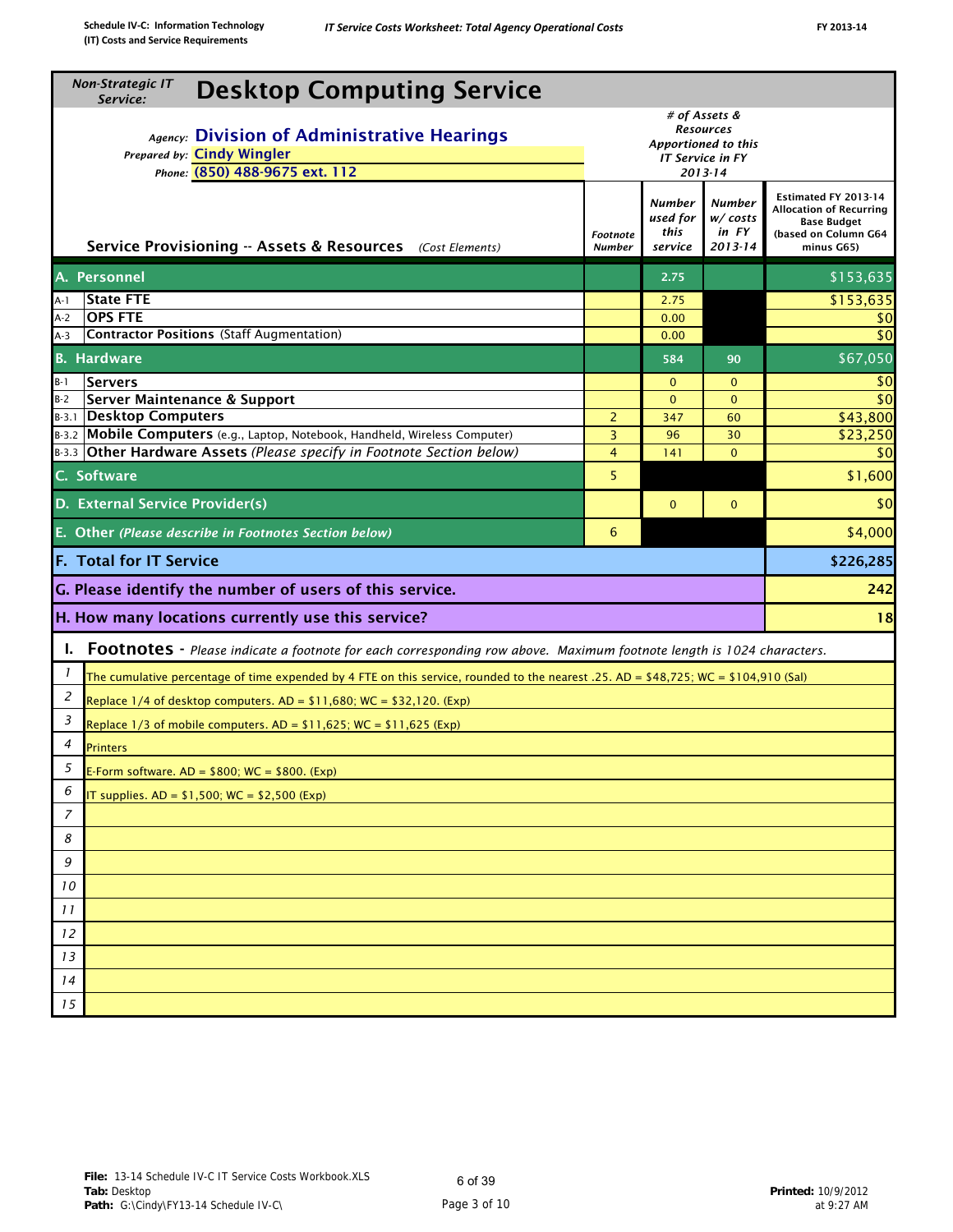| 2013-<br>٠<br> |
|----------------|
|                |

| # of Assets &<br><b>Resources</b><br>Agency: Division of Administrative Hearings<br>Apportioned to this<br>Prepared by: Cindy Wingler<br>IT Service in FY 2013-<br>Phone: (850) 488-9675 ext. 112<br>14<br>Estimated FY 2013-14<br><b>Number</b><br><b>Number</b><br><b>Allocation of Recurring</b><br>used for<br>w/costs<br><b>Base Budget</b><br>this<br>in FY<br>(based on Column G64<br>Footnote<br>Service Provisioning -- Assets & Resources<br>2013-14<br>(Cost Elements)<br><b>Number</b><br>service<br>minus G65)<br>A. Personnel<br>0.25<br>\$17,200<br><b>State FTE</b><br>0.25<br>\$17,200<br>A-1<br>-1<br><b>OPS FTE</b><br>$A-2$<br>0.00<br>\$0<br><b>Contractor Positions (Staff Augmentation)</b><br>\$0<br>A-3<br>0.00<br>$\mathbf{0}$<br><b>B.</b> Hardware<br>$\mathbf{0}$<br>$B-1$<br><b>Servers</b><br>$\mathbf{0}$<br>$\mathbf{0}$<br>B-2<br>Server Maintenance & Support<br>$\mathbf{O}$<br>$\mathbf{0}$<br>Other Hardware Assets (Please specify in Footnote Section below)<br>$B-3$<br>$\mathbf 0$<br>$\mathbf{0}$<br>C. Software<br>$\overline{2}$<br>D. External Service Provider(s)<br>$\mathbf 0$<br>$\mathbf{0}$<br>E. Other (Please describe in Footnotes Section below)<br><b>F. Total for IT Service</b><br>G. Please identify the number of users of this service.<br>H. How many locations currently host IT assets and resources used to provide this service?<br>1<br>I. What is the average monthly volume of calls/cases/tickets?<br>J. Footnotes - Please indicate a footnote for each corresponding row above. Maximum footnote length is 1024 characters.<br>$\mathbf{I}$<br>The cumulative percentage of time expended by 1 FTE on this service, rounded to the nearest .25. AD = \$9,136; WC = $$8,064$ (Sal)<br>$\overline{a}$<br><b>TightVNC Shareware</b><br>$\overline{3}$<br>$\overline{4}$<br>5<br>6<br>$\overline{z}$<br>8<br>9<br>10<br>11<br>12<br>13<br>14<br>15 | <b>Non-Strategic IT</b><br><b>Helpdesk Service</b><br>Service: |  |  |  |  |  |  |  |
|-------------------------------------------------------------------------------------------------------------------------------------------------------------------------------------------------------------------------------------------------------------------------------------------------------------------------------------------------------------------------------------------------------------------------------------------------------------------------------------------------------------------------------------------------------------------------------------------------------------------------------------------------------------------------------------------------------------------------------------------------------------------------------------------------------------------------------------------------------------------------------------------------------------------------------------------------------------------------------------------------------------------------------------------------------------------------------------------------------------------------------------------------------------------------------------------------------------------------------------------------------------------------------------------------------------------------------------------------------------------------------------------------------------------------------------------------------------------------------------------------------------------------------------------------------------------------------------------------------------------------------------------------------------------------------------------------------------------------------------------------------------------------------------------------------------------------------------------------------------------------------------------------------------------------|----------------------------------------------------------------|--|--|--|--|--|--|--|
|                                                                                                                                                                                                                                                                                                                                                                                                                                                                                                                                                                                                                                                                                                                                                                                                                                                                                                                                                                                                                                                                                                                                                                                                                                                                                                                                                                                                                                                                                                                                                                                                                                                                                                                                                                                                                                                                                                                         |                                                                |  |  |  |  |  |  |  |
|                                                                                                                                                                                                                                                                                                                                                                                                                                                                                                                                                                                                                                                                                                                                                                                                                                                                                                                                                                                                                                                                                                                                                                                                                                                                                                                                                                                                                                                                                                                                                                                                                                                                                                                                                                                                                                                                                                                         |                                                                |  |  |  |  |  |  |  |
|                                                                                                                                                                                                                                                                                                                                                                                                                                                                                                                                                                                                                                                                                                                                                                                                                                                                                                                                                                                                                                                                                                                                                                                                                                                                                                                                                                                                                                                                                                                                                                                                                                                                                                                                                                                                                                                                                                                         |                                                                |  |  |  |  |  |  |  |
|                                                                                                                                                                                                                                                                                                                                                                                                                                                                                                                                                                                                                                                                                                                                                                                                                                                                                                                                                                                                                                                                                                                                                                                                                                                                                                                                                                                                                                                                                                                                                                                                                                                                                                                                                                                                                                                                                                                         |                                                                |  |  |  |  |  |  |  |
| \$0<br>\$0<br>\$0<br>\$0<br>\$0                                                                                                                                                                                                                                                                                                                                                                                                                                                                                                                                                                                                                                                                                                                                                                                                                                                                                                                                                                                                                                                                                                                                                                                                                                                                                                                                                                                                                                                                                                                                                                                                                                                                                                                                                                                                                                                                                         |                                                                |  |  |  |  |  |  |  |
|                                                                                                                                                                                                                                                                                                                                                                                                                                                                                                                                                                                                                                                                                                                                                                                                                                                                                                                                                                                                                                                                                                                                                                                                                                                                                                                                                                                                                                                                                                                                                                                                                                                                                                                                                                                                                                                                                                                         |                                                                |  |  |  |  |  |  |  |
|                                                                                                                                                                                                                                                                                                                                                                                                                                                                                                                                                                                                                                                                                                                                                                                                                                                                                                                                                                                                                                                                                                                                                                                                                                                                                                                                                                                                                                                                                                                                                                                                                                                                                                                                                                                                                                                                                                                         |                                                                |  |  |  |  |  |  |  |
|                                                                                                                                                                                                                                                                                                                                                                                                                                                                                                                                                                                                                                                                                                                                                                                                                                                                                                                                                                                                                                                                                                                                                                                                                                                                                                                                                                                                                                                                                                                                                                                                                                                                                                                                                                                                                                                                                                                         |                                                                |  |  |  |  |  |  |  |
|                                                                                                                                                                                                                                                                                                                                                                                                                                                                                                                                                                                                                                                                                                                                                                                                                                                                                                                                                                                                                                                                                                                                                                                                                                                                                                                                                                                                                                                                                                                                                                                                                                                                                                                                                                                                                                                                                                                         |                                                                |  |  |  |  |  |  |  |
| \$0<br>\$0<br>\$17,200<br>242<br>150                                                                                                                                                                                                                                                                                                                                                                                                                                                                                                                                                                                                                                                                                                                                                                                                                                                                                                                                                                                                                                                                                                                                                                                                                                                                                                                                                                                                                                                                                                                                                                                                                                                                                                                                                                                                                                                                                    |                                                                |  |  |  |  |  |  |  |
|                                                                                                                                                                                                                                                                                                                                                                                                                                                                                                                                                                                                                                                                                                                                                                                                                                                                                                                                                                                                                                                                                                                                                                                                                                                                                                                                                                                                                                                                                                                                                                                                                                                                                                                                                                                                                                                                                                                         |                                                                |  |  |  |  |  |  |  |
|                                                                                                                                                                                                                                                                                                                                                                                                                                                                                                                                                                                                                                                                                                                                                                                                                                                                                                                                                                                                                                                                                                                                                                                                                                                                                                                                                                                                                                                                                                                                                                                                                                                                                                                                                                                                                                                                                                                         |                                                                |  |  |  |  |  |  |  |
|                                                                                                                                                                                                                                                                                                                                                                                                                                                                                                                                                                                                                                                                                                                                                                                                                                                                                                                                                                                                                                                                                                                                                                                                                                                                                                                                                                                                                                                                                                                                                                                                                                                                                                                                                                                                                                                                                                                         |                                                                |  |  |  |  |  |  |  |
|                                                                                                                                                                                                                                                                                                                                                                                                                                                                                                                                                                                                                                                                                                                                                                                                                                                                                                                                                                                                                                                                                                                                                                                                                                                                                                                                                                                                                                                                                                                                                                                                                                                                                                                                                                                                                                                                                                                         |                                                                |  |  |  |  |  |  |  |
|                                                                                                                                                                                                                                                                                                                                                                                                                                                                                                                                                                                                                                                                                                                                                                                                                                                                                                                                                                                                                                                                                                                                                                                                                                                                                                                                                                                                                                                                                                                                                                                                                                                                                                                                                                                                                                                                                                                         |                                                                |  |  |  |  |  |  |  |
|                                                                                                                                                                                                                                                                                                                                                                                                                                                                                                                                                                                                                                                                                                                                                                                                                                                                                                                                                                                                                                                                                                                                                                                                                                                                                                                                                                                                                                                                                                                                                                                                                                                                                                                                                                                                                                                                                                                         |                                                                |  |  |  |  |  |  |  |
|                                                                                                                                                                                                                                                                                                                                                                                                                                                                                                                                                                                                                                                                                                                                                                                                                                                                                                                                                                                                                                                                                                                                                                                                                                                                                                                                                                                                                                                                                                                                                                                                                                                                                                                                                                                                                                                                                                                         |                                                                |  |  |  |  |  |  |  |
|                                                                                                                                                                                                                                                                                                                                                                                                                                                                                                                                                                                                                                                                                                                                                                                                                                                                                                                                                                                                                                                                                                                                                                                                                                                                                                                                                                                                                                                                                                                                                                                                                                                                                                                                                                                                                                                                                                                         |                                                                |  |  |  |  |  |  |  |
|                                                                                                                                                                                                                                                                                                                                                                                                                                                                                                                                                                                                                                                                                                                                                                                                                                                                                                                                                                                                                                                                                                                                                                                                                                                                                                                                                                                                                                                                                                                                                                                                                                                                                                                                                                                                                                                                                                                         |                                                                |  |  |  |  |  |  |  |
|                                                                                                                                                                                                                                                                                                                                                                                                                                                                                                                                                                                                                                                                                                                                                                                                                                                                                                                                                                                                                                                                                                                                                                                                                                                                                                                                                                                                                                                                                                                                                                                                                                                                                                                                                                                                                                                                                                                         |                                                                |  |  |  |  |  |  |  |
|                                                                                                                                                                                                                                                                                                                                                                                                                                                                                                                                                                                                                                                                                                                                                                                                                                                                                                                                                                                                                                                                                                                                                                                                                                                                                                                                                                                                                                                                                                                                                                                                                                                                                                                                                                                                                                                                                                                         |                                                                |  |  |  |  |  |  |  |
|                                                                                                                                                                                                                                                                                                                                                                                                                                                                                                                                                                                                                                                                                                                                                                                                                                                                                                                                                                                                                                                                                                                                                                                                                                                                                                                                                                                                                                                                                                                                                                                                                                                                                                                                                                                                                                                                                                                         |                                                                |  |  |  |  |  |  |  |
|                                                                                                                                                                                                                                                                                                                                                                                                                                                                                                                                                                                                                                                                                                                                                                                                                                                                                                                                                                                                                                                                                                                                                                                                                                                                                                                                                                                                                                                                                                                                                                                                                                                                                                                                                                                                                                                                                                                         |                                                                |  |  |  |  |  |  |  |
|                                                                                                                                                                                                                                                                                                                                                                                                                                                                                                                                                                                                                                                                                                                                                                                                                                                                                                                                                                                                                                                                                                                                                                                                                                                                                                                                                                                                                                                                                                                                                                                                                                                                                                                                                                                                                                                                                                                         |                                                                |  |  |  |  |  |  |  |
|                                                                                                                                                                                                                                                                                                                                                                                                                                                                                                                                                                                                                                                                                                                                                                                                                                                                                                                                                                                                                                                                                                                                                                                                                                                                                                                                                                                                                                                                                                                                                                                                                                                                                                                                                                                                                                                                                                                         |                                                                |  |  |  |  |  |  |  |
|                                                                                                                                                                                                                                                                                                                                                                                                                                                                                                                                                                                                                                                                                                                                                                                                                                                                                                                                                                                                                                                                                                                                                                                                                                                                                                                                                                                                                                                                                                                                                                                                                                                                                                                                                                                                                                                                                                                         |                                                                |  |  |  |  |  |  |  |
|                                                                                                                                                                                                                                                                                                                                                                                                                                                                                                                                                                                                                                                                                                                                                                                                                                                                                                                                                                                                                                                                                                                                                                                                                                                                                                                                                                                                                                                                                                                                                                                                                                                                                                                                                                                                                                                                                                                         |                                                                |  |  |  |  |  |  |  |
|                                                                                                                                                                                                                                                                                                                                                                                                                                                                                                                                                                                                                                                                                                                                                                                                                                                                                                                                                                                                                                                                                                                                                                                                                                                                                                                                                                                                                                                                                                                                                                                                                                                                                                                                                                                                                                                                                                                         |                                                                |  |  |  |  |  |  |  |
|                                                                                                                                                                                                                                                                                                                                                                                                                                                                                                                                                                                                                                                                                                                                                                                                                                                                                                                                                                                                                                                                                                                                                                                                                                                                                                                                                                                                                                                                                                                                                                                                                                                                                                                                                                                                                                                                                                                         |                                                                |  |  |  |  |  |  |  |
|                                                                                                                                                                                                                                                                                                                                                                                                                                                                                                                                                                                                                                                                                                                                                                                                                                                                                                                                                                                                                                                                                                                                                                                                                                                                                                                                                                                                                                                                                                                                                                                                                                                                                                                                                                                                                                                                                                                         |                                                                |  |  |  |  |  |  |  |
|                                                                                                                                                                                                                                                                                                                                                                                                                                                                                                                                                                                                                                                                                                                                                                                                                                                                                                                                                                                                                                                                                                                                                                                                                                                                                                                                                                                                                                                                                                                                                                                                                                                                                                                                                                                                                                                                                                                         |                                                                |  |  |  |  |  |  |  |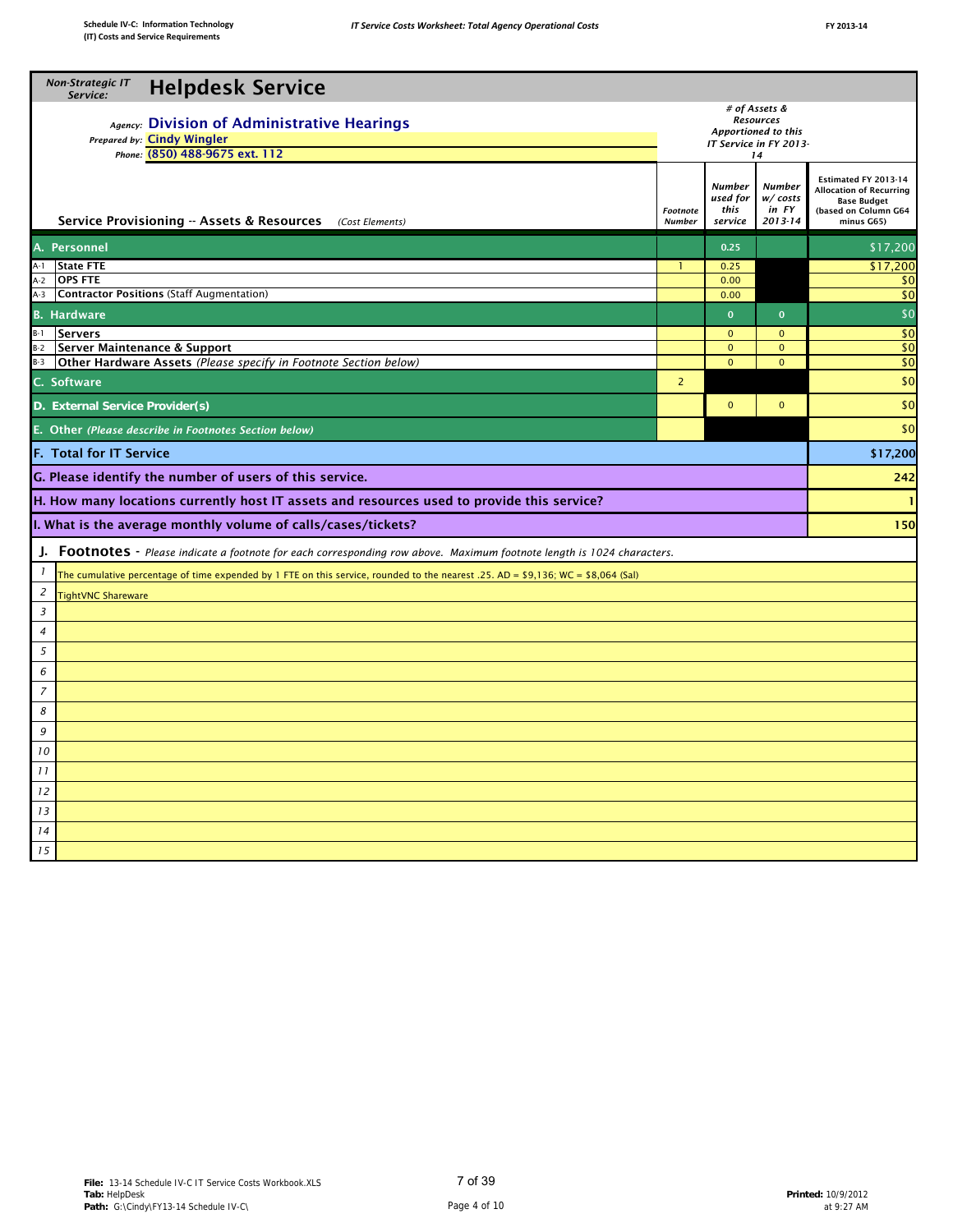|                | <b>Non-Strategic IT</b><br><b>IT Security/Risk Mitigation Service</b><br>Service:                                                                                                                       |                           |                                              |                                                    |                                                                                                                    |  |  |  |  |  |
|----------------|---------------------------------------------------------------------------------------------------------------------------------------------------------------------------------------------------------|---------------------------|----------------------------------------------|----------------------------------------------------|--------------------------------------------------------------------------------------------------------------------|--|--|--|--|--|
|                | # of Assets &<br><b>Resources</b><br>Agency: Division of Administrative Hearings<br>Apportioned to this<br>Prepared by: Cindy Wingler<br>IT Service in FY 2013-<br>Phone: (850) 488-9675 ext. 112<br>14 |                           |                                              |                                                    |                                                                                                                    |  |  |  |  |  |
|                | Service Provisioning -- Assets & Resources (Cost Elements)                                                                                                                                              | Footnote<br><b>Number</b> | <b>Number</b><br>used for<br>this<br>service | Number<br>$W / \textit{costs}$<br>in FY<br>2013-14 | Estimated FY 2013-14<br><b>Allocation of Recurring Base</b><br><b>Budget</b><br>(based on Column G64<br>minus G65) |  |  |  |  |  |
|                | A. Personnel                                                                                                                                                                                            |                           | 0.25                                         |                                                    | \$13,223                                                                                                           |  |  |  |  |  |
| A-1            | <b>State FTE</b>                                                                                                                                                                                        | -1                        | 0.25                                         |                                                    | \$13,223                                                                                                           |  |  |  |  |  |
| $A-2$          | <b>OPS FTE</b>                                                                                                                                                                                          |                           | 0.00                                         |                                                    | \$0                                                                                                                |  |  |  |  |  |
| $A-3$          | <b>Contractor Positions (Staff Augmentation)</b>                                                                                                                                                        |                           | 0.00                                         |                                                    | \$0                                                                                                                |  |  |  |  |  |
|                | <b>B.</b> Hardware                                                                                                                                                                                      |                           | $\mathbf{0}$                                 | $\mathbf{0}$                                       | \$0                                                                                                                |  |  |  |  |  |
| $B-1$          | Servers                                                                                                                                                                                                 |                           | $\mathbf{0}$                                 | $\mathbf{0}$                                       | \$0                                                                                                                |  |  |  |  |  |
| $B-2$<br>$B-3$ | Server Maintenance & Support<br>Other Hardware Assets (Please specify in Footnote Section below)                                                                                                        |                           | $\mathbf{0}$<br>$\mathbf{0}$                 | $\mathbf{O}$<br>$\mathbf{0}$                       | \$0<br>\$0                                                                                                         |  |  |  |  |  |
|                | \$5,300<br>C. Software<br>2                                                                                                                                                                             |                           |                                              |                                                    |                                                                                                                    |  |  |  |  |  |
|                | \$2,500<br>3<br>D. External Service Provider(s)<br>$\mathbf{1}$<br>-1                                                                                                                                   |                           |                                              |                                                    |                                                                                                                    |  |  |  |  |  |
|                | E. Other (Please describe in Footnotes Section below)                                                                                                                                                   |                           |                                              |                                                    | \$0                                                                                                                |  |  |  |  |  |
|                | <b>F. Total for IT Service</b>                                                                                                                                                                          |                           |                                              |                                                    | \$21,023                                                                                                           |  |  |  |  |  |
| G.             | Footnotes - Please indicate a footnote for each corresponding row above. Maximum footnote length is 1024 characters.                                                                                    |                           |                                              |                                                    |                                                                                                                    |  |  |  |  |  |
| 1              | The cumulative percentage of time expended by 2 FTE on this service, rounded to the nearest .25. AD = \$5,159; WC = \$8,064 (Sal)                                                                       |                           |                                              |                                                    |                                                                                                                    |  |  |  |  |  |
| 2              | Symantec anti-virus software. $AD = $1,900$ ; WC = \$3,400 (Exp, Cont)                                                                                                                                  |                           |                                              |                                                    |                                                                                                                    |  |  |  |  |  |
| 3              | Iron Mountain tape storage. AD = \$2,500 (Cont)                                                                                                                                                         |                           |                                              |                                                    |                                                                                                                    |  |  |  |  |  |
| 4              |                                                                                                                                                                                                         |                           |                                              |                                                    |                                                                                                                    |  |  |  |  |  |
| 5              |                                                                                                                                                                                                         |                           |                                              |                                                    |                                                                                                                    |  |  |  |  |  |
| 6              |                                                                                                                                                                                                         |                           |                                              |                                                    |                                                                                                                    |  |  |  |  |  |
| $\overline{z}$ |                                                                                                                                                                                                         |                           |                                              |                                                    |                                                                                                                    |  |  |  |  |  |
| 8              |                                                                                                                                                                                                         |                           |                                              |                                                    |                                                                                                                    |  |  |  |  |  |
|                |                                                                                                                                                                                                         |                           |                                              |                                                    |                                                                                                                    |  |  |  |  |  |
| 9              |                                                                                                                                                                                                         |                           |                                              |                                                    |                                                                                                                    |  |  |  |  |  |
| 10             |                                                                                                                                                                                                         |                           |                                              |                                                    |                                                                                                                    |  |  |  |  |  |
| 11             |                                                                                                                                                                                                         |                           |                                              |                                                    |                                                                                                                    |  |  |  |  |  |
| 12             |                                                                                                                                                                                                         |                           |                                              |                                                    |                                                                                                                    |  |  |  |  |  |
| 13             |                                                                                                                                                                                                         |                           |                                              |                                                    |                                                                                                                    |  |  |  |  |  |
| 14             |                                                                                                                                                                                                         |                           |                                              |                                                    |                                                                                                                    |  |  |  |  |  |
| 15             |                                                                                                                                                                                                         |                           |                                              |                                                    |                                                                                                                    |  |  |  |  |  |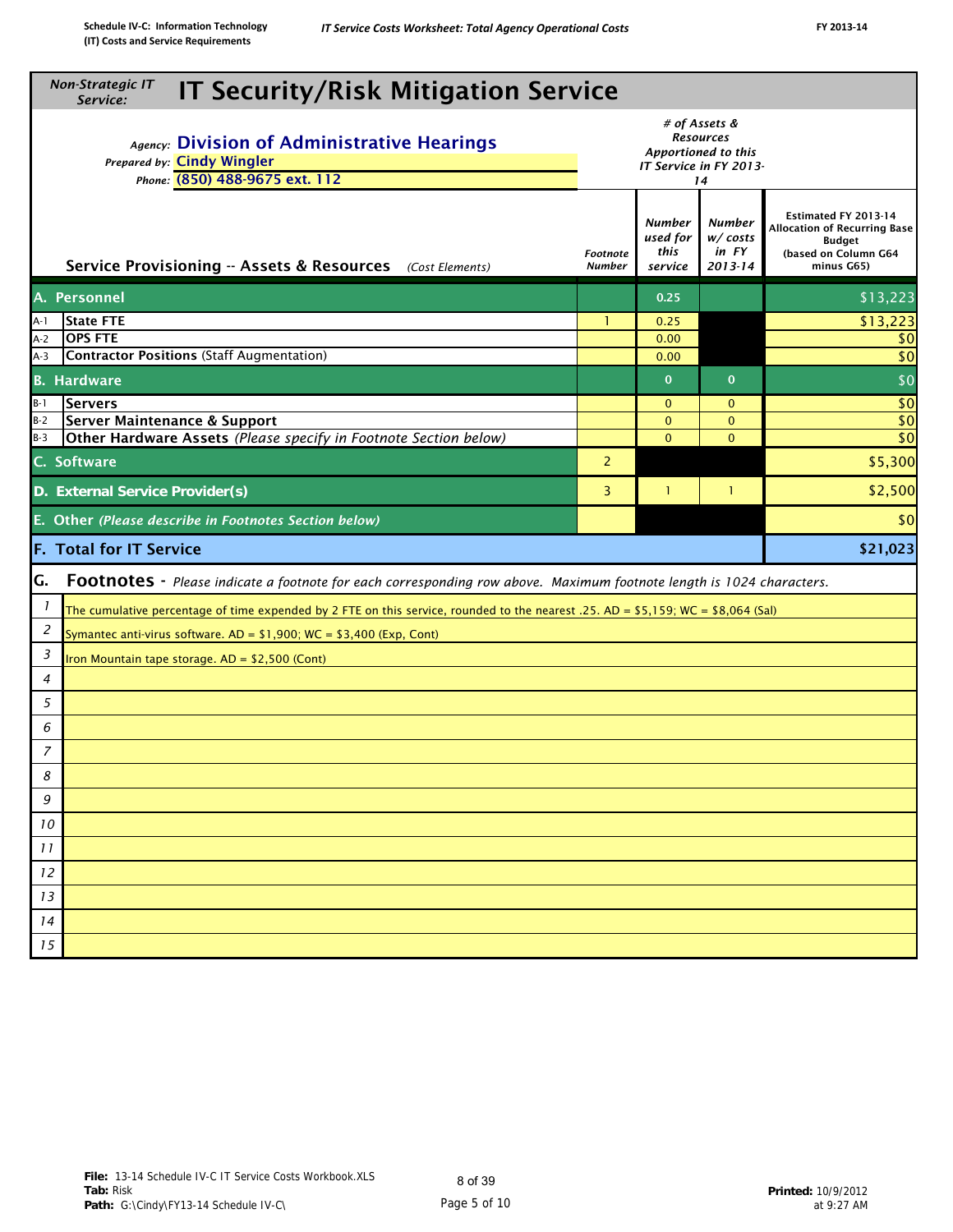| <b>Non-Strategic IT</b><br>Service:                                                                                        | <b>Agency Financial and Administrative Systems Support Service</b> |                                       |                                                  |                                                                                                                    |  |  |  |  |  |
|----------------------------------------------------------------------------------------------------------------------------|--------------------------------------------------------------------|---------------------------------------|--------------------------------------------------|--------------------------------------------------------------------------------------------------------------------|--|--|--|--|--|
| Agency: Division of Administrative Hearings<br>Prepared by: Cindy Wingler<br>Phone: (850) 488-9675 ext. 112                | Apportioned to this IT                                             |                                       |                                                  |                                                                                                                    |  |  |  |  |  |
| Service Provisioning -- Assets & Resources (Cost Elements)                                                                 | Footnote<br><b>Number</b>                                          | Number<br>used for<br>this<br>service | <b>Number</b><br>w/costs<br>in FY<br>$2013 - 14$ | Estimated FY 2013-14<br><b>Allocation of Recurring</b><br><b>Base Budget</b><br>(based on Column G64<br>minus G65) |  |  |  |  |  |
| A. Personnel                                                                                                               |                                                                    | 0.00                                  |                                                  | \$0                                                                                                                |  |  |  |  |  |
| <b>State FTE</b><br>A-1                                                                                                    |                                                                    | 0.00                                  |                                                  | \$0                                                                                                                |  |  |  |  |  |
| <b>OPS FTE</b><br>A-2                                                                                                      |                                                                    | 0.00                                  |                                                  | $\overline{50}$                                                                                                    |  |  |  |  |  |
| Contractor Positions (Staff Augmentation)<br>A-3                                                                           |                                                                    | 0.00                                  |                                                  | \$0                                                                                                                |  |  |  |  |  |
| <b>B.</b> Hardware                                                                                                         |                                                                    | $\mathbf 0$                           | $\mathbf{0}$                                     | \$0                                                                                                                |  |  |  |  |  |
| <b>Servers</b><br>$B-1$                                                                                                    |                                                                    | $\mathbf{0}$                          | $\mathbf{0}$                                     | $\sqrt{6}$                                                                                                         |  |  |  |  |  |
| Server Maintenance & Support<br>$B-2$                                                                                      |                                                                    | $\mathbf{0}$                          | $\mathbf{0}$                                     | $\sqrt{6}$                                                                                                         |  |  |  |  |  |
| Other Hardware Assets (Please specify in Footnote Section below)<br>$B-3$                                                  |                                                                    | $\Omega$                              | $\Omega$                                         | $\overline{50}$<br>\$600                                                                                           |  |  |  |  |  |
| C. Software<br>$\mathbf{1}$                                                                                                |                                                                    |                                       |                                                  |                                                                                                                    |  |  |  |  |  |
| \$0<br>D. External Service Provider(s)<br>$\mathbf{0}$<br>$\mathbf 0$                                                      |                                                                    |                                       |                                                  |                                                                                                                    |  |  |  |  |  |
| E. Other (Please describe in Footnotes Section below)                                                                      |                                                                    |                                       |                                                  | \$0                                                                                                                |  |  |  |  |  |
| <b>F. Total for IT Service</b>                                                                                             |                                                                    |                                       |                                                  | \$600                                                                                                              |  |  |  |  |  |
| G. Please identify the number of users of this service.                                                                    |                                                                    |                                       |                                                  | 242                                                                                                                |  |  |  |  |  |
| H. How many locations currently host agency financial/adminstrative systems?                                               |                                                                    |                                       |                                                  |                                                                                                                    |  |  |  |  |  |
| ı.<br>Footnotes - Please indicate a footnote for each corresponding row above. Maximum footnote length is 1024 characters. |                                                                    |                                       |                                                  |                                                                                                                    |  |  |  |  |  |
| $\overline{1}$<br>Project Management Software. AD = \$300; WC = \$300. (Exp)                                               |                                                                    |                                       |                                                  |                                                                                                                    |  |  |  |  |  |
| 2                                                                                                                          |                                                                    |                                       |                                                  |                                                                                                                    |  |  |  |  |  |
| 3                                                                                                                          |                                                                    |                                       |                                                  |                                                                                                                    |  |  |  |  |  |
| 4                                                                                                                          |                                                                    |                                       |                                                  |                                                                                                                    |  |  |  |  |  |
| 5                                                                                                                          |                                                                    |                                       |                                                  |                                                                                                                    |  |  |  |  |  |
| 6                                                                                                                          |                                                                    |                                       |                                                  |                                                                                                                    |  |  |  |  |  |
| $\overline{7}$                                                                                                             |                                                                    |                                       |                                                  |                                                                                                                    |  |  |  |  |  |
| 8                                                                                                                          |                                                                    |                                       |                                                  |                                                                                                                    |  |  |  |  |  |
| 9                                                                                                                          |                                                                    |                                       |                                                  |                                                                                                                    |  |  |  |  |  |
| 10                                                                                                                         |                                                                    |                                       |                                                  |                                                                                                                    |  |  |  |  |  |
| 11                                                                                                                         |                                                                    |                                       |                                                  |                                                                                                                    |  |  |  |  |  |
| 12                                                                                                                         |                                                                    |                                       |                                                  |                                                                                                                    |  |  |  |  |  |
| 13                                                                                                                         |                                                                    |                                       |                                                  |                                                                                                                    |  |  |  |  |  |
| 14                                                                                                                         |                                                                    |                                       |                                                  |                                                                                                                    |  |  |  |  |  |
| 15                                                                                                                         |                                                                    |                                       |                                                  |                                                                                                                    |  |  |  |  |  |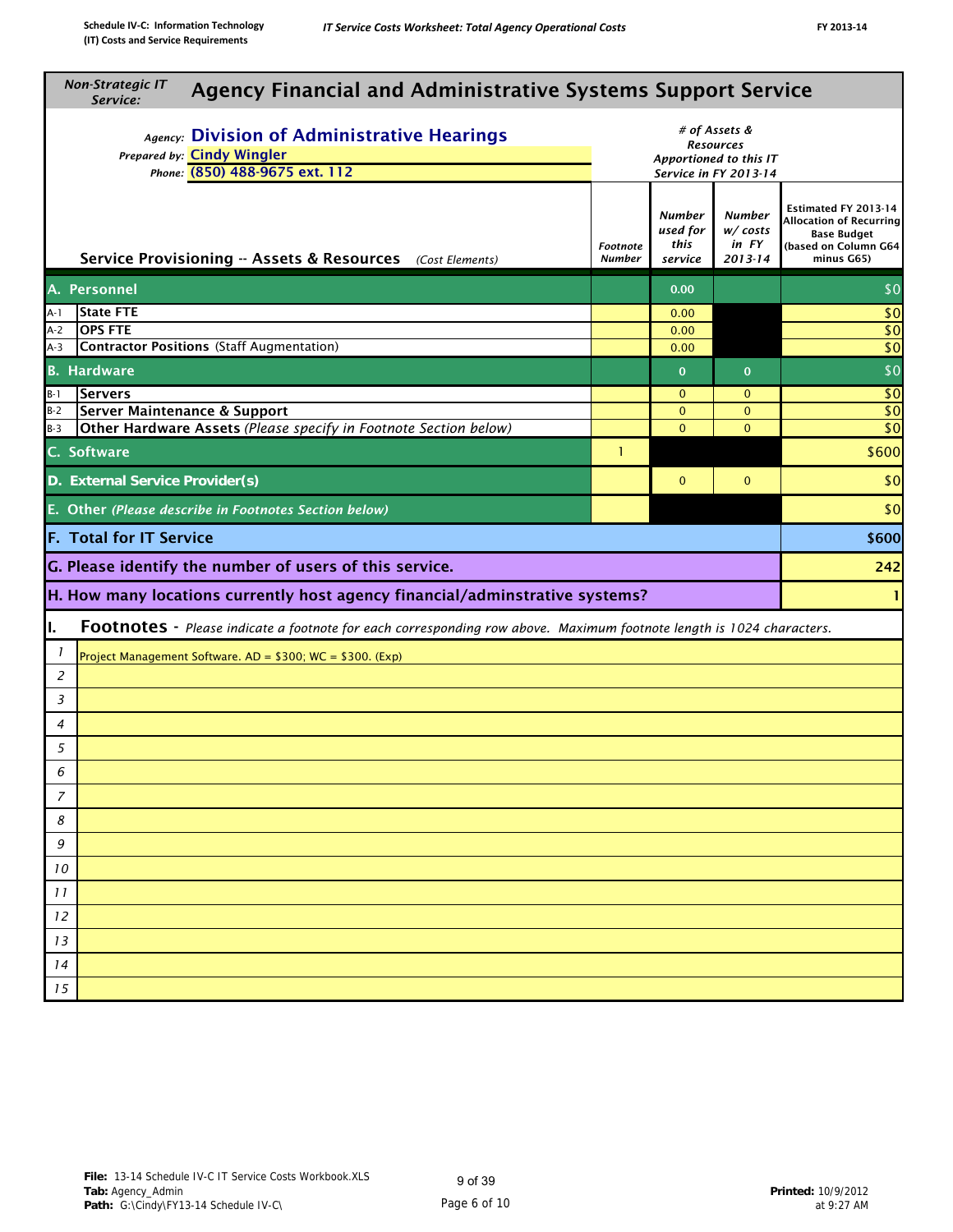| <b>Non-Strategic IT</b><br><b>IT Administration and Management Service</b><br>Service:                                               |                           |                                              |                                       |                                                                                                             |  |  |  |  |  |  |
|--------------------------------------------------------------------------------------------------------------------------------------|---------------------------|----------------------------------------------|---------------------------------------|-------------------------------------------------------------------------------------------------------------|--|--|--|--|--|--|
| Agency: Division of Administrative Hearings<br>Prepared by: Cindy Wingler<br>Phone: (850) 488-9675 ext. 112                          | IT Service in FY 2013-    |                                              |                                       |                                                                                                             |  |  |  |  |  |  |
| Service Provisioning -- Assets & Resources (Cost Elements)                                                                           | Footnote<br><b>Number</b> | <b>Number</b><br>used for<br>this<br>service | Number<br>w/costs<br>in FY<br>2013-14 | Estimated FY 2013-14<br><b>Allocation of Recurring Base</b><br>Budget<br>(based on Column G64<br>minus G65) |  |  |  |  |  |  |
| A. Personnel                                                                                                                         |                           | 0.25                                         |                                       | \$30,952                                                                                                    |  |  |  |  |  |  |
| <b>State FTE</b><br>A-1                                                                                                              | -1                        | 0.25                                         |                                       | 30,952                                                                                                      |  |  |  |  |  |  |
| <b>OPS FTE</b><br>$A-2$                                                                                                              |                           | 0.00                                         |                                       | \$0                                                                                                         |  |  |  |  |  |  |
| <b>Contractor Positions (Staff Augmentation)</b><br>$A-3$                                                                            |                           | 0.00                                         |                                       | \$0                                                                                                         |  |  |  |  |  |  |
| <b>B.</b> Hardware                                                                                                                   |                           | $\mathbf{0}$                                 | $\mathbf{0}$                          | \$0                                                                                                         |  |  |  |  |  |  |
| $B-1$<br><b>Servers</b>                                                                                                              |                           | $\mathbf{0}$                                 | $\mathbf{0}$                          | \$0                                                                                                         |  |  |  |  |  |  |
| $B-2$<br>Server Maintenance & Support<br>$B-3$                                                                                       |                           | $\mathbf{O}$<br>$\Omega$                     | $\mathbf{0}$<br>$\Omega$              | \$0<br>\$0                                                                                                  |  |  |  |  |  |  |
| Other Hardware Assets (Please specify in Footnote Section below)                                                                     |                           |                                              |                                       |                                                                                                             |  |  |  |  |  |  |
| C. Software                                                                                                                          | 2                         |                                              |                                       | \$600                                                                                                       |  |  |  |  |  |  |
| D. External Service Provider(s)<br>\$0<br>$\mathbf{0}$<br>$\mathbf{0}$                                                               |                           |                                              |                                       |                                                                                                             |  |  |  |  |  |  |
| E. Other (Please describe in Footnotes Section below)                                                                                |                           |                                              |                                       | \$0                                                                                                         |  |  |  |  |  |  |
| <b>F. Total for IT Service</b>                                                                                                       |                           |                                              |                                       | \$31,552                                                                                                    |  |  |  |  |  |  |
| G. How many locations currently host assets and resources used to provide this service?                                              |                           |                                              |                                       |                                                                                                             |  |  |  |  |  |  |
| G.<br>Footnotes - Please indicate a footnote for each corresponding row above. Maximum footnote length is 1024 characters.           |                           |                                              |                                       |                                                                                                             |  |  |  |  |  |  |
| $\mathbf{I}$<br>The cumulative percentage of time expended by 1 FTE on this service, rounded to the nearest .25. AD = \$30,952 (Sal) |                           |                                              |                                       |                                                                                                             |  |  |  |  |  |  |
| 2<br>Project Management Software. $AD = $300$ ; WC = \$300. (Exp)                                                                    |                           |                                              |                                       |                                                                                                             |  |  |  |  |  |  |
| 3                                                                                                                                    |                           |                                              |                                       |                                                                                                             |  |  |  |  |  |  |
| 4                                                                                                                                    |                           |                                              |                                       |                                                                                                             |  |  |  |  |  |  |
| 5                                                                                                                                    |                           |                                              |                                       |                                                                                                             |  |  |  |  |  |  |
| 6                                                                                                                                    |                           |                                              |                                       |                                                                                                             |  |  |  |  |  |  |
| 7                                                                                                                                    |                           |                                              |                                       |                                                                                                             |  |  |  |  |  |  |
| 8                                                                                                                                    |                           |                                              |                                       |                                                                                                             |  |  |  |  |  |  |
| 9                                                                                                                                    |                           |                                              |                                       |                                                                                                             |  |  |  |  |  |  |
| 10                                                                                                                                   |                           |                                              |                                       |                                                                                                             |  |  |  |  |  |  |
| 11                                                                                                                                   |                           |                                              |                                       |                                                                                                             |  |  |  |  |  |  |
| 12                                                                                                                                   |                           |                                              |                                       |                                                                                                             |  |  |  |  |  |  |
| 13                                                                                                                                   |                           |                                              |                                       |                                                                                                             |  |  |  |  |  |  |
| 14                                                                                                                                   |                           |                                              |                                       |                                                                                                             |  |  |  |  |  |  |
| 15                                                                                                                                   |                           |                                              |                                       |                                                                                                             |  |  |  |  |  |  |
|                                                                                                                                      |                           |                                              |                                       |                                                                                                             |  |  |  |  |  |  |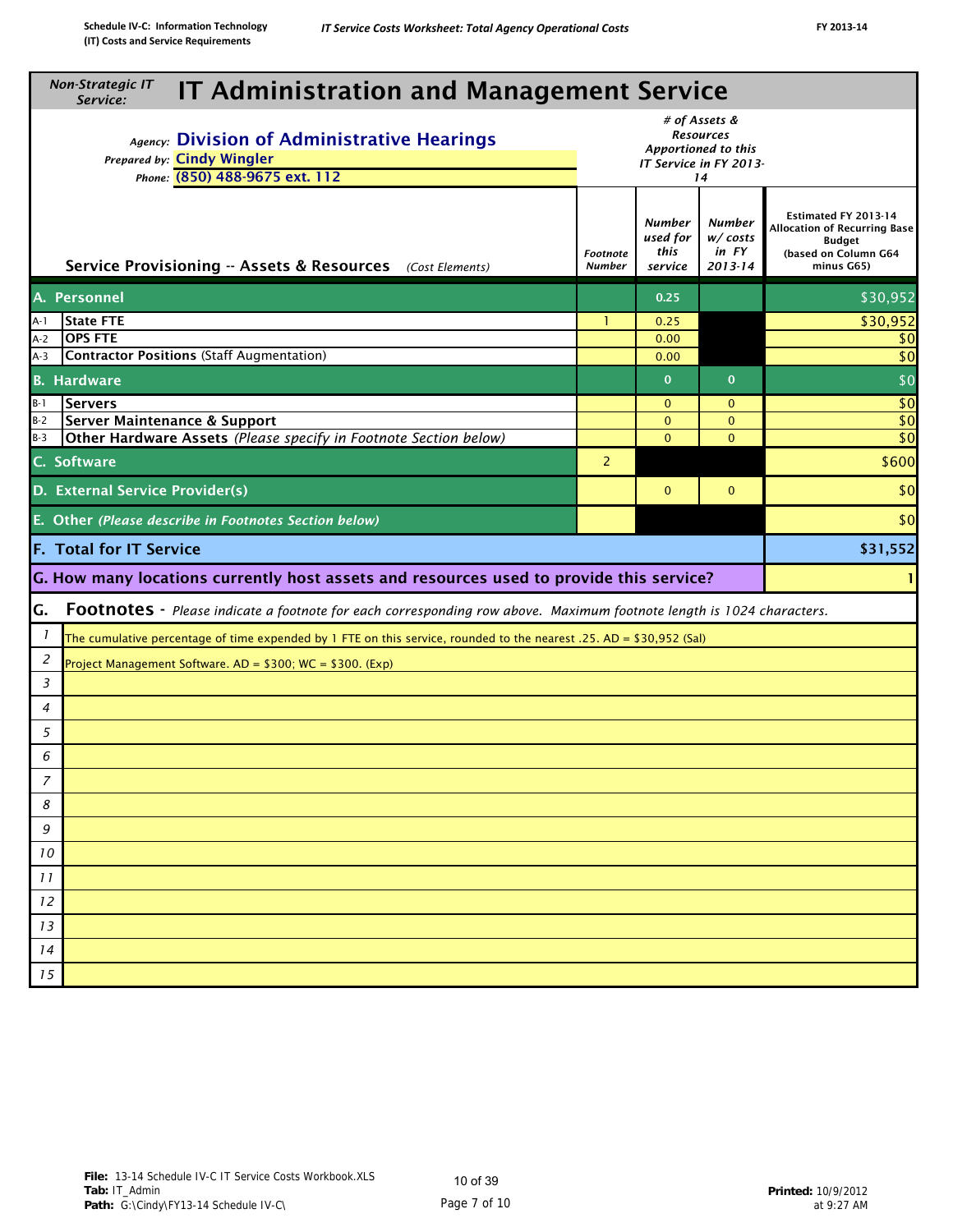| <b>Non-Strategic IT</b><br><b>Web/Portal Service</b><br>Service:                                                                                                                                    |                                                                                                                    |              |                |          |  |  |  |  |  |
|-----------------------------------------------------------------------------------------------------------------------------------------------------------------------------------------------------|--------------------------------------------------------------------------------------------------------------------|--------------|----------------|----------|--|--|--|--|--|
| <b>Dept/Agency: Division of Administrative Hearings</b><br>Prepared by: Cindy Wingler<br>Phone: (850) 488-9675 ext. 112<br><b>Service Provisioning -- Assets &amp; Resources</b><br>(Cost Elements) | Estimated FY 2013-14<br><b>Allocation of Recurring</b><br><b>Base Budget</b><br>(based on Column G64<br>minus G65) |              |                |          |  |  |  |  |  |
| A. Personnel                                                                                                                                                                                        |                                                                                                                    | 0.50         |                | \$36,480 |  |  |  |  |  |
| A-1.1 State FTE                                                                                                                                                                                     | $\mathbf{1}$                                                                                                       | 0.50         |                | \$36,480 |  |  |  |  |  |
| A-2.1 OPS FTE                                                                                                                                                                                       |                                                                                                                    | 0.00         |                | \$0      |  |  |  |  |  |
| A-3.1 Contractor Positions (Staff Augmentation)                                                                                                                                                     |                                                                                                                    | 0.00         |                | \$0      |  |  |  |  |  |
| <b>B.</b> Hardware                                                                                                                                                                                  |                                                                                                                    |              |                | \$0      |  |  |  |  |  |
| <b>Servers</b><br>$B-1$                                                                                                                                                                             | $\overline{2}$                                                                                                     | $\mathbf{1}$ | $\mathbf{0}$   | \$0      |  |  |  |  |  |
| Server Maintenance & Support<br>$B-2$                                                                                                                                                               |                                                                                                                    | $\mathbf{0}$ | $\mathbf{0}$   | \$0      |  |  |  |  |  |
| $B-3$<br>Other Hardware Assets (Please specify in Footnotes Section below)                                                                                                                          |                                                                                                                    | $\Omega$     | $\overline{0}$ | \$0      |  |  |  |  |  |
| C. Software                                                                                                                                                                                         | \$0<br>\$0                                                                                                         |              |                |          |  |  |  |  |  |
|                                                                                                                                                                                                     | D. External Service Provider(s)<br>$\mathbf{0}$<br>$\mathbf{0}$                                                    |              |                |          |  |  |  |  |  |
| E. Other (Please describe in Footnotes Section below)                                                                                                                                               |                                                                                                                    |              |                | \$0      |  |  |  |  |  |
| F. Total for IT Service                                                                                                                                                                             |                                                                                                                    |              |                | \$36,480 |  |  |  |  |  |
| G. Please identify the number of Internet users of this service.                                                                                                                                    |                                                                                                                    |              |                | 290,000  |  |  |  |  |  |
| H. Please identify the number of intranet users of this service.                                                                                                                                    |                                                                                                                    |              |                | 242      |  |  |  |  |  |
| I. How many locations currently host IT assets and resources used to provide this service?                                                                                                          |                                                                                                                    |              |                |          |  |  |  |  |  |
| Footnotes - Please indicate a footnote for each corresponding row above. Maximum footnote length is 1024 characters.<br>J.                                                                          |                                                                                                                    |              |                |          |  |  |  |  |  |
| $\mathcal{I}$<br>The cumulative percentage of time expended by 1 FTE on this service, rounded to the nearest .25. AD = \$36,480 (Sal)                                                               |                                                                                                                    |              |                |          |  |  |  |  |  |
| 2<br>One server is dedicated to web service                                                                                                                                                         |                                                                                                                    |              |                |          |  |  |  |  |  |
| 3                                                                                                                                                                                                   |                                                                                                                    |              |                |          |  |  |  |  |  |
| $\overline{4}$                                                                                                                                                                                      |                                                                                                                    |              |                |          |  |  |  |  |  |
| 5                                                                                                                                                                                                   |                                                                                                                    |              |                |          |  |  |  |  |  |
| 6                                                                                                                                                                                                   |                                                                                                                    |              |                |          |  |  |  |  |  |
| 7                                                                                                                                                                                                   |                                                                                                                    |              |                |          |  |  |  |  |  |
| 8<br>9                                                                                                                                                                                              |                                                                                                                    |              |                |          |  |  |  |  |  |
| 10                                                                                                                                                                                                  |                                                                                                                    |              |                |          |  |  |  |  |  |
| 11                                                                                                                                                                                                  |                                                                                                                    |              |                |          |  |  |  |  |  |
| 12                                                                                                                                                                                                  |                                                                                                                    |              |                |          |  |  |  |  |  |
| 13                                                                                                                                                                                                  |                                                                                                                    |              |                |          |  |  |  |  |  |
| 14                                                                                                                                                                                                  |                                                                                                                    |              |                |          |  |  |  |  |  |
| 15                                                                                                                                                                                                  |                                                                                                                    |              |                |          |  |  |  |  |  |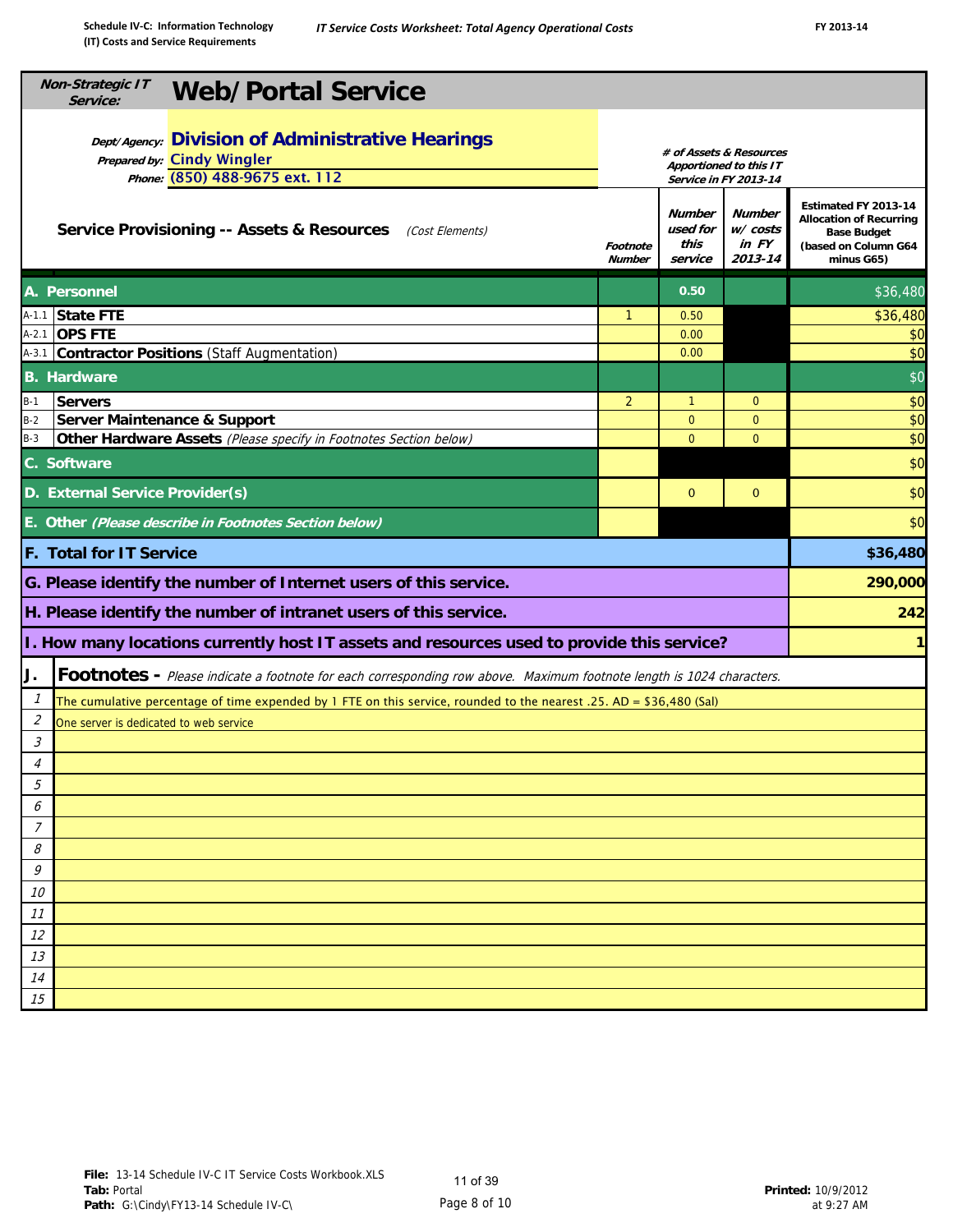| Non-Strategic IT<br><b>Data Center Service</b><br>Service:                                                                                                                   |                                                                                                                    |                |                |          |  |  |  |  |  |  |
|------------------------------------------------------------------------------------------------------------------------------------------------------------------------------|--------------------------------------------------------------------------------------------------------------------|----------------|----------------|----------|--|--|--|--|--|--|
| <b>Dept/Agency: Division of Administrative Hearings</b><br><b>Prepared by:</b> Cindy Wingler<br>Phone: (850) 488-9675 ext. 112                                               |                                                                                                                    |                |                |          |  |  |  |  |  |  |
| Service Provisioning -- Assets & Resources (Cost Elements)                                                                                                                   | Estimated FY 2013-14<br><b>Allocation of Recurring</b><br><b>Base Budget</b><br>(based on Column G64<br>minus G65) |                |                |          |  |  |  |  |  |  |
| <b>A. Personnel</b> (performing data center functions defined in w. 282.201(2)(d)1.e., F.S.)                                                                                 |                                                                                                                    | 0.00           |                | \$0      |  |  |  |  |  |  |
| <b>State FTE</b><br>$A-1.1$                                                                                                                                                  |                                                                                                                    | 0.00           |                | \$0      |  |  |  |  |  |  |
| $A-2.1$<br><b>OPS FTE</b>                                                                                                                                                    |                                                                                                                    | 0.00           |                | \$0      |  |  |  |  |  |  |
| $A-3.1$<br>Contractor Positions (Staff Augmentation)                                                                                                                         |                                                                                                                    | 0.00           |                | \$0      |  |  |  |  |  |  |
| <b>B.</b> Hardware                                                                                                                                                           |                                                                                                                    |                |                | \$0      |  |  |  |  |  |  |
| $B-1$<br>Non-Mainframe Servers (including single-function logical servers not assigned to another service)                                                                   |                                                                                                                    | $\mathbf 0$    | $\mathbf{0}$   | \$0      |  |  |  |  |  |  |
| $B-2$<br>Servers - Mainframe                                                                                                                                                 |                                                                                                                    | $\mathbf{0}$   | $\overline{0}$ | \$0      |  |  |  |  |  |  |
| Server Maintenance & Support<br>$B-3$                                                                                                                                        |                                                                                                                    | $\mathbf{0}$   | $\mathbf{0}$   | \$0      |  |  |  |  |  |  |
|                                                                                                                                                                              |                                                                                                                    |                |                |          |  |  |  |  |  |  |
| $B-4$<br>Online or Archival Storage Systems (indicate GB of storage)                                                                                                         |                                                                                                                    | $\overline{0}$ |                | \$0      |  |  |  |  |  |  |
| $B-5$<br>Data Center/ Computing Facility Internal Network                                                                                                                    |                                                                                                                    |                |                | \$0      |  |  |  |  |  |  |
| $B-6$<br>Other Hardware (Please specify in Footnotes Section below)                                                                                                          |                                                                                                                    |                |                | \$0      |  |  |  |  |  |  |
| C. Software                                                                                                                                                                  | \$0                                                                                                                |                |                |          |  |  |  |  |  |  |
| D. External Service Provider(s)                                                                                                                                              |                                                                                                                    |                |                | \$0      |  |  |  |  |  |  |
| $D-1$<br>Southwood Shared Resource Center (indicate # of Board votes)                                                                                                        |                                                                                                                    | $\mathbf{0}$   |                | \$0      |  |  |  |  |  |  |
| $D-2$<br>Northwood Shared Resource Center (indicate # of Board votes)                                                                                                        |                                                                                                                    | $\mathbf{0}$   |                | \$0      |  |  |  |  |  |  |
| Northwest Regional Data Center (indicate # of Board votes)<br>$D-3$                                                                                                          |                                                                                                                    | $\overline{0}$ |                | \$0      |  |  |  |  |  |  |
| $D-4$<br>Other Data Center External Service Provider (specify in Footnotes below)                                                                                            |                                                                                                                    |                |                | \$0      |  |  |  |  |  |  |
| E. Plant & Facility                                                                                                                                                          |                                                                                                                    |                |                | \$13,368 |  |  |  |  |  |  |
| Data Center/Computing Facilities Rent & Insurance<br>$E-1$                                                                                                                   | $\vert$ 1                                                                                                          |                |                | \$13,368 |  |  |  |  |  |  |
| $E-2$<br>Utilities (e.g., electricity and water)                                                                                                                             |                                                                                                                    |                |                | \$0      |  |  |  |  |  |  |
| Environmentals (e.g., HVAC, fire control, and physical security)<br>$E-3$                                                                                                    |                                                                                                                    |                |                | \$0      |  |  |  |  |  |  |
| $E-4$<br>Other (please specify in Footnotes Section below)                                                                                                                   |                                                                                                                    |                |                | \$0      |  |  |  |  |  |  |
| F. Other (Please describe in Footnotes Section below)                                                                                                                        |                                                                                                                    |                |                | \$0      |  |  |  |  |  |  |
| <b>G. Total for IT Service</b>                                                                                                                                               |                                                                                                                    |                |                | \$13,368 |  |  |  |  |  |  |
| H. Please provide the number of agency data centers.                                                                                                                         |                                                                                                                    |                |                |          |  |  |  |  |  |  |
| I. Please provide the number of agency computing facilities.                                                                                                                 |                                                                                                                    |                |                | 18       |  |  |  |  |  |  |
| J. Please provide the number of single-server installations.                                                                                                                 |                                                                                                                    |                |                | 18       |  |  |  |  |  |  |
|                                                                                                                                                                              |                                                                                                                    |                |                |          |  |  |  |  |  |  |
| Footnotes - Please indicate a footnote for each corresponding row above. Maximum footnote length is 1024 characters.<br>H.                                                   |                                                                                                                    |                |                |          |  |  |  |  |  |  |
| The amount of square footage apportioned for dedicated server rooms, which are all located in full-service lease locations. AD = \$850; WC = \$12,518. (Exp)<br>$\mathcal I$ |                                                                                                                    |                |                |          |  |  |  |  |  |  |
| $\mathcal{Z}_{\mathcal{C}}$                                                                                                                                                  |                                                                                                                    |                |                |          |  |  |  |  |  |  |
| 3                                                                                                                                                                            |                                                                                                                    |                |                |          |  |  |  |  |  |  |
| $\overline{4}$<br>5                                                                                                                                                          |                                                                                                                    |                |                |          |  |  |  |  |  |  |
| 6                                                                                                                                                                            |                                                                                                                    |                |                |          |  |  |  |  |  |  |
| $\overline{7}$                                                                                                                                                               |                                                                                                                    |                |                |          |  |  |  |  |  |  |
| 8                                                                                                                                                                            |                                                                                                                    |                |                |          |  |  |  |  |  |  |
| 9                                                                                                                                                                            |                                                                                                                    |                |                |          |  |  |  |  |  |  |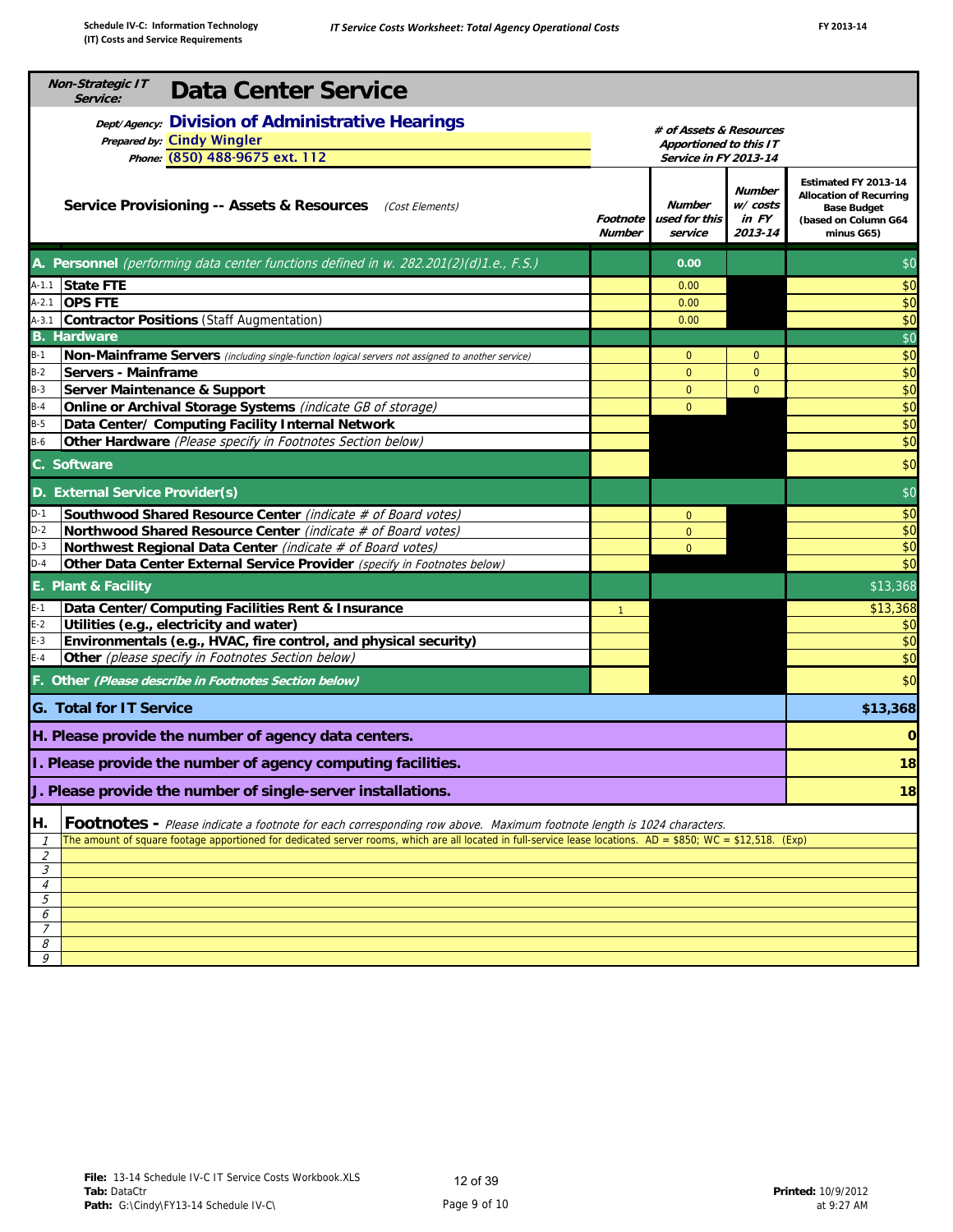| 100.0000%<br>100.0000%<br>100.0000%<br>100.0000%<br>100.0000%<br>100.0000%<br>100.0000%<br>100.0000%<br>100.0000%<br>Program<br>Total Cost of Servic<br><b>Budget Entity</b><br>Appropriation<br>Appropriation Category Fund Code<br><b>Budget Entity</b><br>Component<br><b>Program Component</b><br>Fund<br><b>FSI</b><br>Line Item Funding Identified<br><b>Category Code</b><br>Code<br>Total<br>Code<br>for IT Service<br>\$10,317<br>\$226,285<br>\$17,200<br>\$31,552<br>\$341,927<br>\$21,023<br>\$600<br>\$36,480<br>\$13,368<br>72970100<br><b>Adjudication of Disputes</b><br>1210000000<br><b>Administrative Law</b><br>010000<br>Salaries/Benefits<br>2510<br>\$163,565<br>\$10,317<br>\$48,725<br>\$5,159<br>\$30,952<br>\$36,480<br><b>Operating TF</b><br>\$22,796<br>\$9,136<br>040000<br><b>Expenses</b><br>2510<br><b>Operating TF</b><br>\$90,437<br>\$61,482<br>\$25,605<br>\$1,900<br>\$850<br>$1 -$<br>\$300<br>\$300<br>060000<br><b>Operating Capital Outlay</b><br>2510<br><b>Operating TF</b><br>\$1,000<br>\$1,000<br>$1 -$<br>\$19,000<br>100777<br><b>Contracted Services</b><br>2510<br><b>Operating TF</b><br>\$16,500<br>\$2,500<br>1.<br>50 <sup>1</sup><br>010000<br>72970200<br><b>kers' Compensation Appe</b><br>1102000000<br>Workforce Services<br>Salaries/Benefits<br>2510<br><b>Operating TF</b><br>\$183,766<br>\$62,728<br>\$104,910<br>\$8,064<br>\$8,064<br>\$196,484<br>040000<br><b>Expenses</b><br>2510<br><b>Operating TF</b><br>\$132,921<br>\$47,045<br>\$3,400<br>\$300<br>\$12,518<br>$1 -$<br>\$300<br>\$4,500<br>060000<br>2510<br><b>Operating Capital Outlay</b><br><b>Operating TF</b><br>\$4,500<br>$1 -$<br>\$40,000<br>00777<br><b>Contracted Services</b><br>2510<br><b>Operating TF</b><br>\$40,000<br>\$0<br>\$0<br>\$0<br>\$0<br>\$0<br>50 <sup>1</sup><br>\$0<br>\$0<br>\$0<br>50 <sup>1</sup><br>\$0<br>50<br>\$0<br>\$0<br>\$0<br>50<br>50<br>\$0<br>\$0<br>\$0<br>\$0<br>Sum of IT Cost Elements<br><b>Across IT Services</b><br>5.25<br>State FTE (#)<br>0.25<br>1.00<br>2.75<br>0.25<br>0.25<br>0.00<br>0.25<br>0.50<br>0.00<br>上<br>$\overline{\phantom{0}}$ so<br><b>State FTE (Costs)</b><br>\$347,331<br>\$10,317<br>\$85,524<br>\$153,635<br>\$17,200<br>\$13,223<br>\$30,952<br>\$36,480<br>so<br>$\epsilon$<br>OPS FTE (#)<br>0.00<br>0.00<br>0.00<br>0.00<br>0.00<br>0.00<br>0.00<br>0.00<br>0.00<br>0.00<br>Personnel<br>ᇃ<br><b>OPS FTE (Cost)</b><br>50<br>50<br>50<br>50<br>\$0<br>SO <sub>2</sub><br>so l<br>\$0<br>\$0<br>Element Data as enter<br>Service Worksheets<br><b>Vendor/Staff Augmentation (# Positions</b><br>0.00<br>0.00<br>0.00<br>0.00<br>0.00<br>0.00<br>0.00<br>0.00<br>0.00<br>0.00<br><b>Vendor/Staff Augmentation (Costs)</b><br>SO <sub>2</sub><br>50<br>-50<br>50<br>\$0<br>50 <sub>1</sub><br>SO <sub>2</sub><br>SO <sub>1</sub><br>SO <sub>1</sub><br>SO <sub>1</sub><br>$\sqrt{50}$<br><b>Hardware</b><br>\$129,55<br>\$0<br>\$62,500<br>\$67,050<br>50<br>SO<br>SO<br>\$0<br>SO <sub>2</sub><br><b>Software</b><br>\$12,10<br>\$1,600<br>\$5,300<br>\$600<br>\$0<br>\$0<br>\$4,000<br>\$0<br>\$600<br>SO<br>$\overline{\phantom{0}}$<br>\$190,90<br>\$188,403<br><b>External Services</b><br>\$0<br>50<br>50<br>\$2,500<br>50<br>50<br>SO<br>Plant & Facility (Data Center Only)<br>\$13,36<br>\$13,368<br>Other<br>\$5,50<br>50<br>\$1,500<br>\$4,000<br>SO <sub>1</sub><br>50<br>SO<br>50<br>50<br>$\sqrt{5}$<br>\$698,752<br><b>Budget Total</b><br>\$226,285<br>\$10,317<br>\$341,927<br>\$17,200<br>\$21,023<br>\$600<br>\$31,552<br>\$36,480<br>\$13,368<br>Cost<br><b>FTE Total</b><br>5.25<br>2.75<br>0.00<br>0.00<br>0.25<br>1.00<br>0.25<br>0.25<br>0.25<br>0.50<br>311<br>242<br>242<br>242<br>242<br>290,242<br><b>Users</b><br>t.<br><b>Cost Per User</b><br>\$33<br>1412.921488<br>935.0619835 71.07438017<br>2.479338843<br>0.125688219<br>Help Desk Tickets: 150<br>(cost/all mailboxes)<br>Cost/Ticket: 9.555555556 | Agency: Division of Administrative Hearings |  |  |  |  |  |  | E-Mail, Messaging<br>and Calendaring<br>Service | Service<br>letwork | Computing<br>Desktop<br>Service | Service<br>lelpdesk: | IT Security/Risk<br>Mitigation Servic | and<br>Financial<br>strative<br>Agency Financial a<br>Administrative<br>Systems Support<br>Service | <b>Administration and<br/>anagement Service</b><br>Εã | Service<br>eb/Portal | Service<br>Center<br>ata<br>ő. |  |
|-------------------------------------------------------------------------------------------------------------------------------------------------------------------------------------------------------------------------------------------------------------------------------------------------------------------------------------------------------------------------------------------------------------------------------------------------------------------------------------------------------------------------------------------------------------------------------------------------------------------------------------------------------------------------------------------------------------------------------------------------------------------------------------------------------------------------------------------------------------------------------------------------------------------------------------------------------------------------------------------------------------------------------------------------------------------------------------------------------------------------------------------------------------------------------------------------------------------------------------------------------------------------------------------------------------------------------------------------------------------------------------------------------------------------------------------------------------------------------------------------------------------------------------------------------------------------------------------------------------------------------------------------------------------------------------------------------------------------------------------------------------------------------------------------------------------------------------------------------------------------------------------------------------------------------------------------------------------------------------------------------------------------------------------------------------------------------------------------------------------------------------------------------------------------------------------------------------------------------------------------------------------------------------------------------------------------------------------------------------------------------------------------------------------------------------------------------------------------------------------------------------------------------------------------------------------------------------------------------------------------------------------------------------------------------------------------------------------------------------------------------------------------------------------------------------------------------------------------------------------------------------------------------------------------------------------------------------------------------------------------------------------------------------------------------------------------------------------------------------------------------------------------------------------------------------------------------------------------------------------------------------------------------------------------------------------------------------------------------------------------------------------------------------------------------------------------------------------------------------------------------------------------------------------------------------------------------------------------------------------------------------------------------------------------------------------------------------------------------------------------------------------------------------------------------------------------------------------------------------------------------------------------------------------------------------------------------|---------------------------------------------|--|--|--|--|--|--|-------------------------------------------------|--------------------|---------------------------------|----------------------|---------------------------------------|----------------------------------------------------------------------------------------------------|-------------------------------------------------------|----------------------|--------------------------------|--|
|                                                                                                                                                                                                                                                                                                                                                                                                                                                                                                                                                                                                                                                                                                                                                                                                                                                                                                                                                                                                                                                                                                                                                                                                                                                                                                                                                                                                                                                                                                                                                                                                                                                                                                                                                                                                                                                                                                                                                                                                                                                                                                                                                                                                                                                                                                                                                                                                                                                                                                                                                                                                                                                                                                                                                                                                                                                                                                                                                                                                                                                                                                                                                                                                                                                                                                                                                                                                                                                                                                                                                                                                                                                                                                                                                                                                                                                                                                                                                       |                                             |  |  |  |  |  |  |                                                 |                    |                                 |                      |                                       |                                                                                                    |                                                       |                      |                                |  |
|                                                                                                                                                                                                                                                                                                                                                                                                                                                                                                                                                                                                                                                                                                                                                                                                                                                                                                                                                                                                                                                                                                                                                                                                                                                                                                                                                                                                                                                                                                                                                                                                                                                                                                                                                                                                                                                                                                                                                                                                                                                                                                                                                                                                                                                                                                                                                                                                                                                                                                                                                                                                                                                                                                                                                                                                                                                                                                                                                                                                                                                                                                                                                                                                                                                                                                                                                                                                                                                                                                                                                                                                                                                                                                                                                                                                                                                                                                                                                       |                                             |  |  |  |  |  |  |                                                 |                    |                                 |                      |                                       |                                                                                                    |                                                       |                      |                                |  |
|                                                                                                                                                                                                                                                                                                                                                                                                                                                                                                                                                                                                                                                                                                                                                                                                                                                                                                                                                                                                                                                                                                                                                                                                                                                                                                                                                                                                                                                                                                                                                                                                                                                                                                                                                                                                                                                                                                                                                                                                                                                                                                                                                                                                                                                                                                                                                                                                                                                                                                                                                                                                                                                                                                                                                                                                                                                                                                                                                                                                                                                                                                                                                                                                                                                                                                                                                                                                                                                                                                                                                                                                                                                                                                                                                                                                                                                                                                                                                       |                                             |  |  |  |  |  |  |                                                 |                    |                                 |                      |                                       |                                                                                                    |                                                       |                      |                                |  |
|                                                                                                                                                                                                                                                                                                                                                                                                                                                                                                                                                                                                                                                                                                                                                                                                                                                                                                                                                                                                                                                                                                                                                                                                                                                                                                                                                                                                                                                                                                                                                                                                                                                                                                                                                                                                                                                                                                                                                                                                                                                                                                                                                                                                                                                                                                                                                                                                                                                                                                                                                                                                                                                                                                                                                                                                                                                                                                                                                                                                                                                                                                                                                                                                                                                                                                                                                                                                                                                                                                                                                                                                                                                                                                                                                                                                                                                                                                                                                       |                                             |  |  |  |  |  |  |                                                 |                    |                                 |                      |                                       |                                                                                                    |                                                       |                      |                                |  |
|                                                                                                                                                                                                                                                                                                                                                                                                                                                                                                                                                                                                                                                                                                                                                                                                                                                                                                                                                                                                                                                                                                                                                                                                                                                                                                                                                                                                                                                                                                                                                                                                                                                                                                                                                                                                                                                                                                                                                                                                                                                                                                                                                                                                                                                                                                                                                                                                                                                                                                                                                                                                                                                                                                                                                                                                                                                                                                                                                                                                                                                                                                                                                                                                                                                                                                                                                                                                                                                                                                                                                                                                                                                                                                                                                                                                                                                                                                                                                       |                                             |  |  |  |  |  |  |                                                 |                    |                                 |                      |                                       |                                                                                                    |                                                       |                      |                                |  |
|                                                                                                                                                                                                                                                                                                                                                                                                                                                                                                                                                                                                                                                                                                                                                                                                                                                                                                                                                                                                                                                                                                                                                                                                                                                                                                                                                                                                                                                                                                                                                                                                                                                                                                                                                                                                                                                                                                                                                                                                                                                                                                                                                                                                                                                                                                                                                                                                                                                                                                                                                                                                                                                                                                                                                                                                                                                                                                                                                                                                                                                                                                                                                                                                                                                                                                                                                                                                                                                                                                                                                                                                                                                                                                                                                                                                                                                                                                                                                       |                                             |  |  |  |  |  |  |                                                 |                    |                                 |                      |                                       |                                                                                                    |                                                       |                      |                                |  |
|                                                                                                                                                                                                                                                                                                                                                                                                                                                                                                                                                                                                                                                                                                                                                                                                                                                                                                                                                                                                                                                                                                                                                                                                                                                                                                                                                                                                                                                                                                                                                                                                                                                                                                                                                                                                                                                                                                                                                                                                                                                                                                                                                                                                                                                                                                                                                                                                                                                                                                                                                                                                                                                                                                                                                                                                                                                                                                                                                                                                                                                                                                                                                                                                                                                                                                                                                                                                                                                                                                                                                                                                                                                                                                                                                                                                                                                                                                                                                       |                                             |  |  |  |  |  |  |                                                 |                    |                                 |                      |                                       |                                                                                                    |                                                       |                      |                                |  |
|                                                                                                                                                                                                                                                                                                                                                                                                                                                                                                                                                                                                                                                                                                                                                                                                                                                                                                                                                                                                                                                                                                                                                                                                                                                                                                                                                                                                                                                                                                                                                                                                                                                                                                                                                                                                                                                                                                                                                                                                                                                                                                                                                                                                                                                                                                                                                                                                                                                                                                                                                                                                                                                                                                                                                                                                                                                                                                                                                                                                                                                                                                                                                                                                                                                                                                                                                                                                                                                                                                                                                                                                                                                                                                                                                                                                                                                                                                                                                       |                                             |  |  |  |  |  |  |                                                 |                    |                                 |                      |                                       |                                                                                                    |                                                       |                      |                                |  |
|                                                                                                                                                                                                                                                                                                                                                                                                                                                                                                                                                                                                                                                                                                                                                                                                                                                                                                                                                                                                                                                                                                                                                                                                                                                                                                                                                                                                                                                                                                                                                                                                                                                                                                                                                                                                                                                                                                                                                                                                                                                                                                                                                                                                                                                                                                                                                                                                                                                                                                                                                                                                                                                                                                                                                                                                                                                                                                                                                                                                                                                                                                                                                                                                                                                                                                                                                                                                                                                                                                                                                                                                                                                                                                                                                                                                                                                                                                                                                       |                                             |  |  |  |  |  |  |                                                 |                    |                                 |                      |                                       |                                                                                                    |                                                       |                      |                                |  |
|                                                                                                                                                                                                                                                                                                                                                                                                                                                                                                                                                                                                                                                                                                                                                                                                                                                                                                                                                                                                                                                                                                                                                                                                                                                                                                                                                                                                                                                                                                                                                                                                                                                                                                                                                                                                                                                                                                                                                                                                                                                                                                                                                                                                                                                                                                                                                                                                                                                                                                                                                                                                                                                                                                                                                                                                                                                                                                                                                                                                                                                                                                                                                                                                                                                                                                                                                                                                                                                                                                                                                                                                                                                                                                                                                                                                                                                                                                                                                       |                                             |  |  |  |  |  |  |                                                 |                    |                                 |                      |                                       |                                                                                                    |                                                       |                      |                                |  |
|                                                                                                                                                                                                                                                                                                                                                                                                                                                                                                                                                                                                                                                                                                                                                                                                                                                                                                                                                                                                                                                                                                                                                                                                                                                                                                                                                                                                                                                                                                                                                                                                                                                                                                                                                                                                                                                                                                                                                                                                                                                                                                                                                                                                                                                                                                                                                                                                                                                                                                                                                                                                                                                                                                                                                                                                                                                                                                                                                                                                                                                                                                                                                                                                                                                                                                                                                                                                                                                                                                                                                                                                                                                                                                                                                                                                                                                                                                                                                       |                                             |  |  |  |  |  |  |                                                 |                    |                                 |                      |                                       |                                                                                                    |                                                       |                      |                                |  |
|                                                                                                                                                                                                                                                                                                                                                                                                                                                                                                                                                                                                                                                                                                                                                                                                                                                                                                                                                                                                                                                                                                                                                                                                                                                                                                                                                                                                                                                                                                                                                                                                                                                                                                                                                                                                                                                                                                                                                                                                                                                                                                                                                                                                                                                                                                                                                                                                                                                                                                                                                                                                                                                                                                                                                                                                                                                                                                                                                                                                                                                                                                                                                                                                                                                                                                                                                                                                                                                                                                                                                                                                                                                                                                                                                                                                                                                                                                                                                       |                                             |  |  |  |  |  |  |                                                 |                    |                                 |                      |                                       |                                                                                                    |                                                       |                      |                                |  |
|                                                                                                                                                                                                                                                                                                                                                                                                                                                                                                                                                                                                                                                                                                                                                                                                                                                                                                                                                                                                                                                                                                                                                                                                                                                                                                                                                                                                                                                                                                                                                                                                                                                                                                                                                                                                                                                                                                                                                                                                                                                                                                                                                                                                                                                                                                                                                                                                                                                                                                                                                                                                                                                                                                                                                                                                                                                                                                                                                                                                                                                                                                                                                                                                                                                                                                                                                                                                                                                                                                                                                                                                                                                                                                                                                                                                                                                                                                                                                       |                                             |  |  |  |  |  |  |                                                 |                    |                                 |                      |                                       |                                                                                                    |                                                       |                      |                                |  |
|                                                                                                                                                                                                                                                                                                                                                                                                                                                                                                                                                                                                                                                                                                                                                                                                                                                                                                                                                                                                                                                                                                                                                                                                                                                                                                                                                                                                                                                                                                                                                                                                                                                                                                                                                                                                                                                                                                                                                                                                                                                                                                                                                                                                                                                                                                                                                                                                                                                                                                                                                                                                                                                                                                                                                                                                                                                                                                                                                                                                                                                                                                                                                                                                                                                                                                                                                                                                                                                                                                                                                                                                                                                                                                                                                                                                                                                                                                                                                       |                                             |  |  |  |  |  |  |                                                 |                    |                                 |                      |                                       |                                                                                                    |                                                       |                      |                                |  |
|                                                                                                                                                                                                                                                                                                                                                                                                                                                                                                                                                                                                                                                                                                                                                                                                                                                                                                                                                                                                                                                                                                                                                                                                                                                                                                                                                                                                                                                                                                                                                                                                                                                                                                                                                                                                                                                                                                                                                                                                                                                                                                                                                                                                                                                                                                                                                                                                                                                                                                                                                                                                                                                                                                                                                                                                                                                                                                                                                                                                                                                                                                                                                                                                                                                                                                                                                                                                                                                                                                                                                                                                                                                                                                                                                                                                                                                                                                                                                       |                                             |  |  |  |  |  |  |                                                 |                    |                                 |                      |                                       |                                                                                                    |                                                       |                      |                                |  |
|                                                                                                                                                                                                                                                                                                                                                                                                                                                                                                                                                                                                                                                                                                                                                                                                                                                                                                                                                                                                                                                                                                                                                                                                                                                                                                                                                                                                                                                                                                                                                                                                                                                                                                                                                                                                                                                                                                                                                                                                                                                                                                                                                                                                                                                                                                                                                                                                                                                                                                                                                                                                                                                                                                                                                                                                                                                                                                                                                                                                                                                                                                                                                                                                                                                                                                                                                                                                                                                                                                                                                                                                                                                                                                                                                                                                                                                                                                                                                       |                                             |  |  |  |  |  |  |                                                 |                    |                                 |                      |                                       |                                                                                                    |                                                       |                      |                                |  |
|                                                                                                                                                                                                                                                                                                                                                                                                                                                                                                                                                                                                                                                                                                                                                                                                                                                                                                                                                                                                                                                                                                                                                                                                                                                                                                                                                                                                                                                                                                                                                                                                                                                                                                                                                                                                                                                                                                                                                                                                                                                                                                                                                                                                                                                                                                                                                                                                                                                                                                                                                                                                                                                                                                                                                                                                                                                                                                                                                                                                                                                                                                                                                                                                                                                                                                                                                                                                                                                                                                                                                                                                                                                                                                                                                                                                                                                                                                                                                       |                                             |  |  |  |  |  |  |                                                 |                    |                                 |                      |                                       |                                                                                                    |                                                       |                      |                                |  |
|                                                                                                                                                                                                                                                                                                                                                                                                                                                                                                                                                                                                                                                                                                                                                                                                                                                                                                                                                                                                                                                                                                                                                                                                                                                                                                                                                                                                                                                                                                                                                                                                                                                                                                                                                                                                                                                                                                                                                                                                                                                                                                                                                                                                                                                                                                                                                                                                                                                                                                                                                                                                                                                                                                                                                                                                                                                                                                                                                                                                                                                                                                                                                                                                                                                                                                                                                                                                                                                                                                                                                                                                                                                                                                                                                                                                                                                                                                                                                       |                                             |  |  |  |  |  |  |                                                 |                    |                                 |                      |                                       |                                                                                                    |                                                       |                      |                                |  |
|                                                                                                                                                                                                                                                                                                                                                                                                                                                                                                                                                                                                                                                                                                                                                                                                                                                                                                                                                                                                                                                                                                                                                                                                                                                                                                                                                                                                                                                                                                                                                                                                                                                                                                                                                                                                                                                                                                                                                                                                                                                                                                                                                                                                                                                                                                                                                                                                                                                                                                                                                                                                                                                                                                                                                                                                                                                                                                                                                                                                                                                                                                                                                                                                                                                                                                                                                                                                                                                                                                                                                                                                                                                                                                                                                                                                                                                                                                                                                       |                                             |  |  |  |  |  |  |                                                 |                    |                                 |                      |                                       |                                                                                                    |                                                       |                      |                                |  |
|                                                                                                                                                                                                                                                                                                                                                                                                                                                                                                                                                                                                                                                                                                                                                                                                                                                                                                                                                                                                                                                                                                                                                                                                                                                                                                                                                                                                                                                                                                                                                                                                                                                                                                                                                                                                                                                                                                                                                                                                                                                                                                                                                                                                                                                                                                                                                                                                                                                                                                                                                                                                                                                                                                                                                                                                                                                                                                                                                                                                                                                                                                                                                                                                                                                                                                                                                                                                                                                                                                                                                                                                                                                                                                                                                                                                                                                                                                                                                       |                                             |  |  |  |  |  |  |                                                 |                    |                                 |                      |                                       |                                                                                                    |                                                       |                      |                                |  |
|                                                                                                                                                                                                                                                                                                                                                                                                                                                                                                                                                                                                                                                                                                                                                                                                                                                                                                                                                                                                                                                                                                                                                                                                                                                                                                                                                                                                                                                                                                                                                                                                                                                                                                                                                                                                                                                                                                                                                                                                                                                                                                                                                                                                                                                                                                                                                                                                                                                                                                                                                                                                                                                                                                                                                                                                                                                                                                                                                                                                                                                                                                                                                                                                                                                                                                                                                                                                                                                                                                                                                                                                                                                                                                                                                                                                                                                                                                                                                       |                                             |  |  |  |  |  |  |                                                 |                    |                                 |                      |                                       |                                                                                                    |                                                       |                      |                                |  |
|                                                                                                                                                                                                                                                                                                                                                                                                                                                                                                                                                                                                                                                                                                                                                                                                                                                                                                                                                                                                                                                                                                                                                                                                                                                                                                                                                                                                                                                                                                                                                                                                                                                                                                                                                                                                                                                                                                                                                                                                                                                                                                                                                                                                                                                                                                                                                                                                                                                                                                                                                                                                                                                                                                                                                                                                                                                                                                                                                                                                                                                                                                                                                                                                                                                                                                                                                                                                                                                                                                                                                                                                                                                                                                                                                                                                                                                                                                                                                       |                                             |  |  |  |  |  |  |                                                 |                    |                                 |                      |                                       |                                                                                                    |                                                       |                      |                                |  |
|                                                                                                                                                                                                                                                                                                                                                                                                                                                                                                                                                                                                                                                                                                                                                                                                                                                                                                                                                                                                                                                                                                                                                                                                                                                                                                                                                                                                                                                                                                                                                                                                                                                                                                                                                                                                                                                                                                                                                                                                                                                                                                                                                                                                                                                                                                                                                                                                                                                                                                                                                                                                                                                                                                                                                                                                                                                                                                                                                                                                                                                                                                                                                                                                                                                                                                                                                                                                                                                                                                                                                                                                                                                                                                                                                                                                                                                                                                                                                       |                                             |  |  |  |  |  |  |                                                 |                    |                                 |                      |                                       |                                                                                                    |                                                       |                      |                                |  |
|                                                                                                                                                                                                                                                                                                                                                                                                                                                                                                                                                                                                                                                                                                                                                                                                                                                                                                                                                                                                                                                                                                                                                                                                                                                                                                                                                                                                                                                                                                                                                                                                                                                                                                                                                                                                                                                                                                                                                                                                                                                                                                                                                                                                                                                                                                                                                                                                                                                                                                                                                                                                                                                                                                                                                                                                                                                                                                                                                                                                                                                                                                                                                                                                                                                                                                                                                                                                                                                                                                                                                                                                                                                                                                                                                                                                                                                                                                                                                       |                                             |  |  |  |  |  |  |                                                 |                    |                                 |                      |                                       |                                                                                                    |                                                       |                      |                                |  |
|                                                                                                                                                                                                                                                                                                                                                                                                                                                                                                                                                                                                                                                                                                                                                                                                                                                                                                                                                                                                                                                                                                                                                                                                                                                                                                                                                                                                                                                                                                                                                                                                                                                                                                                                                                                                                                                                                                                                                                                                                                                                                                                                                                                                                                                                                                                                                                                                                                                                                                                                                                                                                                                                                                                                                                                                                                                                                                                                                                                                                                                                                                                                                                                                                                                                                                                                                                                                                                                                                                                                                                                                                                                                                                                                                                                                                                                                                                                                                       |                                             |  |  |  |  |  |  |                                                 |                    |                                 |                      |                                       |                                                                                                    |                                                       |                      |                                |  |
|                                                                                                                                                                                                                                                                                                                                                                                                                                                                                                                                                                                                                                                                                                                                                                                                                                                                                                                                                                                                                                                                                                                                                                                                                                                                                                                                                                                                                                                                                                                                                                                                                                                                                                                                                                                                                                                                                                                                                                                                                                                                                                                                                                                                                                                                                                                                                                                                                                                                                                                                                                                                                                                                                                                                                                                                                                                                                                                                                                                                                                                                                                                                                                                                                                                                                                                                                                                                                                                                                                                                                                                                                                                                                                                                                                                                                                                                                                                                                       |                                             |  |  |  |  |  |  |                                                 |                    |                                 |                      |                                       |                                                                                                    |                                                       |                      |                                |  |
|                                                                                                                                                                                                                                                                                                                                                                                                                                                                                                                                                                                                                                                                                                                                                                                                                                                                                                                                                                                                                                                                                                                                                                                                                                                                                                                                                                                                                                                                                                                                                                                                                                                                                                                                                                                                                                                                                                                                                                                                                                                                                                                                                                                                                                                                                                                                                                                                                                                                                                                                                                                                                                                                                                                                                                                                                                                                                                                                                                                                                                                                                                                                                                                                                                                                                                                                                                                                                                                                                                                                                                                                                                                                                                                                                                                                                                                                                                                                                       |                                             |  |  |  |  |  |  |                                                 |                    |                                 |                      |                                       |                                                                                                    |                                                       |                      |                                |  |
|                                                                                                                                                                                                                                                                                                                                                                                                                                                                                                                                                                                                                                                                                                                                                                                                                                                                                                                                                                                                                                                                                                                                                                                                                                                                                                                                                                                                                                                                                                                                                                                                                                                                                                                                                                                                                                                                                                                                                                                                                                                                                                                                                                                                                                                                                                                                                                                                                                                                                                                                                                                                                                                                                                                                                                                                                                                                                                                                                                                                                                                                                                                                                                                                                                                                                                                                                                                                                                                                                                                                                                                                                                                                                                                                                                                                                                                                                                                                                       |                                             |  |  |  |  |  |  |                                                 |                    |                                 |                      |                                       |                                                                                                    |                                                       |                      |                                |  |
|                                                                                                                                                                                                                                                                                                                                                                                                                                                                                                                                                                                                                                                                                                                                                                                                                                                                                                                                                                                                                                                                                                                                                                                                                                                                                                                                                                                                                                                                                                                                                                                                                                                                                                                                                                                                                                                                                                                                                                                                                                                                                                                                                                                                                                                                                                                                                                                                                                                                                                                                                                                                                                                                                                                                                                                                                                                                                                                                                                                                                                                                                                                                                                                                                                                                                                                                                                                                                                                                                                                                                                                                                                                                                                                                                                                                                                                                                                                                                       |                                             |  |  |  |  |  |  |                                                 |                    |                                 |                      |                                       |                                                                                                    |                                                       |                      |                                |  |
|                                                                                                                                                                                                                                                                                                                                                                                                                                                                                                                                                                                                                                                                                                                                                                                                                                                                                                                                                                                                                                                                                                                                                                                                                                                                                                                                                                                                                                                                                                                                                                                                                                                                                                                                                                                                                                                                                                                                                                                                                                                                                                                                                                                                                                                                                                                                                                                                                                                                                                                                                                                                                                                                                                                                                                                                                                                                                                                                                                                                                                                                                                                                                                                                                                                                                                                                                                                                                                                                                                                                                                                                                                                                                                                                                                                                                                                                                                                                                       |                                             |  |  |  |  |  |  |                                                 |                    |                                 |                      |                                       |                                                                                                    |                                                       |                      |                                |  |
|                                                                                                                                                                                                                                                                                                                                                                                                                                                                                                                                                                                                                                                                                                                                                                                                                                                                                                                                                                                                                                                                                                                                                                                                                                                                                                                                                                                                                                                                                                                                                                                                                                                                                                                                                                                                                                                                                                                                                                                                                                                                                                                                                                                                                                                                                                                                                                                                                                                                                                                                                                                                                                                                                                                                                                                                                                                                                                                                                                                                                                                                                                                                                                                                                                                                                                                                                                                                                                                                                                                                                                                                                                                                                                                                                                                                                                                                                                                                                       |                                             |  |  |  |  |  |  |                                                 |                    |                                 |                      |                                       |                                                                                                    |                                                       |                      |                                |  |
|                                                                                                                                                                                                                                                                                                                                                                                                                                                                                                                                                                                                                                                                                                                                                                                                                                                                                                                                                                                                                                                                                                                                                                                                                                                                                                                                                                                                                                                                                                                                                                                                                                                                                                                                                                                                                                                                                                                                                                                                                                                                                                                                                                                                                                                                                                                                                                                                                                                                                                                                                                                                                                                                                                                                                                                                                                                                                                                                                                                                                                                                                                                                                                                                                                                                                                                                                                                                                                                                                                                                                                                                                                                                                                                                                                                                                                                                                                                                                       |                                             |  |  |  |  |  |  |                                                 |                    |                                 |                      |                                       |                                                                                                    |                                                       |                      |                                |  |
|                                                                                                                                                                                                                                                                                                                                                                                                                                                                                                                                                                                                                                                                                                                                                                                                                                                                                                                                                                                                                                                                                                                                                                                                                                                                                                                                                                                                                                                                                                                                                                                                                                                                                                                                                                                                                                                                                                                                                                                                                                                                                                                                                                                                                                                                                                                                                                                                                                                                                                                                                                                                                                                                                                                                                                                                                                                                                                                                                                                                                                                                                                                                                                                                                                                                                                                                                                                                                                                                                                                                                                                                                                                                                                                                                                                                                                                                                                                                                       |                                             |  |  |  |  |  |  |                                                 |                    |                                 |                      |                                       |                                                                                                    |                                                       |                      |                                |  |
|                                                                                                                                                                                                                                                                                                                                                                                                                                                                                                                                                                                                                                                                                                                                                                                                                                                                                                                                                                                                                                                                                                                                                                                                                                                                                                                                                                                                                                                                                                                                                                                                                                                                                                                                                                                                                                                                                                                                                                                                                                                                                                                                                                                                                                                                                                                                                                                                                                                                                                                                                                                                                                                                                                                                                                                                                                                                                                                                                                                                                                                                                                                                                                                                                                                                                                                                                                                                                                                                                                                                                                                                                                                                                                                                                                                                                                                                                                                                                       |                                             |  |  |  |  |  |  |                                                 |                    |                                 |                      |                                       |                                                                                                    |                                                       |                      |                                |  |
|                                                                                                                                                                                                                                                                                                                                                                                                                                                                                                                                                                                                                                                                                                                                                                                                                                                                                                                                                                                                                                                                                                                                                                                                                                                                                                                                                                                                                                                                                                                                                                                                                                                                                                                                                                                                                                                                                                                                                                                                                                                                                                                                                                                                                                                                                                                                                                                                                                                                                                                                                                                                                                                                                                                                                                                                                                                                                                                                                                                                                                                                                                                                                                                                                                                                                                                                                                                                                                                                                                                                                                                                                                                                                                                                                                                                                                                                                                                                                       |                                             |  |  |  |  |  |  |                                                 |                    |                                 |                      |                                       |                                                                                                    |                                                       |                      |                                |  |
|                                                                                                                                                                                                                                                                                                                                                                                                                                                                                                                                                                                                                                                                                                                                                                                                                                                                                                                                                                                                                                                                                                                                                                                                                                                                                                                                                                                                                                                                                                                                                                                                                                                                                                                                                                                                                                                                                                                                                                                                                                                                                                                                                                                                                                                                                                                                                                                                                                                                                                                                                                                                                                                                                                                                                                                                                                                                                                                                                                                                                                                                                                                                                                                                                                                                                                                                                                                                                                                                                                                                                                                                                                                                                                                                                                                                                                                                                                                                                       |                                             |  |  |  |  |  |  |                                                 |                    |                                 |                      |                                       |                                                                                                    |                                                       |                      |                                |  |
|                                                                                                                                                                                                                                                                                                                                                                                                                                                                                                                                                                                                                                                                                                                                                                                                                                                                                                                                                                                                                                                                                                                                                                                                                                                                                                                                                                                                                                                                                                                                                                                                                                                                                                                                                                                                                                                                                                                                                                                                                                                                                                                                                                                                                                                                                                                                                                                                                                                                                                                                                                                                                                                                                                                                                                                                                                                                                                                                                                                                                                                                                                                                                                                                                                                                                                                                                                                                                                                                                                                                                                                                                                                                                                                                                                                                                                                                                                                                                       |                                             |  |  |  |  |  |  |                                                 |                    |                                 |                      |                                       |                                                                                                    |                                                       |                      |                                |  |
|                                                                                                                                                                                                                                                                                                                                                                                                                                                                                                                                                                                                                                                                                                                                                                                                                                                                                                                                                                                                                                                                                                                                                                                                                                                                                                                                                                                                                                                                                                                                                                                                                                                                                                                                                                                                                                                                                                                                                                                                                                                                                                                                                                                                                                                                                                                                                                                                                                                                                                                                                                                                                                                                                                                                                                                                                                                                                                                                                                                                                                                                                                                                                                                                                                                                                                                                                                                                                                                                                                                                                                                                                                                                                                                                                                                                                                                                                                                                                       |                                             |  |  |  |  |  |  |                                                 |                    |                                 |                      |                                       |                                                                                                    |                                                       |                      |                                |  |
|                                                                                                                                                                                                                                                                                                                                                                                                                                                                                                                                                                                                                                                                                                                                                                                                                                                                                                                                                                                                                                                                                                                                                                                                                                                                                                                                                                                                                                                                                                                                                                                                                                                                                                                                                                                                                                                                                                                                                                                                                                                                                                                                                                                                                                                                                                                                                                                                                                                                                                                                                                                                                                                                                                                                                                                                                                                                                                                                                                                                                                                                                                                                                                                                                                                                                                                                                                                                                                                                                                                                                                                                                                                                                                                                                                                                                                                                                                                                                       |                                             |  |  |  |  |  |  |                                                 |                    |                                 |                      |                                       |                                                                                                    |                                                       |                      |                                |  |
|                                                                                                                                                                                                                                                                                                                                                                                                                                                                                                                                                                                                                                                                                                                                                                                                                                                                                                                                                                                                                                                                                                                                                                                                                                                                                                                                                                                                                                                                                                                                                                                                                                                                                                                                                                                                                                                                                                                                                                                                                                                                                                                                                                                                                                                                                                                                                                                                                                                                                                                                                                                                                                                                                                                                                                                                                                                                                                                                                                                                                                                                                                                                                                                                                                                                                                                                                                                                                                                                                                                                                                                                                                                                                                                                                                                                                                                                                                                                                       |                                             |  |  |  |  |  |  |                                                 |                    |                                 |                      |                                       |                                                                                                    |                                                       |                      |                                |  |
|                                                                                                                                                                                                                                                                                                                                                                                                                                                                                                                                                                                                                                                                                                                                                                                                                                                                                                                                                                                                                                                                                                                                                                                                                                                                                                                                                                                                                                                                                                                                                                                                                                                                                                                                                                                                                                                                                                                                                                                                                                                                                                                                                                                                                                                                                                                                                                                                                                                                                                                                                                                                                                                                                                                                                                                                                                                                                                                                                                                                                                                                                                                                                                                                                                                                                                                                                                                                                                                                                                                                                                                                                                                                                                                                                                                                                                                                                                                                                       |                                             |  |  |  |  |  |  |                                                 |                    |                                 |                      |                                       |                                                                                                    |                                                       |                      |                                |  |
|                                                                                                                                                                                                                                                                                                                                                                                                                                                                                                                                                                                                                                                                                                                                                                                                                                                                                                                                                                                                                                                                                                                                                                                                                                                                                                                                                                                                                                                                                                                                                                                                                                                                                                                                                                                                                                                                                                                                                                                                                                                                                                                                                                                                                                                                                                                                                                                                                                                                                                                                                                                                                                                                                                                                                                                                                                                                                                                                                                                                                                                                                                                                                                                                                                                                                                                                                                                                                                                                                                                                                                                                                                                                                                                                                                                                                                                                                                                                                       |                                             |  |  |  |  |  |  |                                                 |                    |                                 |                      |                                       |                                                                                                    |                                                       |                      |                                |  |
|                                                                                                                                                                                                                                                                                                                                                                                                                                                                                                                                                                                                                                                                                                                                                                                                                                                                                                                                                                                                                                                                                                                                                                                                                                                                                                                                                                                                                                                                                                                                                                                                                                                                                                                                                                                                                                                                                                                                                                                                                                                                                                                                                                                                                                                                                                                                                                                                                                                                                                                                                                                                                                                                                                                                                                                                                                                                                                                                                                                                                                                                                                                                                                                                                                                                                                                                                                                                                                                                                                                                                                                                                                                                                                                                                                                                                                                                                                                                                       |                                             |  |  |  |  |  |  |                                                 |                    |                                 |                      |                                       |                                                                                                    |                                                       |                      |                                |  |
|                                                                                                                                                                                                                                                                                                                                                                                                                                                                                                                                                                                                                                                                                                                                                                                                                                                                                                                                                                                                                                                                                                                                                                                                                                                                                                                                                                                                                                                                                                                                                                                                                                                                                                                                                                                                                                                                                                                                                                                                                                                                                                                                                                                                                                                                                                                                                                                                                                                                                                                                                                                                                                                                                                                                                                                                                                                                                                                                                                                                                                                                                                                                                                                                                                                                                                                                                                                                                                                                                                                                                                                                                                                                                                                                                                                                                                                                                                                                                       |                                             |  |  |  |  |  |  |                                                 |                    |                                 |                      |                                       |                                                                                                    |                                                       |                      |                                |  |
|                                                                                                                                                                                                                                                                                                                                                                                                                                                                                                                                                                                                                                                                                                                                                                                                                                                                                                                                                                                                                                                                                                                                                                                                                                                                                                                                                                                                                                                                                                                                                                                                                                                                                                                                                                                                                                                                                                                                                                                                                                                                                                                                                                                                                                                                                                                                                                                                                                                                                                                                                                                                                                                                                                                                                                                                                                                                                                                                                                                                                                                                                                                                                                                                                                                                                                                                                                                                                                                                                                                                                                                                                                                                                                                                                                                                                                                                                                                                                       |                                             |  |  |  |  |  |  |                                                 |                    |                                 |                      |                                       |                                                                                                    |                                                       |                      |                                |  |
|                                                                                                                                                                                                                                                                                                                                                                                                                                                                                                                                                                                                                                                                                                                                                                                                                                                                                                                                                                                                                                                                                                                                                                                                                                                                                                                                                                                                                                                                                                                                                                                                                                                                                                                                                                                                                                                                                                                                                                                                                                                                                                                                                                                                                                                                                                                                                                                                                                                                                                                                                                                                                                                                                                                                                                                                                                                                                                                                                                                                                                                                                                                                                                                                                                                                                                                                                                                                                                                                                                                                                                                                                                                                                                                                                                                                                                                                                                                                                       |                                             |  |  |  |  |  |  |                                                 |                    |                                 |                      |                                       |                                                                                                    |                                                       |                      |                                |  |
|                                                                                                                                                                                                                                                                                                                                                                                                                                                                                                                                                                                                                                                                                                                                                                                                                                                                                                                                                                                                                                                                                                                                                                                                                                                                                                                                                                                                                                                                                                                                                                                                                                                                                                                                                                                                                                                                                                                                                                                                                                                                                                                                                                                                                                                                                                                                                                                                                                                                                                                                                                                                                                                                                                                                                                                                                                                                                                                                                                                                                                                                                                                                                                                                                                                                                                                                                                                                                                                                                                                                                                                                                                                                                                                                                                                                                                                                                                                                                       |                                             |  |  |  |  |  |  |                                                 |                    |                                 |                      |                                       |                                                                                                    |                                                       |                      |                                |  |
|                                                                                                                                                                                                                                                                                                                                                                                                                                                                                                                                                                                                                                                                                                                                                                                                                                                                                                                                                                                                                                                                                                                                                                                                                                                                                                                                                                                                                                                                                                                                                                                                                                                                                                                                                                                                                                                                                                                                                                                                                                                                                                                                                                                                                                                                                                                                                                                                                                                                                                                                                                                                                                                                                                                                                                                                                                                                                                                                                                                                                                                                                                                                                                                                                                                                                                                                                                                                                                                                                                                                                                                                                                                                                                                                                                                                                                                                                                                                                       |                                             |  |  |  |  |  |  |                                                 |                    |                                 |                      |                                       |                                                                                                    |                                                       |                      |                                |  |
|                                                                                                                                                                                                                                                                                                                                                                                                                                                                                                                                                                                                                                                                                                                                                                                                                                                                                                                                                                                                                                                                                                                                                                                                                                                                                                                                                                                                                                                                                                                                                                                                                                                                                                                                                                                                                                                                                                                                                                                                                                                                                                                                                                                                                                                                                                                                                                                                                                                                                                                                                                                                                                                                                                                                                                                                                                                                                                                                                                                                                                                                                                                                                                                                                                                                                                                                                                                                                                                                                                                                                                                                                                                                                                                                                                                                                                                                                                                                                       |                                             |  |  |  |  |  |  |                                                 |                    |                                 |                      |                                       |                                                                                                    |                                                       |                      |                                |  |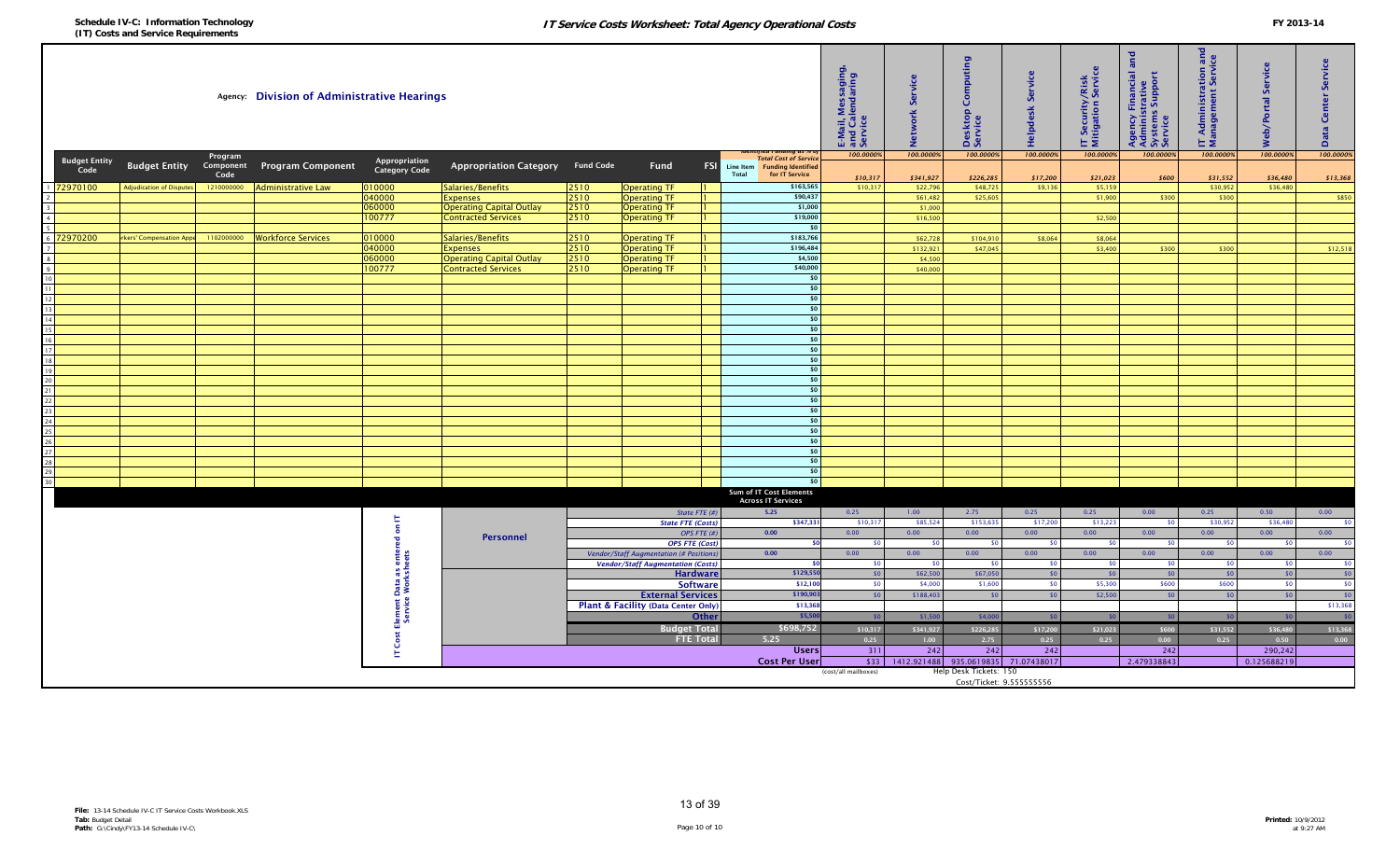| <b>Schedule VII: Agency Litigation Inventory</b>                                                                                                                 |  |                                                     |                                 |  |                                                               |  |  |  |  |  |  |
|------------------------------------------------------------------------------------------------------------------------------------------------------------------|--|-----------------------------------------------------|---------------------------------|--|---------------------------------------------------------------|--|--|--|--|--|--|
| For directions on completing this schedule, please see the "Legislative Budget Request (LBR) Instructions" located on<br>the Governor's website.                 |  |                                                     |                                 |  |                                                               |  |  |  |  |  |  |
| Agency:                                                                                                                                                          |  | Division of Administrative Hearings                 |                                 |  |                                                               |  |  |  |  |  |  |
| <b>Contact Person:</b>                                                                                                                                           |  | Phone Number:<br>Cynthia J. Wingler<br>850-488-9675 |                                 |  |                                                               |  |  |  |  |  |  |
| Names of the Case: (If<br>no case name, list the<br>names of the plaintiff<br>and defendant.)                                                                    |  | N/A                                                 |                                 |  |                                                               |  |  |  |  |  |  |
| Court with Jurisdiction:                                                                                                                                         |  | N/A                                                 |                                 |  |                                                               |  |  |  |  |  |  |
| Case Number:                                                                                                                                                     |  | N/A                                                 |                                 |  |                                                               |  |  |  |  |  |  |
| Summary of the<br>Complaint:                                                                                                                                     |  | N/A                                                 |                                 |  |                                                               |  |  |  |  |  |  |
| Amount of the Claim:                                                                                                                                             |  | N/A                                                 |                                 |  |                                                               |  |  |  |  |  |  |
| Specific Statutes or<br>Laws (including GAA)<br>Challenged:                                                                                                      |  | N/A                                                 |                                 |  |                                                               |  |  |  |  |  |  |
| <b>Status of the Case:</b>                                                                                                                                       |  | N/A                                                 |                                 |  |                                                               |  |  |  |  |  |  |
| Who is representing (of<br>record) the state in this                                                                                                             |  | N/A<br><b>Agency Counsel</b>                        |                                 |  |                                                               |  |  |  |  |  |  |
| lawsuit? Check all that                                                                                                                                          |  | N/A                                                 |                                 |  | Office of the Attorney General or Division of Risk Management |  |  |  |  |  |  |
| apply.                                                                                                                                                           |  | N/A                                                 | <b>Outside Contract Counsel</b> |  |                                                               |  |  |  |  |  |  |
| If the lawsuit is a class<br>action (whether the<br>class is certified or not),<br>provide the name of the<br>firm or firms<br>representing the<br>plaintiff(s). |  | N/A                                                 |                                 |  |                                                               |  |  |  |  |  |  |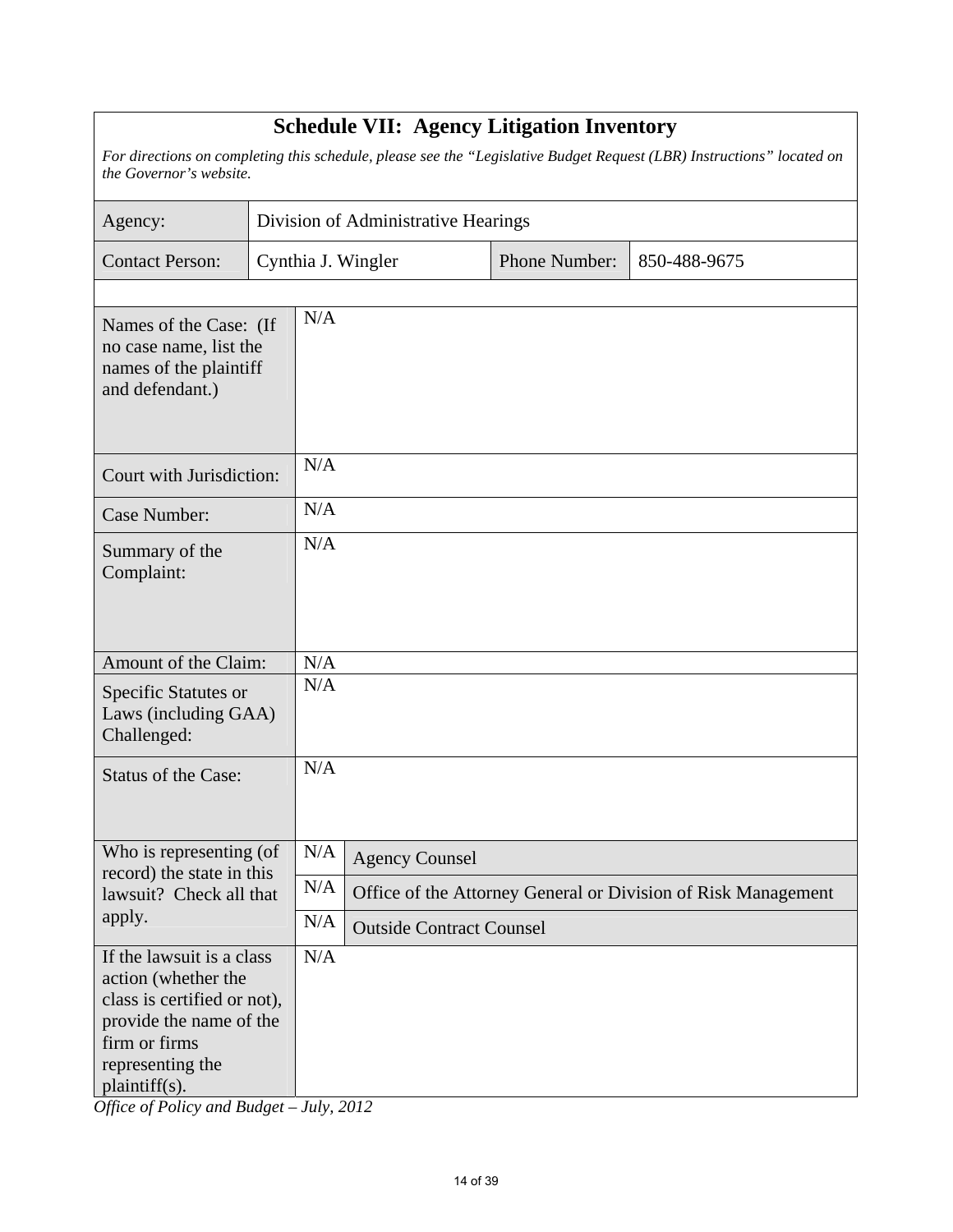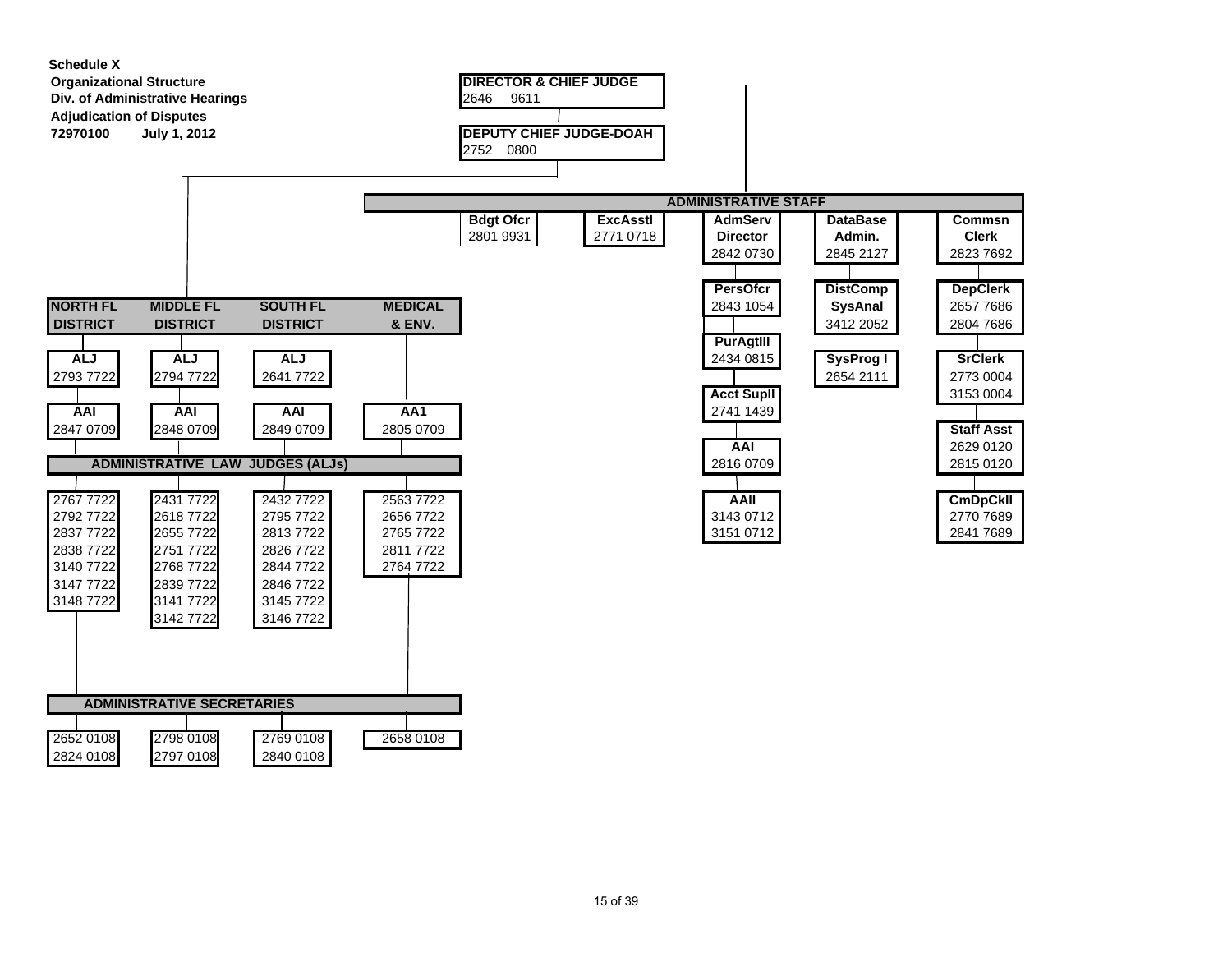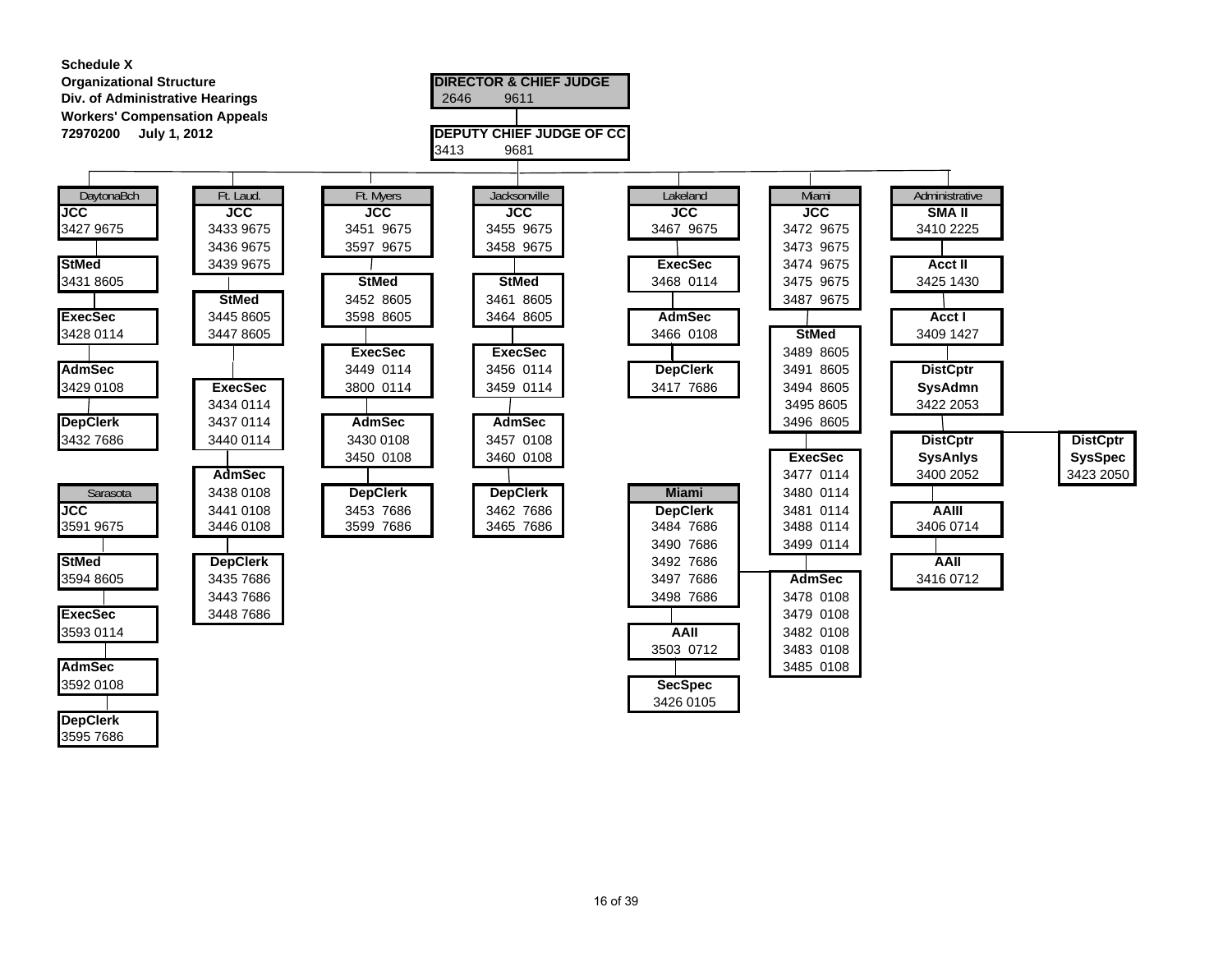

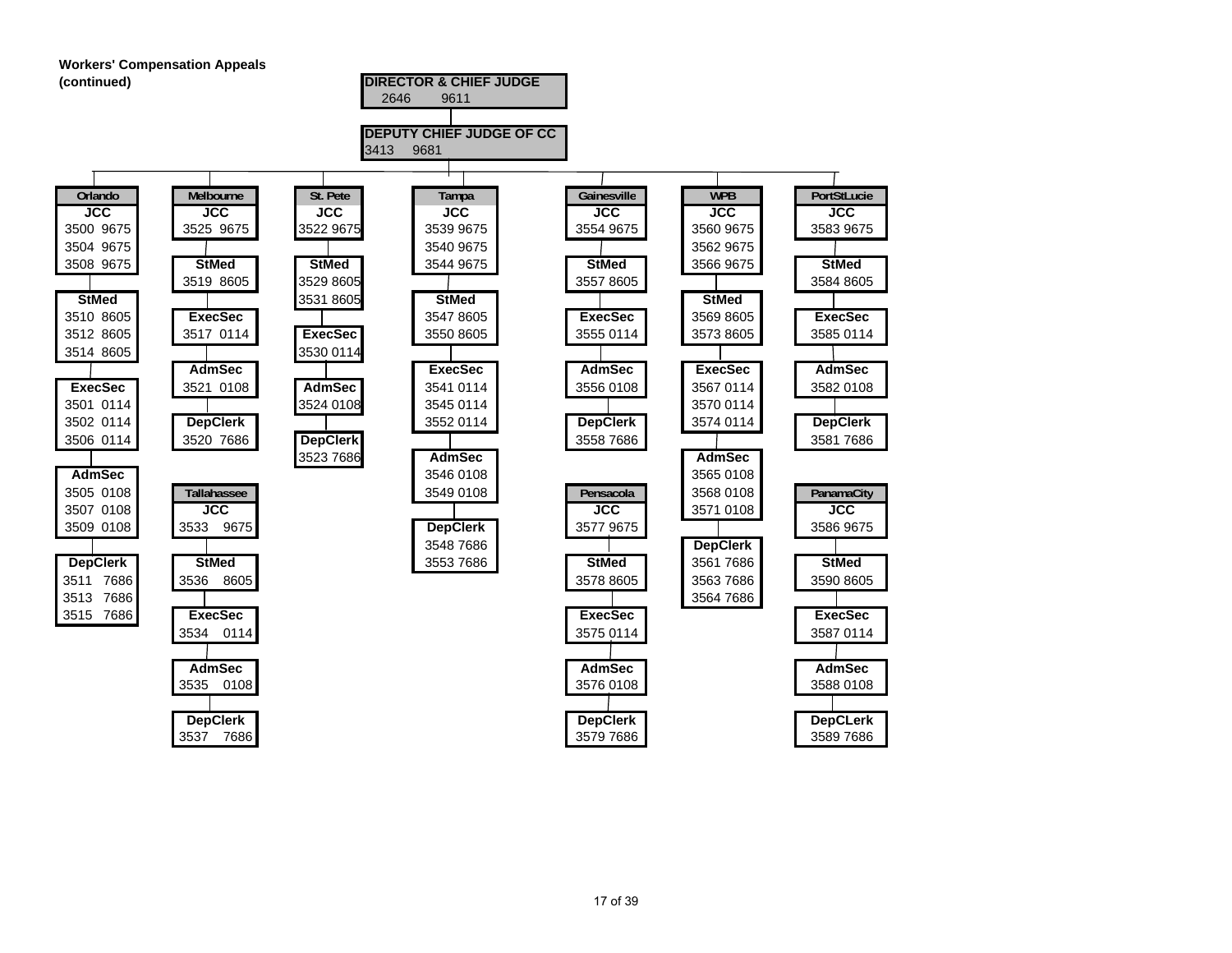# **Workers' Compensation Appeals**

3543 7686

ExecSec3532 0114

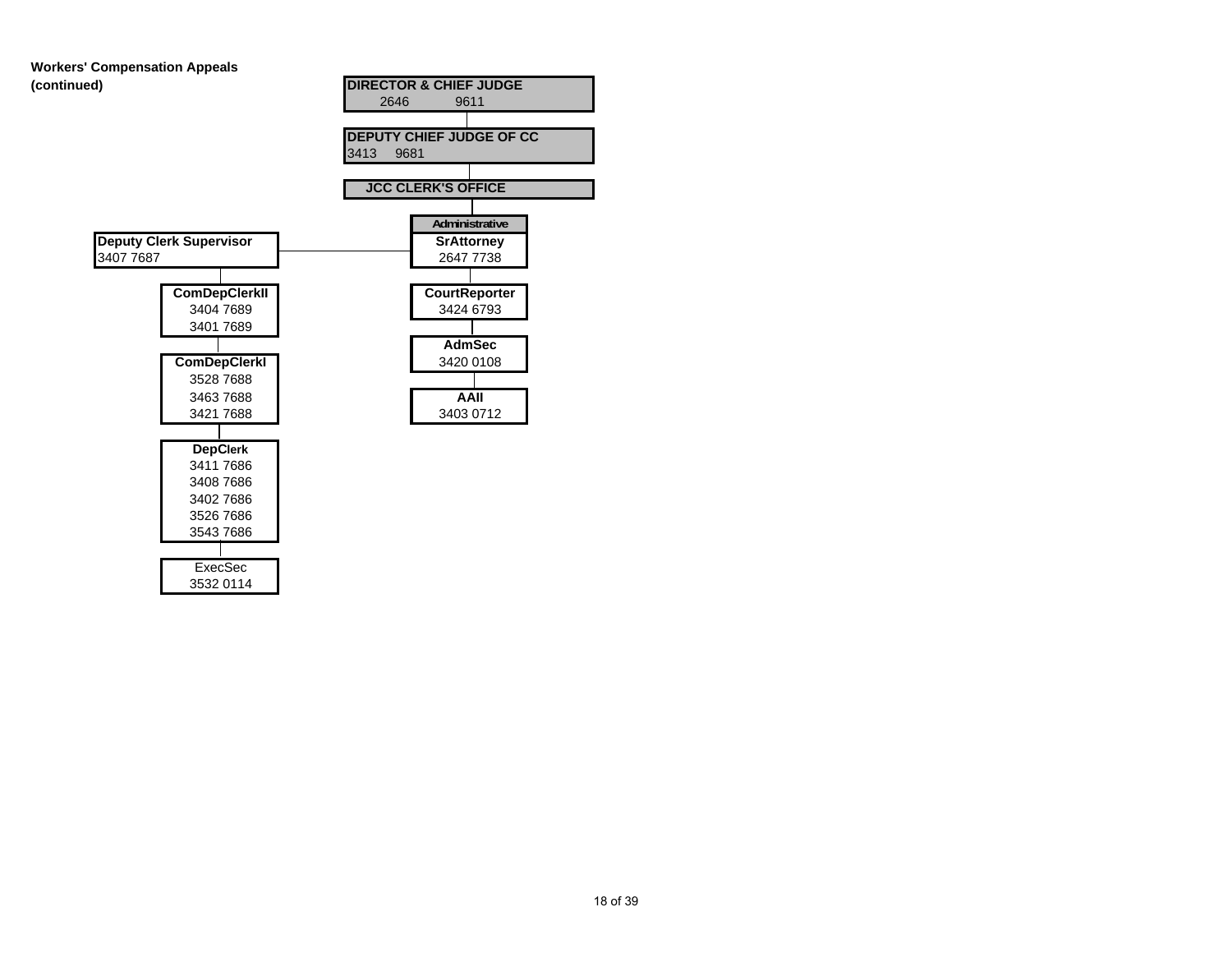| <b>ADMINISTRATIVE HEARINGS</b>                                                                                                                         | FISCAL YEAR 2011-12       |                  |                                 |                                |  |  |
|--------------------------------------------------------------------------------------------------------------------------------------------------------|---------------------------|------------------|---------------------------------|--------------------------------|--|--|
| <b>SECTION I: BUDGET</b>                                                                                                                               |                           | <b>OPERATING</b> |                                 | <b>FIXED CAPITAL</b><br>OUTLAY |  |  |
| TOTAL ALL FUNDS GENERAL APPROPRIATIONS ACT                                                                                                             |                           |                  | 25,893,874                      | C                              |  |  |
| ADJUSTMENTS TO GENERAL APPROPRIATIONS ACT (Supplementals, Vetoes, Budget Amendments, etc.)<br>FINAL BUDGET FOR AGENCY                                  |                           |                  | $-954,166$<br>24,939,708        | $\mathfrak{c}$<br>$\mathbf 0$  |  |  |
| <b>SECTION II: ACTIVITIES * MEASURES</b>                                                                                                               | Number of<br><b>Units</b> | (1) Unit Cost    | (2) Expenditures<br>(Allocated) | $(3)$ FCO                      |  |  |
| Executive Direction, Administrative Support and Information Technology (2)<br>Conduct Administrative Hearings And Proceedings * Number of cases closed | 6,528                     | 1,135.91         | 7,415,226                       | $\mathfrak{c}$                 |  |  |
| Adjudicate And Hear Workers' Compensation Disputes * Number of petitions closed                                                                        | 64,295                    | 215.90           | 13,881,116                      |                                |  |  |
| Facilitate Mediation Of Workers' Compensation Disputes * Number of mediations held                                                                     | 16,898                    | 204.83           | 3,461,264                       |                                |  |  |
|                                                                                                                                                        |                           |                  |                                 |                                |  |  |
|                                                                                                                                                        |                           |                  |                                 |                                |  |  |
|                                                                                                                                                        |                           |                  |                                 |                                |  |  |
|                                                                                                                                                        |                           |                  |                                 |                                |  |  |
|                                                                                                                                                        |                           |                  |                                 |                                |  |  |
|                                                                                                                                                        |                           |                  |                                 |                                |  |  |
|                                                                                                                                                        |                           |                  |                                 |                                |  |  |
|                                                                                                                                                        |                           |                  |                                 |                                |  |  |
|                                                                                                                                                        |                           |                  |                                 |                                |  |  |
|                                                                                                                                                        |                           |                  |                                 |                                |  |  |
|                                                                                                                                                        |                           |                  |                                 |                                |  |  |
|                                                                                                                                                        |                           |                  |                                 |                                |  |  |
|                                                                                                                                                        |                           |                  |                                 |                                |  |  |
|                                                                                                                                                        |                           |                  |                                 |                                |  |  |
|                                                                                                                                                        |                           |                  |                                 |                                |  |  |
|                                                                                                                                                        |                           |                  |                                 |                                |  |  |
|                                                                                                                                                        |                           |                  |                                 |                                |  |  |
|                                                                                                                                                        |                           |                  |                                 |                                |  |  |
|                                                                                                                                                        |                           |                  |                                 |                                |  |  |
|                                                                                                                                                        |                           |                  |                                 |                                |  |  |
|                                                                                                                                                        |                           |                  |                                 |                                |  |  |
|                                                                                                                                                        |                           |                  |                                 |                                |  |  |
|                                                                                                                                                        |                           |                  |                                 |                                |  |  |
|                                                                                                                                                        |                           |                  |                                 |                                |  |  |
|                                                                                                                                                        |                           |                  |                                 |                                |  |  |
|                                                                                                                                                        |                           |                  |                                 |                                |  |  |
|                                                                                                                                                        |                           |                  |                                 |                                |  |  |
|                                                                                                                                                        |                           |                  |                                 |                                |  |  |
|                                                                                                                                                        |                           |                  |                                 |                                |  |  |
|                                                                                                                                                        |                           |                  |                                 |                                |  |  |
|                                                                                                                                                        |                           |                  |                                 |                                |  |  |
|                                                                                                                                                        |                           |                  |                                 |                                |  |  |
| <b>TOTAL</b>                                                                                                                                           |                           |                  | 24,757,606                      |                                |  |  |
| SECTION III: RECONCILIATION TO BUDGET                                                                                                                  |                           |                  |                                 |                                |  |  |
| <b>PASS THROUGHS</b><br>TRANSFER - STATE AGENCIES                                                                                                      |                           |                  |                                 |                                |  |  |
| AID TO LOCAL GOVERNMENTS<br>PAYMENT OF PENSIONS, BENEFITS AND CLAIMS                                                                                   |                           |                  |                                 |                                |  |  |
| <b>OTHER</b>                                                                                                                                           |                           |                  |                                 |                                |  |  |
| <b>REVERSIONS</b>                                                                                                                                      |                           |                  | 182,104                         |                                |  |  |
| TOTAL BUDGET FOR AGENCY (Total Activities + Pass Throughs + Reversions) - Should equal Section I above. (4)                                            |                           |                  | 24,939,710                      |                                |  |  |

#### **SCHEDULE XI/EXHIBIT VI: AGENCY-LEVEL UNIT COST SUMMARY**

(1) Some activity unit costs may be overstated due to the allocation of double budgeted items.<br>(2) Expenditures associated with Executive Direction, Administrative Support and Information Technology have been allocated bas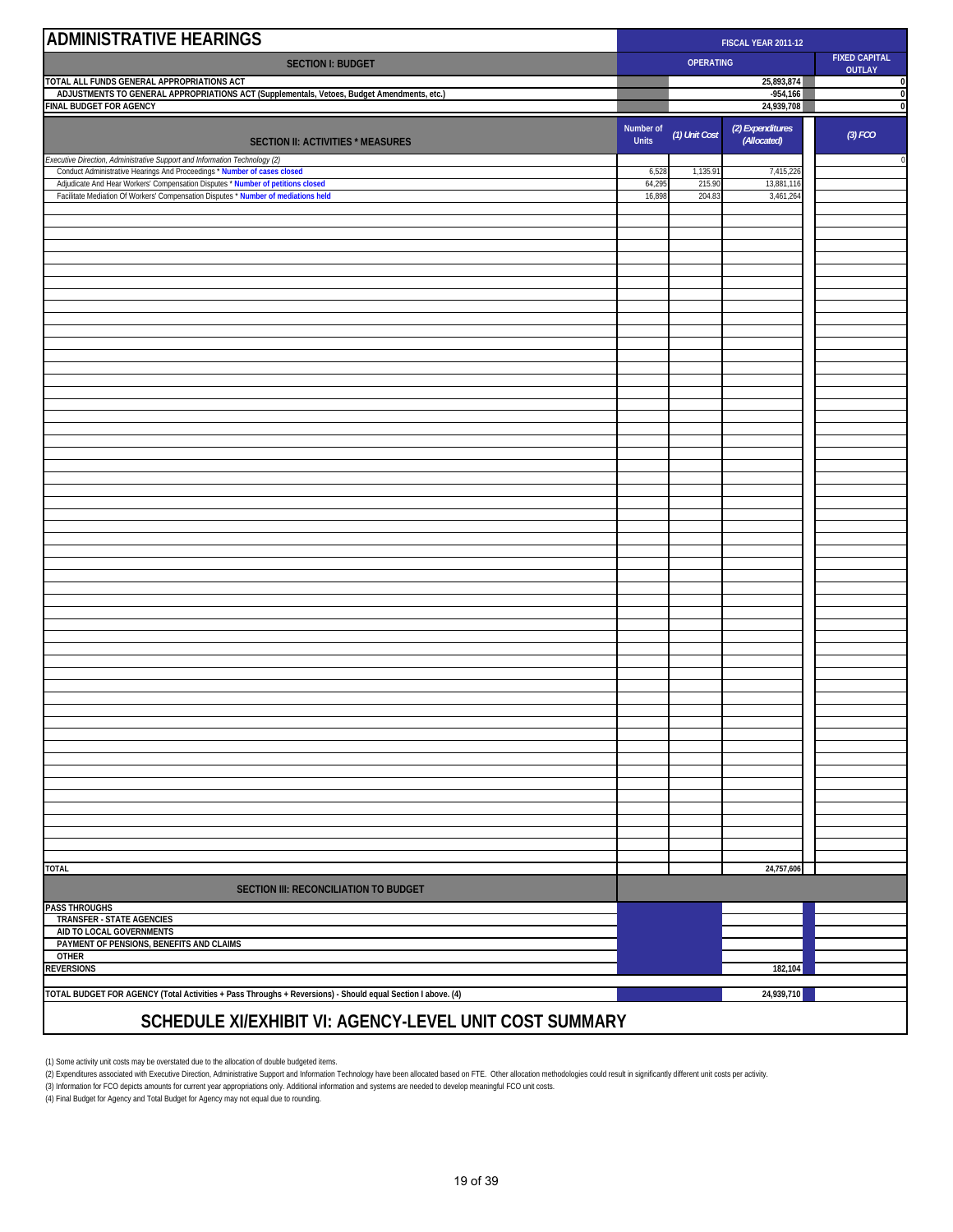NUCSSP03 LAS/PBS SYSTEM SP 10/09/2012 08:44 BUDGET PERIOD: 2003-2014 SCHED XI: AGENCY-LEVEL UNIT COST SUMMARY STATE OF FLORIDA AUDIO AUDIO AUDIO STATE OF FLORIDA AUDIO AUDIO AUDIO AUDIO AUDIO AUDIO AUDIO AUDIO AUDIO AUDIO --------------------------------------------------------------------------------------------------------- ACTIVITY ISSUE CODES SELECTED: TRANSFER-STATE AGENCIES ACTIVITY ISSUE CODES SELECTED: 1-8: AID TO LOCAL GOVERNMENTS ACTIVITY ISSUE CODES SELECTED:  $1 - 8:$ --------------------------------------------------------------------------------------------------------- THE FOLLOWING STATEWIDE ACTIVITIES (ACT0010 THROUGH ACT0490) HAVE AN OUTPUT STANDARD (RECORD TYPE 5) AND SHOULD NOT: \*\*\* NO ACTIVITIES FOUND \*\*\* --------------------------------------------------------------------------------------------------------- THE FCO ACTIVITY (ACT0210) CONTAINS EXPENDITURES IN AN OPERATING CATEGORY AND SHOULD NOT: (NOTE: THIS ACTIVITY IS ROLLED INTO EXECUTIVE DIRECTION, ADMINISTRATIVE SUPPORT AND INFORMATION TECHNOLOGY) \*\*\* NO OPERATING CATEGORIES FOUND \*\*\* --------------------------------------------------------------------------------------------------------- THE FOLLOWING ACTIVITIES DO NOT HAVE AN OUTPUT STANDARD (RECORD TYPE 5) AND ARE REPORTED AS 'OTHER' IN SECTION III: (NOTE: 'OTHER' ACTIVITIES ARE NOT 'TRANSFER-STATE AGENCY' ACTIVITIES OR 'AID TO LOCAL GOVERNMENTS' ACTIVITIES. ALL ACTIVITIES WITH AN OUTPUT STANDARD (RECORD TYPE 5) SHOULD BE REPORTED IN SECTION II.) \*\*\* NO ACTIVITIES FOUND \*\*\* --------------------------------------------------------------------------------------------------------- TOTALS FROM SECTION I AND SECTIONS II + III: DEPARTMENT: 7297 EXPENDITURES FCO FINAL BUDGET FOR AGENCY (SECTION I): 24,939,708 TOTAL BUDGET FOR AGENCY (SECTION III): 24,939,710 --------------- --------------- DIFFERENCE: 2-

(MAY NOT EQUAL DUE TO ROUNDING) =============== ===============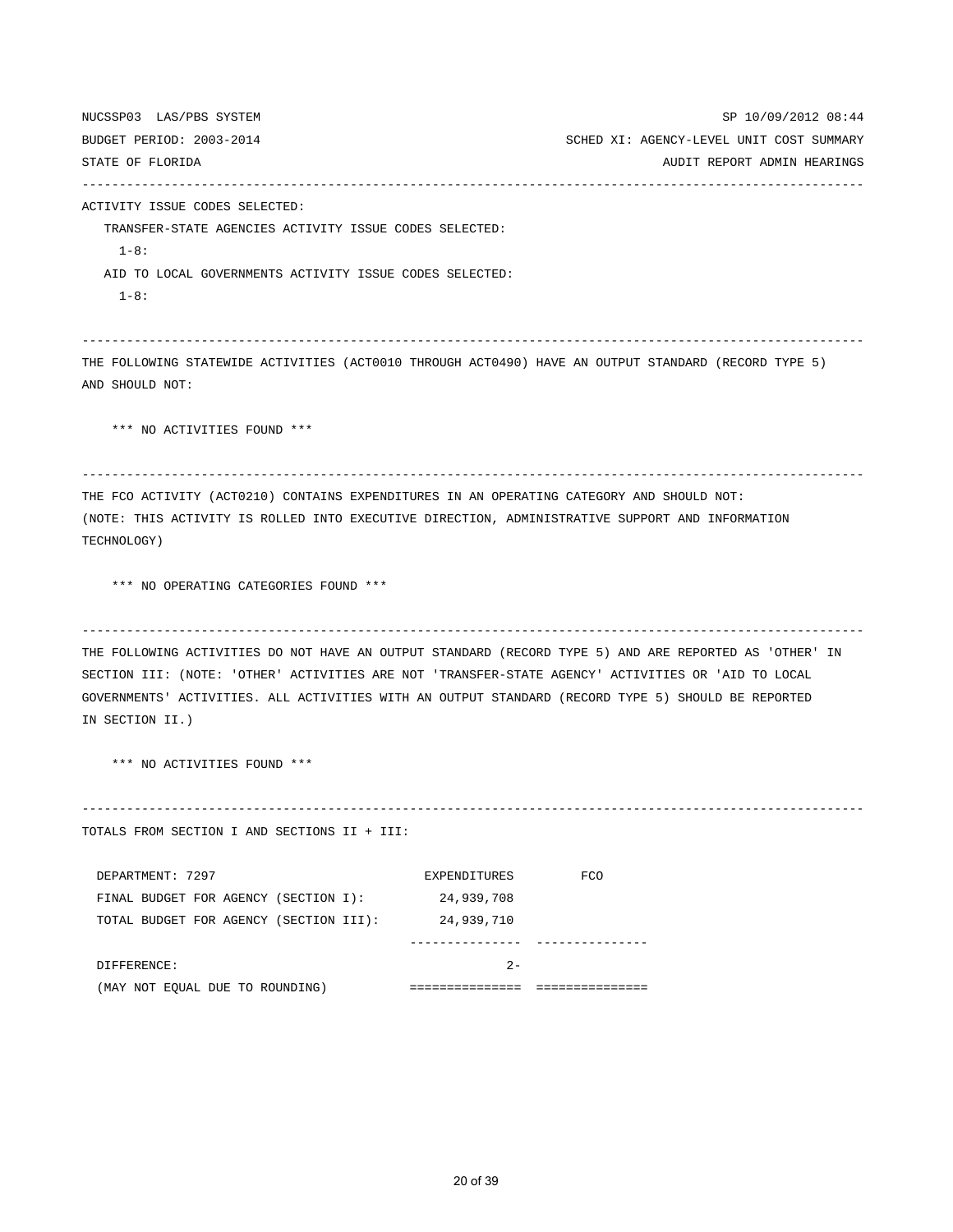#### **Schedule XIVVariance from Long Range Financial Outlook**

#### **Agency: DMS/Division of Administrative Hearings Contact: Cindy Wingler, 850‐488‐9675, <sup>x</sup> 112**

Article III, Section 19(a)3, Florida Constitution, requires each agency Legislative Budget Request to be based upon and reflect the long range financial outlook adopted by the Joint Legislative Budget Commission or to explain any variance from the outlook.

1) Does the long range financial outlook adopted by the Joint Legislative Budget Commission in September 2012 contain revenue or expenditure estimates related to your agency?



<sup>2)</sup> If yes, please list the estimates for revenues and budget drivers that reflect an estimate for your agency for Fiscal Year 2013-2014 and list the amount projected in the long range financial outlook and the amounts projected in your Schedule I or budget request.

|   |                                         |         | FY 2012-2013 Estimate/Request Amount           |         |  |  |  |
|---|-----------------------------------------|---------|------------------------------------------------|---------|--|--|--|
|   |                                         |         | <b>Legislative Budget</b><br><b>Long Range</b> |         |  |  |  |
|   | <b>Issue (Revenue or Budget Driver)</b> | $R/B^*$ | <b>Financial Outlook</b>                       | Request |  |  |  |
| a |                                         |         |                                                |         |  |  |  |
| b |                                         |         |                                                |         |  |  |  |
| C |                                         |         |                                                |         |  |  |  |
| d |                                         |         |                                                |         |  |  |  |
| e |                                         |         |                                                |         |  |  |  |
|   |                                         |         |                                                |         |  |  |  |

3) If your agency's Legislative Budget Request does not conform to the long range financial outlook with respect to the revenue estimates (from your Schedule I) or budget drivers, please explain the variance(s) below.

<sup>\*</sup> R/B = Revenue or Budget Driver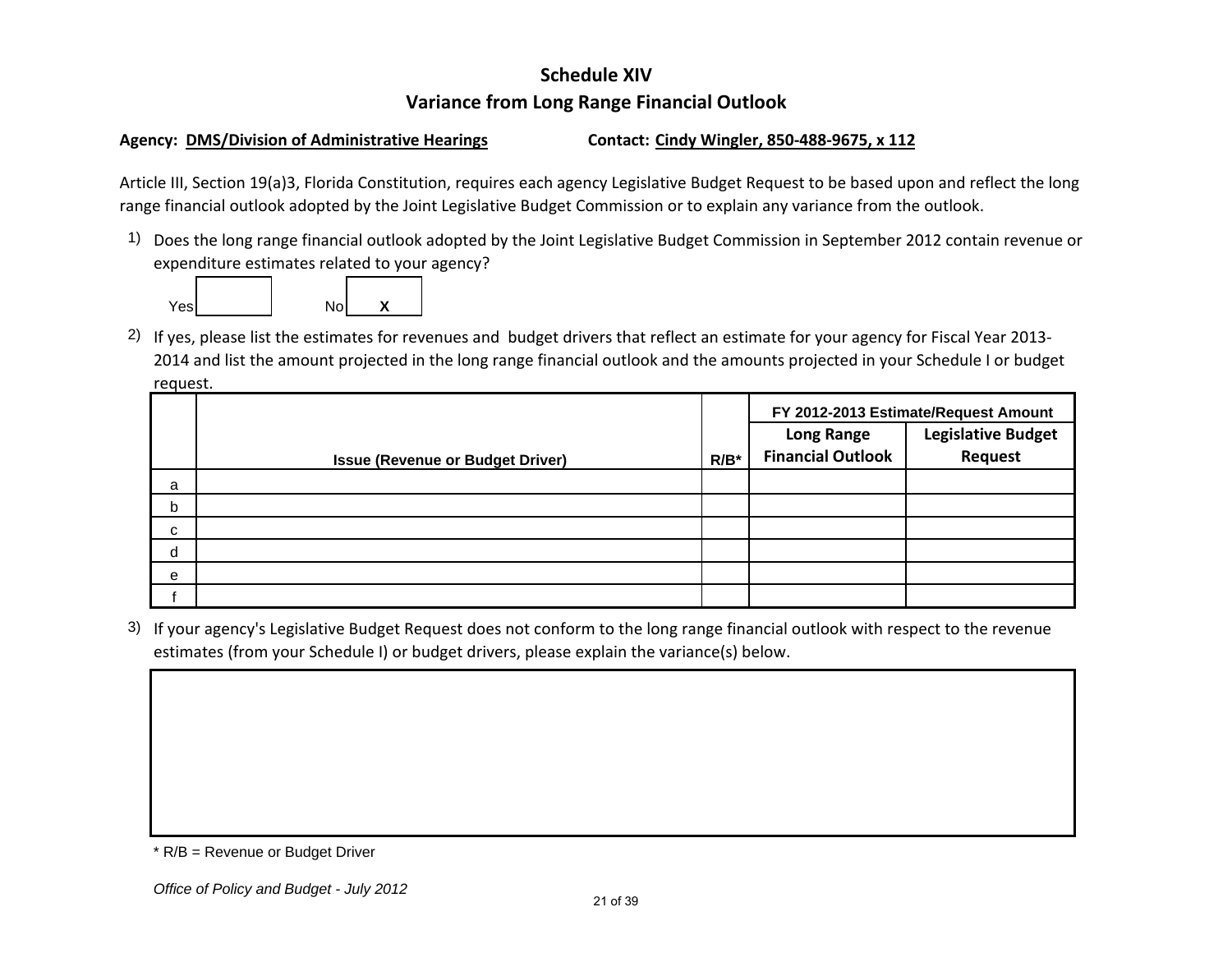# **ADJUDICATION OF DISPUTES PROGRAM EXHIBITS OR SCHEDULES**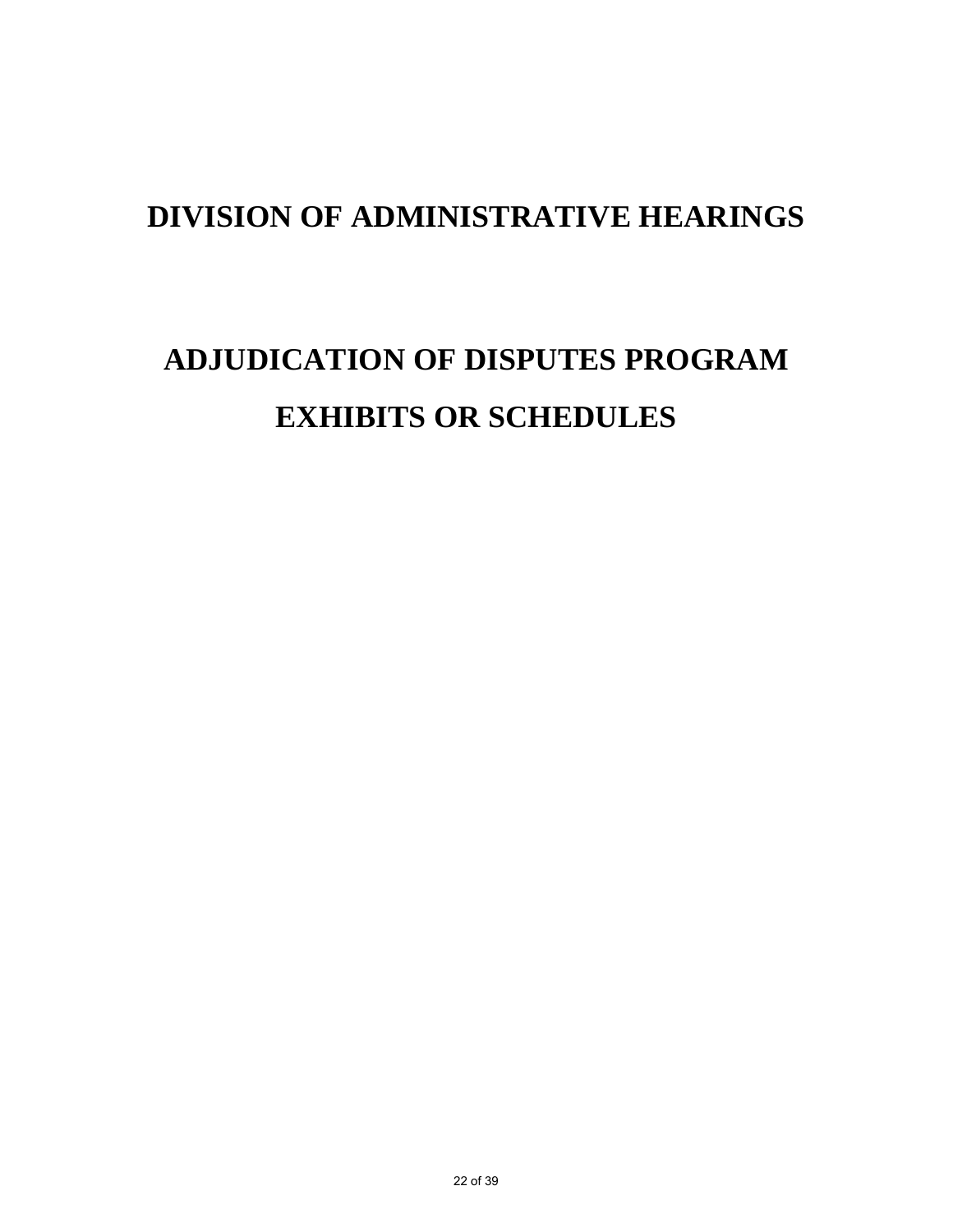# **ADJUDICATION OF DISPUTES PROGRAM SCHEDULE I SERIES**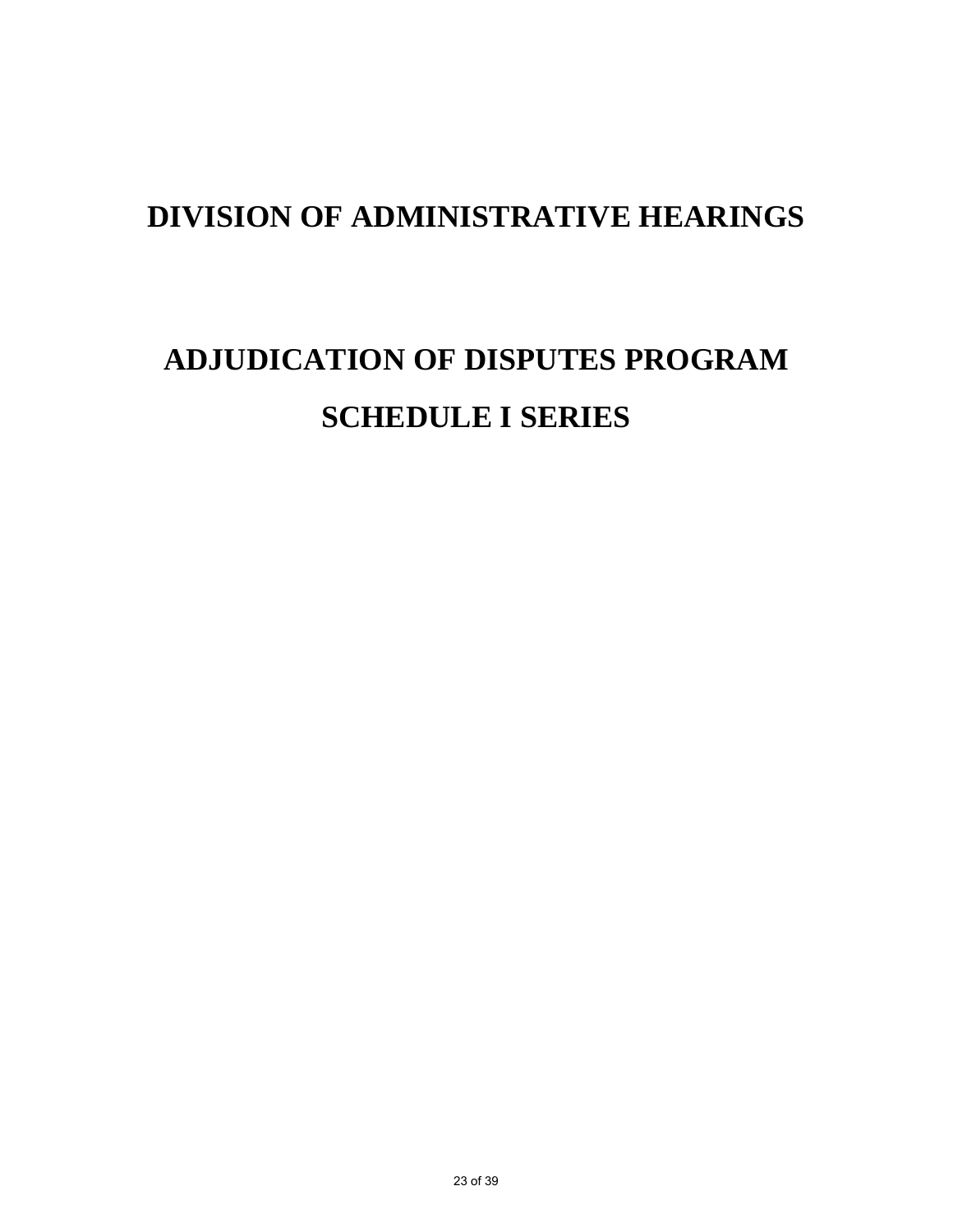#### **SCHEDULE IC: RECONCILIATION OF UNRESERVED FUND BALANCE**

| <b>Department Title:</b>                                                                                                                                 | <b>Budget Period: 2013 - 2014</b><br><b>DMS/Division of Administrative Hearings</b> |                               |                                   |  |  |  |
|----------------------------------------------------------------------------------------------------------------------------------------------------------|-------------------------------------------------------------------------------------|-------------------------------|-----------------------------------|--|--|--|
| <b>Trust Fund Title:</b>                                                                                                                                 | <b>Operating Trust Fund</b>                                                         |                               |                                   |  |  |  |
| <b>Budget Entity:</b>                                                                                                                                    | <b>Adjudication of Disputes</b>                                                     |                               |                                   |  |  |  |
| <b>LAS/PBS Fund Number:</b>                                                                                                                              | 2510                                                                                |                               |                                   |  |  |  |
|                                                                                                                                                          | <b>Balance as of</b><br>6/30/2012                                                   | $SWFS*$<br><b>Adjustments</b> | <b>Adjusted</b><br><b>Balance</b> |  |  |  |
| <b>Chief Financial Officer's (CFO) Cash Balance</b>                                                                                                      | $$71,754.56$ (A)                                                                    |                               | \$71,754.56                       |  |  |  |
| ADD: Other Cash (See Instructions)                                                                                                                       | $\overline{$0.00}$ (B)                                                              |                               | \$0.00                            |  |  |  |
| <b>ADD</b> : Investments                                                                                                                                 | $$1,704,036.36$ (C)                                                                 |                               | \$1,704,036.36                    |  |  |  |
| ADD: Outstanding Accounts Receivable                                                                                                                     | $$144,224.93$ (D)                                                                   | \$0.00                        | \$144,224.93                      |  |  |  |
| ADD:                                                                                                                                                     | $\sqrt{$0.00}$ (E)                                                                  |                               | \$0.00                            |  |  |  |
| <b>Total Cash plus Accounts Receivable</b>                                                                                                               | \$1,920,015.85 (F)                                                                  | \$0.00                        | \$1,920,015.85                    |  |  |  |
| LESS Allowances for Uncollectibles                                                                                                                       | $$0.00$ (G)                                                                         |                               | \$0.00                            |  |  |  |
| LESS Approved "A" Certified Forwards                                                                                                                     | $($8,859.46)$ <sub>(H)</sub>                                                        |                               | $(\$8,859.46)$                    |  |  |  |
| Approved "B" Certified Forwards                                                                                                                          | $($140,110.76)$ (H)                                                                 |                               | (\$140,110.76)                    |  |  |  |
| Approved "FCO" Certified Forwards                                                                                                                        | $$0.00$ (H)                                                                         |                               | $\overline{$}0.00$                |  |  |  |
| LESS: Other Accounts Payable (Nonoperating)                                                                                                              | $(\$11,219.35)\vert (1)$                                                            |                               | $(\$11,219.35)$                   |  |  |  |
| LESS: $\qquad \qquad$                                                                                                                                    | $$0.00$ (J)                                                                         |                               | \$0.00                            |  |  |  |
| <b>Unreserved Fund Balance, 07/01/12</b><br>Notes:                                                                                                       | $$1,759,826.28$ (K)                                                                 | \$0.00                        | \$1,759,826.28                    |  |  |  |
| <i>*SWFS</i> = Statewide Financial Statement                                                                                                             |                                                                                     |                               |                                   |  |  |  |
| This amount should agree with Line I, Section IV of the Schedule I for the most recent completed fiscal<br>**<br>year and Line A for the following year. |                                                                                     |                               |                                   |  |  |  |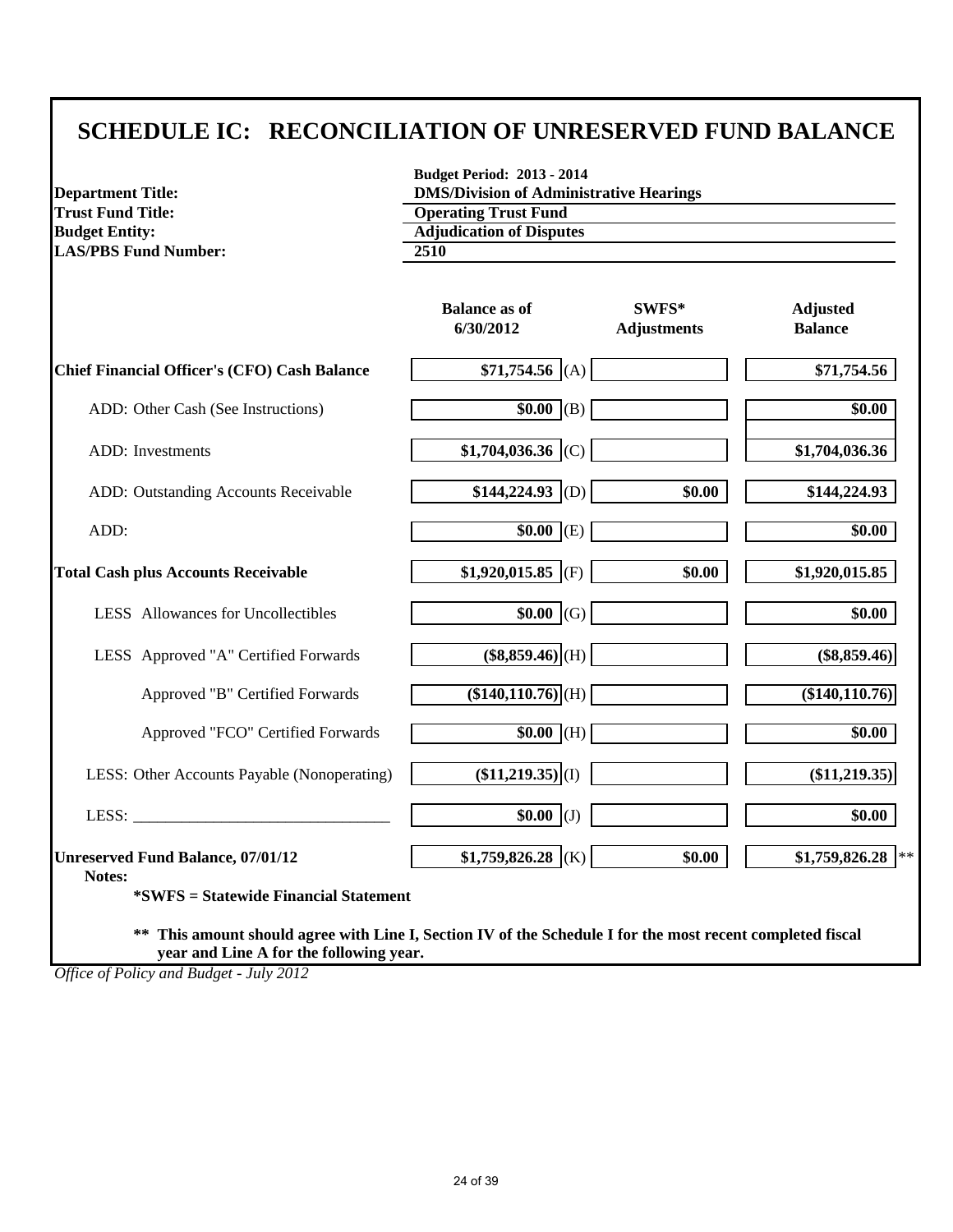#### **RECONCILIATION: BEGINNING TRIAL BALANCE TO SCHEDULE I and IC**

| <b>Department Title:</b>          | <b>Budget Period: 2013 - 2014</b><br>DMS/Division of Administrative Hearings                                                                                  |                               |
|-----------------------------------|---------------------------------------------------------------------------------------------------------------------------------------------------------------|-------------------------------|
| <b>Trust Fund Title:</b>          | <b>Operating Trust Fund</b>                                                                                                                                   |                               |
| <b>LAS/PBS Fund Number:</b>       | 2510                                                                                                                                                          |                               |
| <b>BEGINNING TRIAL BALANCE:</b>   |                                                                                                                                                               |                               |
|                                   | <b>Total Fund Balance Per FLAIR Trial Balance, 07/01/12</b><br>Total all GLC's 5XXXX for governmental funds;<br>GLC 539XX for proprietary and fiduciary funds | 3,324,236.39<br>(A)           |
|                                   | <b>Subtract Nonspendable Fund Balance (GLC 56XXX)</b>                                                                                                         | 0.00<br>(B)                   |
|                                   | <b>Add/Subtract Statewide Financial Statement (SWFS)Adjustments:</b>                                                                                          |                               |
|                                   | SWFS Adjustment # and Description                                                                                                                             | $0.00$ (C)                    |
|                                   | SWFS Adjustment # and Description                                                                                                                             | $0.00\,$<br>(C)               |
|                                   | <b>Add/Subtract Other Adjustment(s):</b>                                                                                                                      |                               |
|                                   | Approved "B" Carry Forward (Encumbrances) per LAS/PBS                                                                                                         | $(235,240.83)$ <sup>(D)</sup> |
|                                   | Approved "C" Carry Forward Total (FCO) per LAS/PBS                                                                                                            | $\overline{0.00}$ (D)         |
|                                   | A/P not C/F-Operating Categories                                                                                                                              | $\overline{(4,122.65)}$ (D)   |
|                                   | <b>Current Compensated Absences Liability</b>                                                                                                                 | $18,823.79$ (D)               |
|                                   | <b>Closed Operating Payables</b>                                                                                                                              | $1,141.58$ (D)                |
|                                   | <b>Closed Non-Operating Payable</b>                                                                                                                           | $0.00$ (D)                    |
| ADJUSTED BEGINNING TRIAL BALANCE: |                                                                                                                                                               | $3,104,838.28$ (E)            |
|                                   | UNRESERVED FUND BALANCE, SCHEDULE IC (Line I)                                                                                                                 | 3,104,838.28<br>(F)           |
| <b>DIFFERENCE:</b>                |                                                                                                                                                               | $0.00$ (G) <sup>*</sup>       |
| *SHOULD EQUAL ZERO.               |                                                                                                                                                               |                               |
|                                   |                                                                                                                                                               |                               |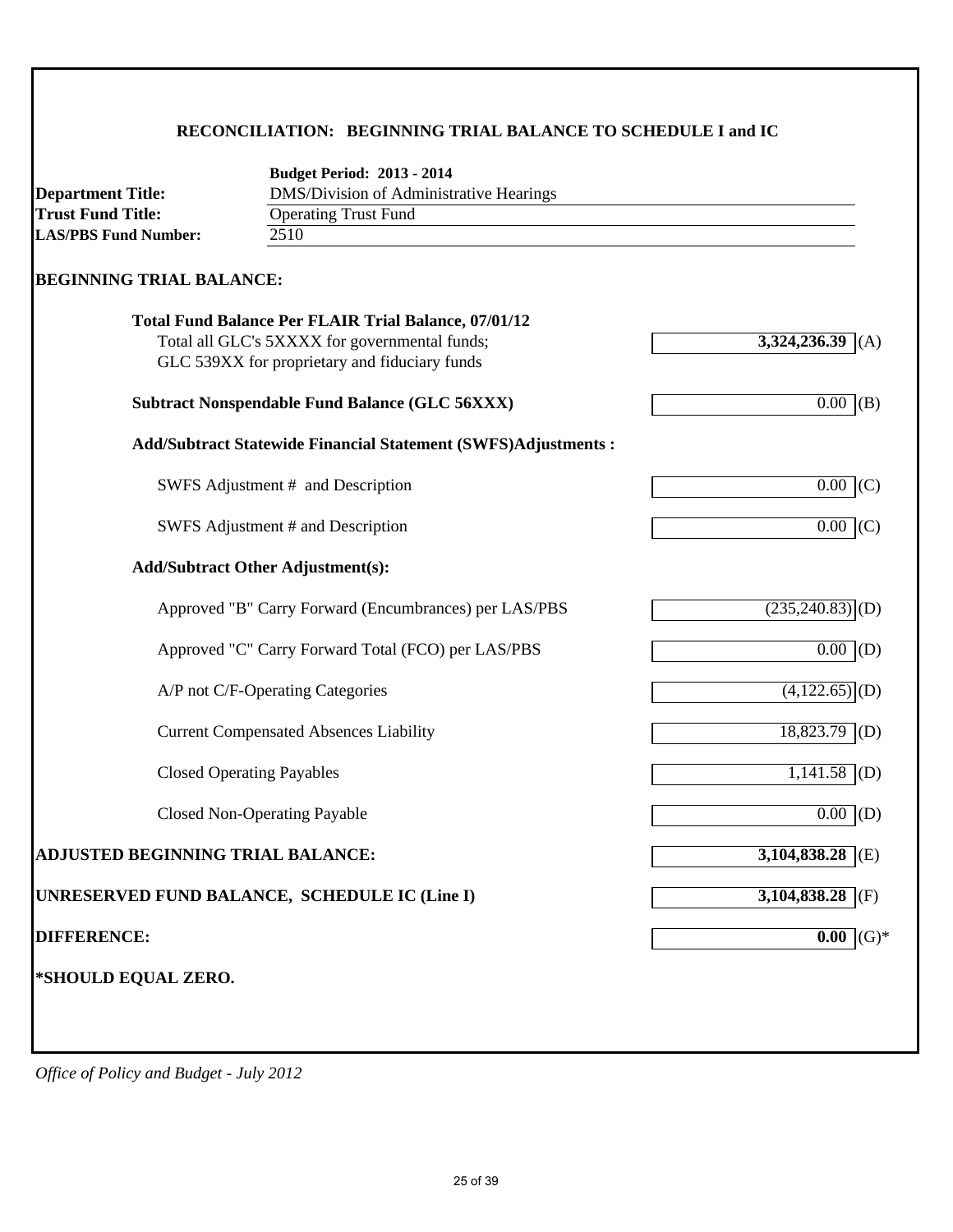# **WORKERS' COMPENSATION APPEALS PROGRAM**

## **EXHIBITS OR SCHEDULES**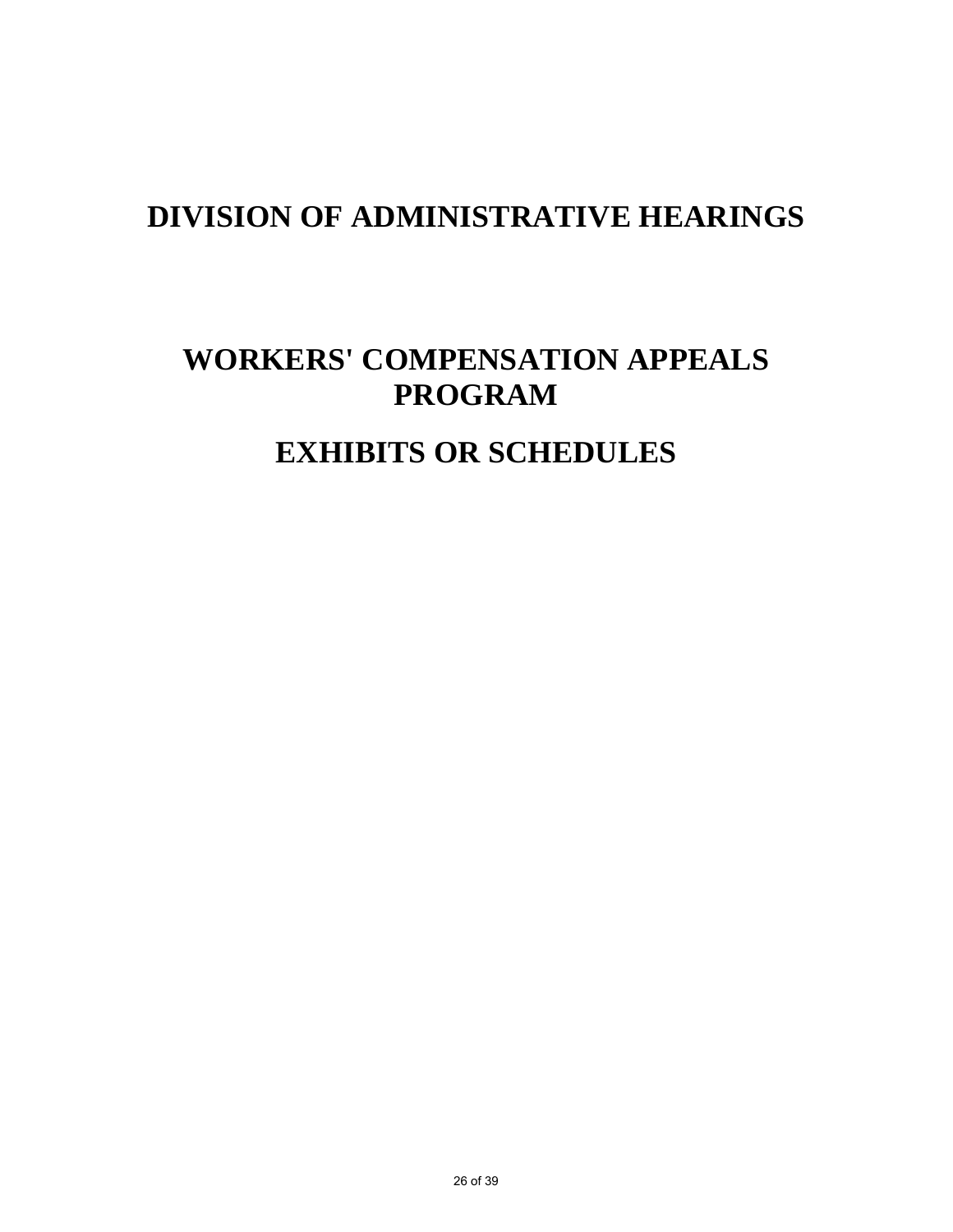# **WORKERS' COMPENSATION APPEALS PROGRAM**

## **SCHEDULE I SERIES**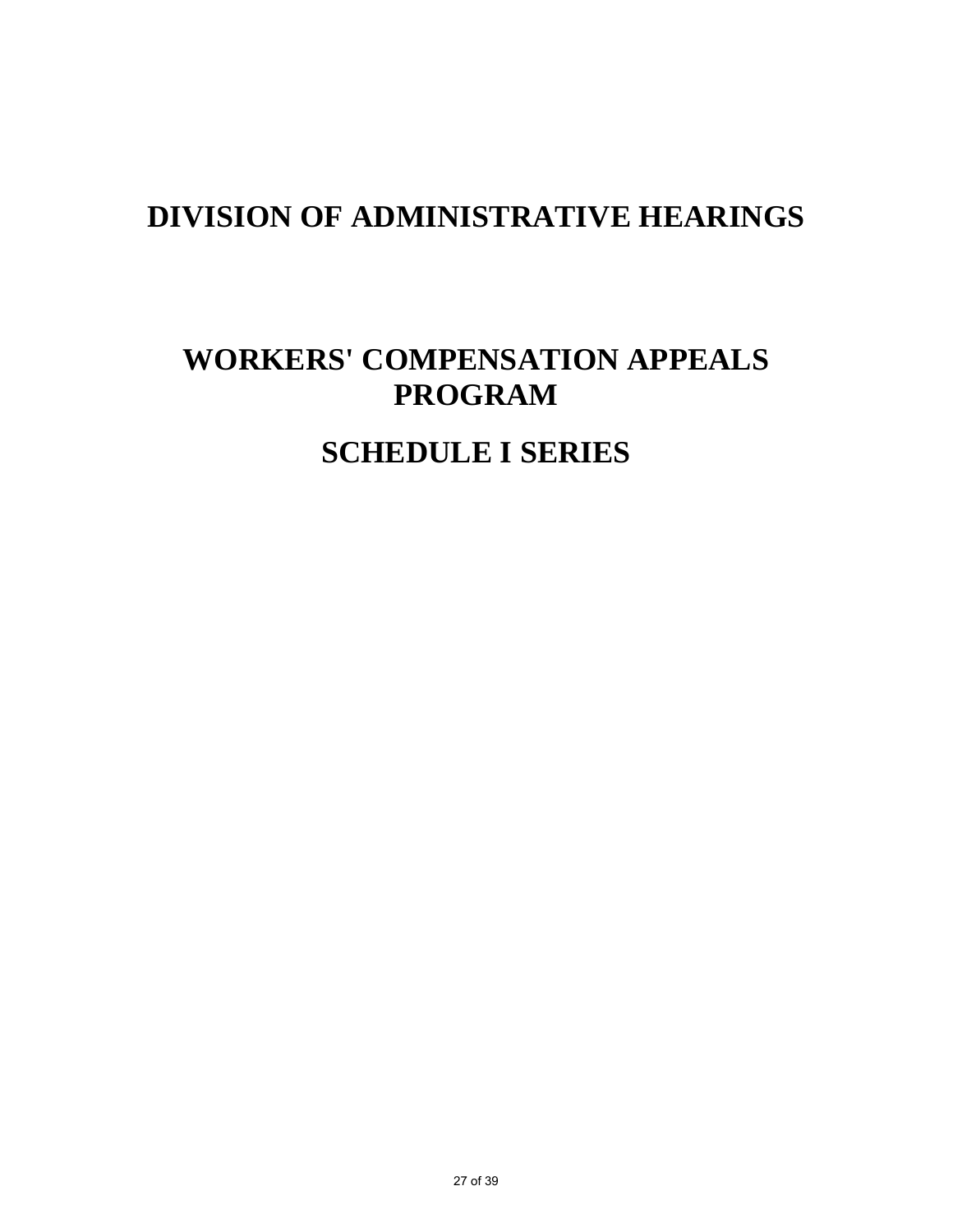#### **SCHEDULE IC: RECONCILIATION OF UNRESERVED FUND BALANCE**

| <b>Department Title:</b>                                                                                                                                                                           | <b>Budget Period: 2013 - 2014</b><br><b>DMS/Division of Administrative Hearings</b> |                             |                                   |  |  |  |
|----------------------------------------------------------------------------------------------------------------------------------------------------------------------------------------------------|-------------------------------------------------------------------------------------|-----------------------------|-----------------------------------|--|--|--|
| <b>Trust Fund Title:</b>                                                                                                                                                                           | <b>Operating Trust Fund</b>                                                         |                             |                                   |  |  |  |
| <b>Budget Entity:</b>                                                                                                                                                                              | <b>Workers' Compensation Appeals</b>                                                |                             |                                   |  |  |  |
| <b>LAS/PBS Fund Number:</b>                                                                                                                                                                        | 2510                                                                                |                             |                                   |  |  |  |
|                                                                                                                                                                                                    | <b>Balance as of</b><br>6/30/2012                                                   | SWFS*<br><b>Adjustments</b> | <b>Adjusted</b><br><b>Balance</b> |  |  |  |
| <b>Chief Financial Officer's (CFO) Cash Balance</b>                                                                                                                                                | $$28,782.02$ (A)                                                                    |                             | \$28,782.02                       |  |  |  |
| ADD: Other Cash (See Instructions)                                                                                                                                                                 | $\sqrt{$0.00}$ (B)                                                                  |                             | \$0.00                            |  |  |  |
| ADD: Investments                                                                                                                                                                                   | $$1,446,007.50$ (C)                                                                 |                             | \$1,446,007.50                    |  |  |  |
| ADD: Outstanding Accounts Receivable                                                                                                                                                               | $$8,424.17$ (D)                                                                     | \$0.00                      | \$8,424.17                        |  |  |  |
| ADD:                                                                                                                                                                                               | $\sqrt{$0.00}$ (E)                                                                  |                             | \$0.00                            |  |  |  |
| <b>Total Cash plus Accounts Receivable</b>                                                                                                                                                         | \$1,483,213.69 (F)                                                                  | \$0.00                      | \$1,483,213.69                    |  |  |  |
| LESS Allowances for Uncollectibles                                                                                                                                                                 | $$0.00$ (G)                                                                         |                             | \$0.00                            |  |  |  |
| LESS Approved "A" Certified Forwards                                                                                                                                                               | $(\$43,071.62)$ <sub>(H)</sub>                                                      |                             | $(\$43,071.62)$                   |  |  |  |
| Approved "B" Certified Forwards                                                                                                                                                                    | $($ \$95,130.07 $)$ (H)                                                             |                             | $($ \$95,130.07)                  |  |  |  |
| Approved "FCO" Certified Forwards                                                                                                                                                                  | $$0.00$ (H)                                                                         |                             | \$0.00                            |  |  |  |
| LESS: Other Accounts Payable (Nonoperating)                                                                                                                                                        | $$0.00$ (I)                                                                         |                             | \$0.00                            |  |  |  |
| LESS:                                                                                                                                                                                              | $$0.00$ (J)                                                                         |                             | \$0.00                            |  |  |  |
| <b>Unreserved Fund Balance, 07/01/12</b><br>Notes:                                                                                                                                                 | $$1,345,012.00$ (K)                                                                 | \$0.00                      | \$1,345,012.00<br>$**$            |  |  |  |
| <i>*SWFS</i> = Statewide Financial Statement<br>This amount should agree with Line I, Section IV of the Schedule I for the most recent completed fiscal<br>year and Line A for the following year. |                                                                                     |                             |                                   |  |  |  |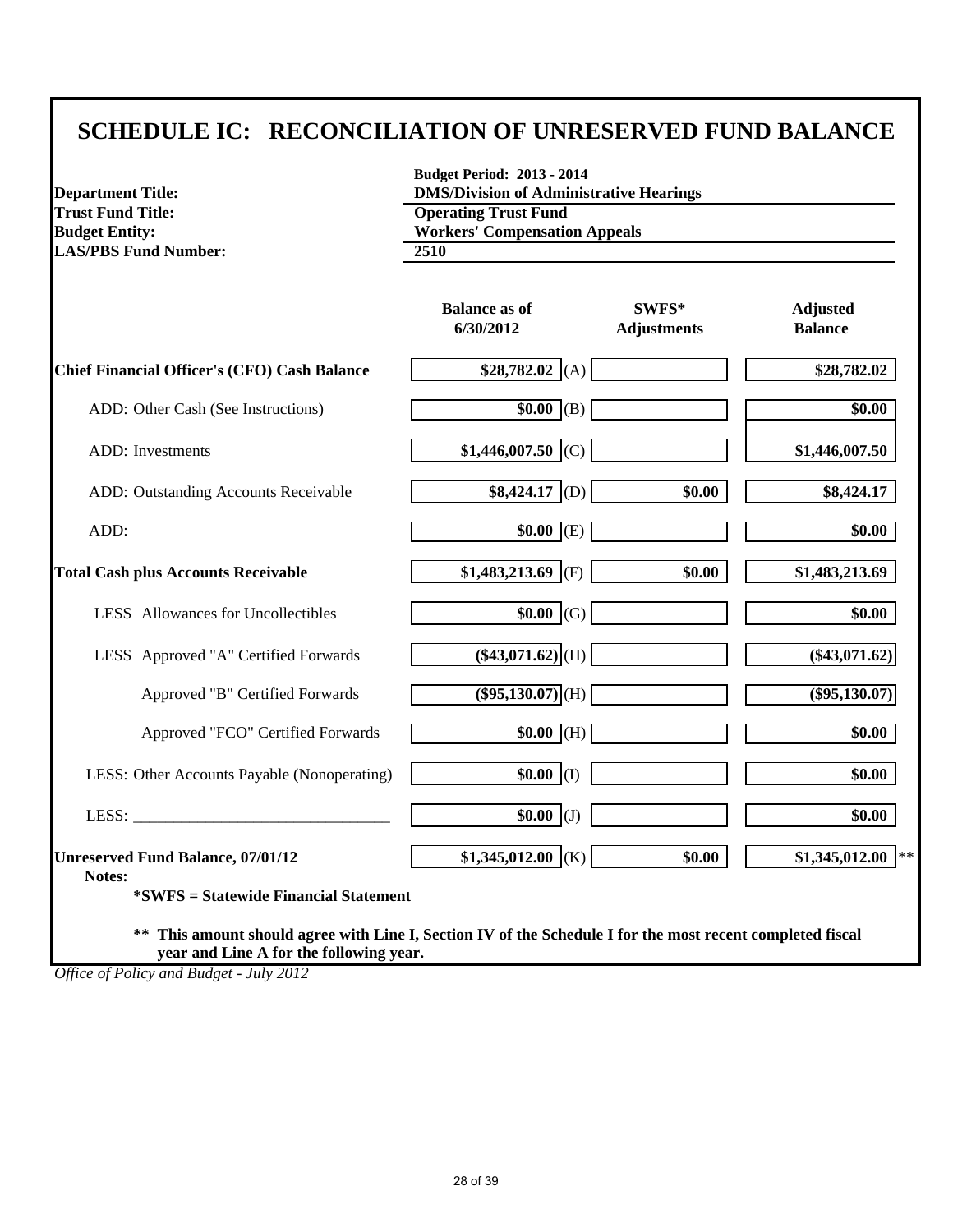#### **RECONCILIATION: BEGINNING TRIAL BALANCE TO SCHEDULE I and IC**

| <b>Department Title:</b>          | <b>Budget Period: 2013 - 2014</b><br>DMS/Division of Administrative Hearings                                                                                  |                               |
|-----------------------------------|---------------------------------------------------------------------------------------------------------------------------------------------------------------|-------------------------------|
| <b>Trust Fund Title:</b>          | <b>Operating Trust Fund</b>                                                                                                                                   |                               |
| <b>LAS/PBS Fund Number:</b>       | 2510                                                                                                                                                          |                               |
| <b>BEGINNING TRIAL BALANCE:</b>   |                                                                                                                                                               |                               |
|                                   | <b>Total Fund Balance Per FLAIR Trial Balance, 07/01/12</b><br>Total all GLC's 5XXXX for governmental funds;<br>GLC 539XX for proprietary and fiduciary funds | 3,324,236.39<br>(A)           |
|                                   | <b>Subtract Nonspendable Fund Balance (GLC 56XXX)</b>                                                                                                         | 0.00<br>(B)                   |
|                                   | <b>Add/Subtract Statewide Financial Statement (SWFS)Adjustments:</b>                                                                                          |                               |
|                                   | SWFS Adjustment # and Description                                                                                                                             | $0.00$ (C)                    |
|                                   | SWFS Adjustment # and Description                                                                                                                             | $0.00\,$<br>(C)               |
|                                   | <b>Add/Subtract Other Adjustment(s):</b>                                                                                                                      |                               |
|                                   | Approved "B" Carry Forward (Encumbrances) per LAS/PBS                                                                                                         | $(235,240.83)$ <sup>(D)</sup> |
|                                   | Approved "C" Carry Forward Total (FCO) per LAS/PBS                                                                                                            | $\overline{0.00}$ (D)         |
|                                   | A/P not C/F-Operating Categories                                                                                                                              | $\overline{(4,122.65)}$ (D)   |
|                                   | <b>Current Compensated Absences Liability</b>                                                                                                                 | $18,823.79$ (D)               |
|                                   | <b>Closed Operating Payables</b>                                                                                                                              | $1,141.58$ (D)                |
|                                   | <b>Closed Non-Operating Payable</b>                                                                                                                           | $0.00$ (D)                    |
| ADJUSTED BEGINNING TRIAL BALANCE: |                                                                                                                                                               | $3,104,838.28$ (E)            |
|                                   | UNRESERVED FUND BALANCE, SCHEDULE IC (Line I)                                                                                                                 | 3,104,838.28<br>(F)           |
| <b>DIFFERENCE:</b>                |                                                                                                                                                               | $0.00$ (G) <sup>*</sup>       |
| *SHOULD EQUAL ZERO.               |                                                                                                                                                               |                               |
|                                   |                                                                                                                                                               |                               |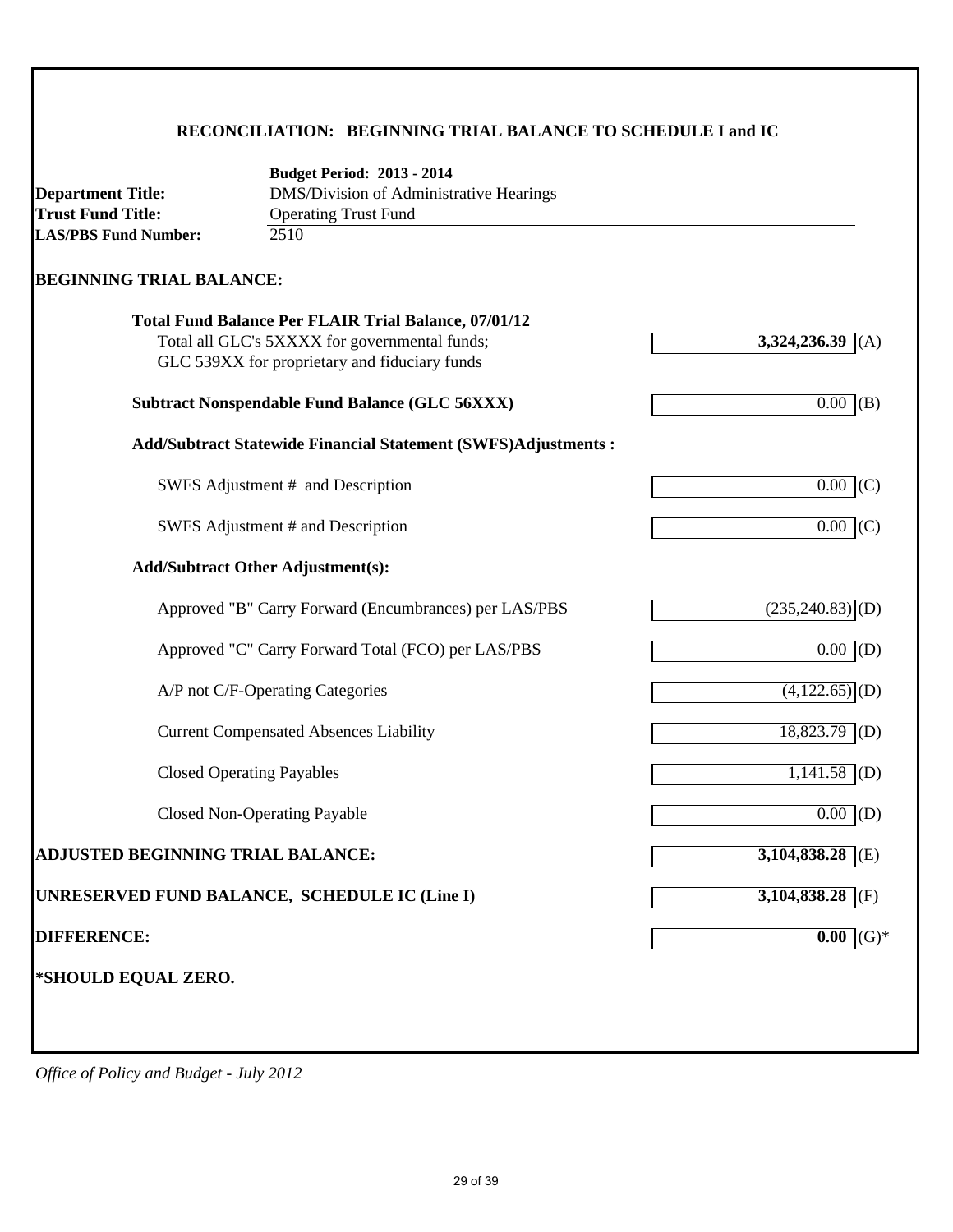#### **SCHEDULE IX: MAJOR AUDIT FINDINGS AND RECOMMENDATIONS**

**Budget Period: 2013-2014**

**Department: DMS/Division of Administrative Hearings Chief Internal Auditor: Carr Riggs & Ingram , LLC** 

**Budget Entity:** Adjudication of Disputes **Phone Number:** 850-488-9675, X112

| (1)           | (2)                            | (3)              | (4)                                                                                                                                                                 | (5)                            | (6)                     |
|---------------|--------------------------------|------------------|---------------------------------------------------------------------------------------------------------------------------------------------------------------------|--------------------------------|-------------------------|
| <b>REPORT</b> | <b>PERIOD</b>                  |                  | <b>SUMMARY OF</b>                                                                                                                                                   | <b>SUMMARY OF</b>              | <b>ISSUE</b>            |
| <b>NUMBER</b> | $\ensuremath{\mathbf{ENDING}}$ | <b>UNIT/AREA</b> | FINDINGS AND RECOMMENDATIONS                                                                                                                                        | <b>CORRECTIVE ACTION TAKEN</b> | $CODE$                  |
| $\mathbf{NA}$ | 12/31/2011                     | Payroll          | The Department of Financial Services completed<br>this audit in September 2012. There were no<br>audit findings or recommendations requiring<br>corrective actions. | None required.                 | $\mathbf{N}/\mathbf{A}$ |
|               |                                |                  |                                                                                                                                                                     |                                |                         |
|               |                                |                  |                                                                                                                                                                     |                                |                         |
|               |                                |                  |                                                                                                                                                                     |                                |                         |
|               |                                |                  |                                                                                                                                                                     |                                |                         |
|               |                                |                  |                                                                                                                                                                     |                                |                         |
|               |                                |                  |                                                                                                                                                                     |                                |                         |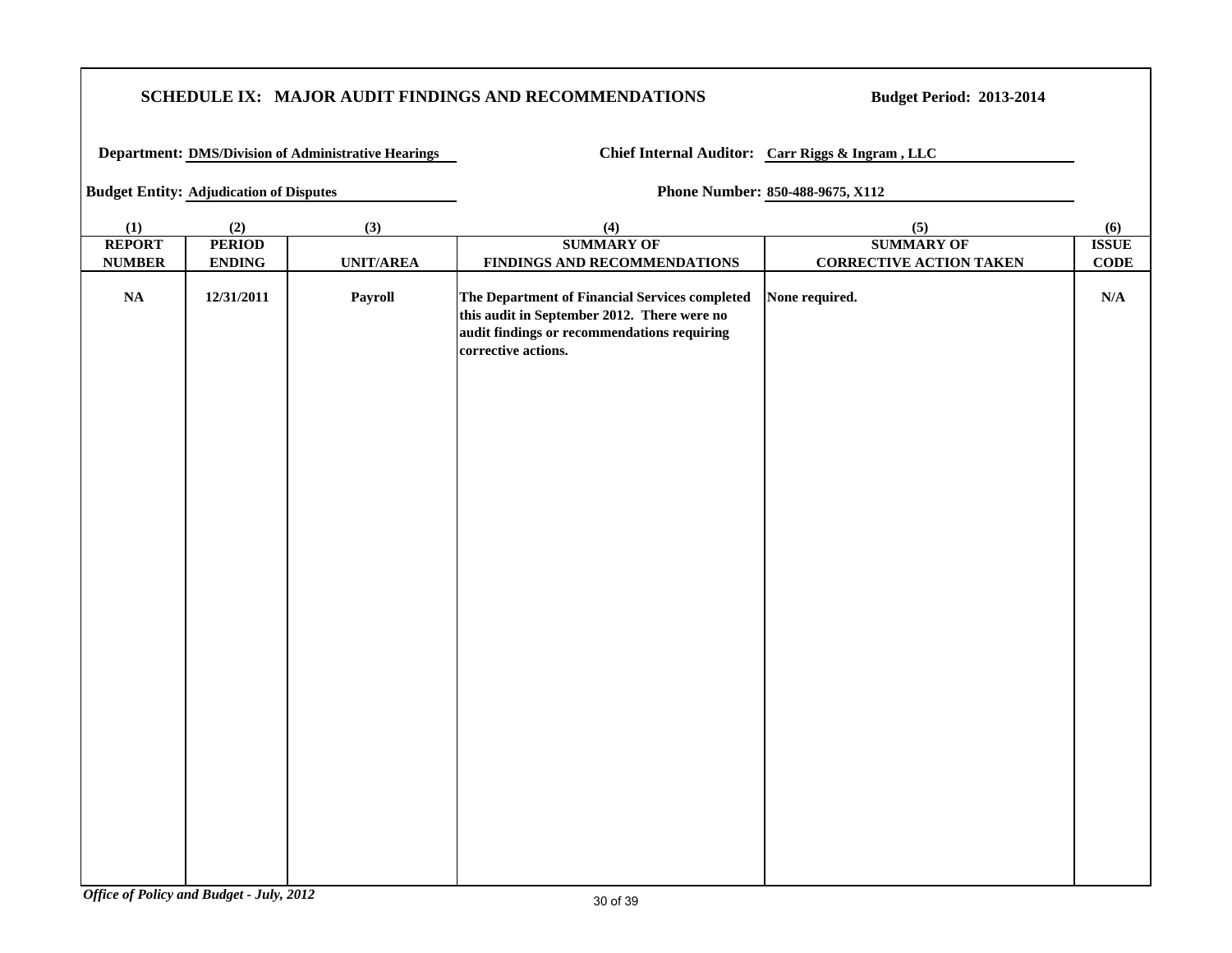#### **SCHEDULE IX: MAJOR AUDIT FINDINGS AND RECOMMENDATIONS**

**Budget Period: 2013-2014**

**Department: DMS/Division of Administrative Hearings Chief Internal Auditor: Carr Riggs & Ingram , LLC** 

**Budget Entity: Workers' Compensation Appeals Phone Number: 850-488-9675, X112**

| (1)           | (2)                            | (3)              | (4)                                                                                                                                                                 | (5)                            | (6)                     |
|---------------|--------------------------------|------------------|---------------------------------------------------------------------------------------------------------------------------------------------------------------------|--------------------------------|-------------------------|
| <b>REPORT</b> | <b>PERIOD</b>                  |                  | <b>SUMMARY OF</b>                                                                                                                                                   | <b>SUMMARY OF</b>              | <b>ISSUE</b>            |
| <b>NUMBER</b> | $\ensuremath{\mathbf{ENDING}}$ | <b>UNIT/AREA</b> | FINDINGS AND RECOMMENDATIONS                                                                                                                                        | <b>CORRECTIVE ACTION TAKEN</b> | $CODE$                  |
| $\mathbf{NA}$ | 12/31/2011                     | Payroll          | The Department of Financial Services completed<br>this audit in September 2012. There were no<br>audit findings or recommendations requiring<br>corrective actions. | None required.                 | $\mathbf{N}/\mathbf{A}$ |
|               |                                |                  |                                                                                                                                                                     |                                |                         |
|               |                                |                  |                                                                                                                                                                     |                                |                         |
|               |                                |                  |                                                                                                                                                                     |                                |                         |
|               |                                |                  |                                                                                                                                                                     |                                |                         |
|               |                                |                  |                                                                                                                                                                     |                                |                         |
|               |                                |                  |                                                                                                                                                                     |                                |                         |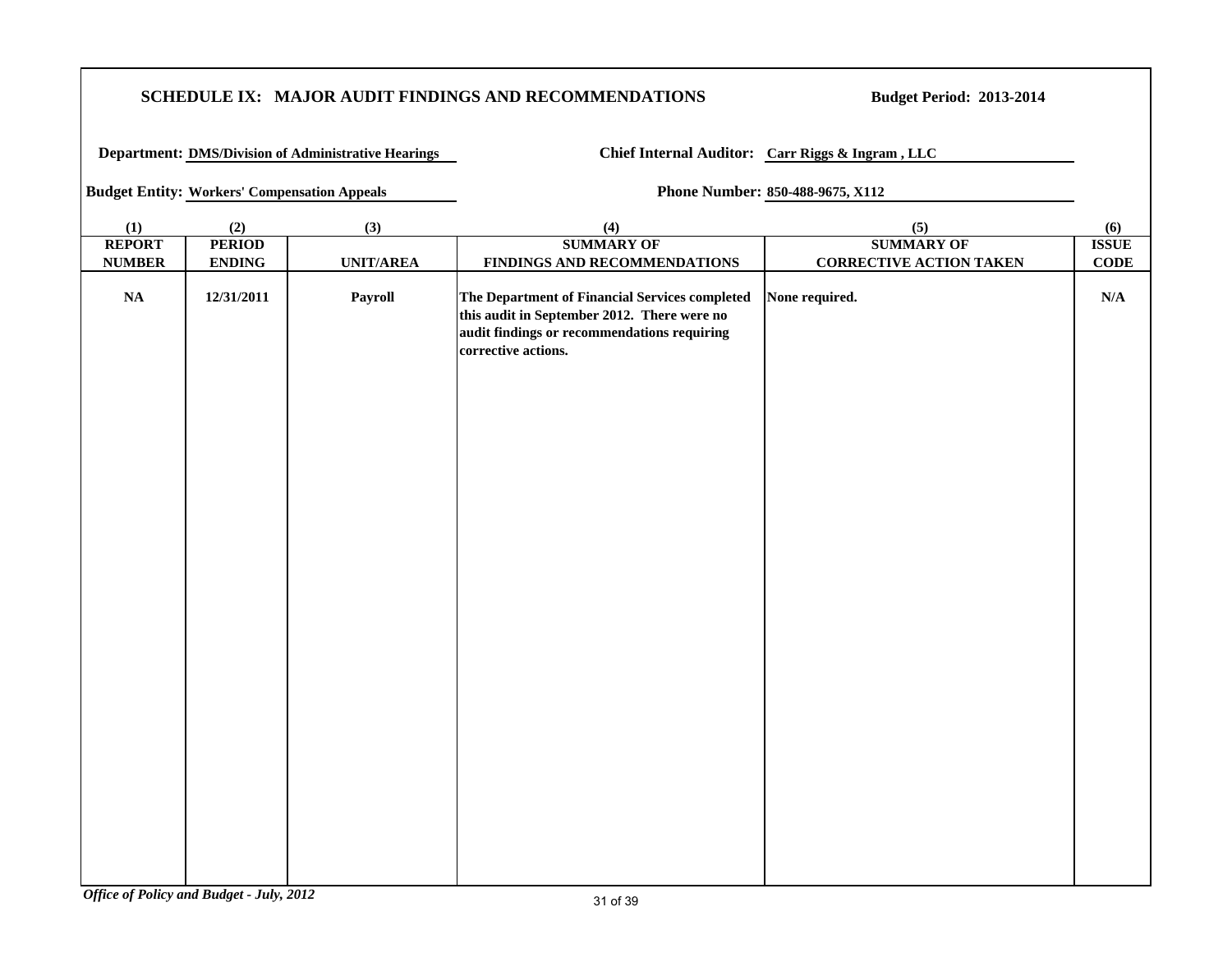#### **Fiscal Year 2013-14 LBR Technical Review Checklist**

Department/Budget Entity (Service): Division of Administrative Hearings

Agency Budget Officer/OPB Analyst Name: Cindy Wingler, Budget Officer; Kate Bellflower, OPB

**Program or Service (Budget Entity Codes)** *A "Y" indicates "YES" and is acceptable, an "N/J" indicates "NO/Justification Provided" - these require further explanation/justification (additional sheets can be used as necessary), and "TIPS" are other areas to consider.* 

|                | Action                                                                             | 729701         | 729702         |  |  |
|----------------|------------------------------------------------------------------------------------|----------------|----------------|--|--|
| 1. GENERAL     |                                                                                    |                |                |  |  |
| 1.1            | Are Columns A01, A02, A04, A05, A36, A93, IA1, IA5, IP1, IV1, IV3 and NV1          |                |                |  |  |
|                | set to TRANSFER CONTROL for DISPLAY status and MANAGEMENT                          |                |                |  |  |
|                | CONTROL for UPDATE status for both the Budget and Trust Fund columns?              |                |                |  |  |
|                | Are Columns A06, A07, A08 and A09 for Fixed Capital Outlay (FCO) set to            |                |                |  |  |
|                | TRANSFER CONTROL for DISPLAY status only? (CSDI)                                   | Y              | Y              |  |  |
| 1.2            | Is Column A03 set to TRANSFER CONTROL for DISPLAY and UPDATE                       |                |                |  |  |
|                | status for both the Budget and Trust Fund columns? (CSDI)                          | Y              | Y              |  |  |
| <b>AUDITS:</b> |                                                                                    |                |                |  |  |
| 1.3            | Has Column A03 been copied to Column A12? Run the Exhibit B Audit                  |                |                |  |  |
|                | Comparison Report to verify. (EXBR, EXBA)                                          | Y              | Y              |  |  |
| 1.4            | Has security been set correctly? (CSDR, CSA)                                       | $\overline{Y}$ | $\overline{Y}$ |  |  |
| <b>TIP</b>     | The agency should prepare the budget request for submission in this order: 1)      |                |                |  |  |
|                | Lock columns as described above; 2) copy Column A03 to Column A12; and 3)          |                |                |  |  |
|                | set Column A12 column security to ALL for DISPLAY status and                       |                |                |  |  |
|                | MANAGEMENT CONTROL for UPDATE status.                                              |                |                |  |  |
|                | 2. EXHIBIT A (EADR, EXA)                                                           |                |                |  |  |
| 2.1            | Is the budget entity authority and description consistent with the agency's LRPP   |                |                |  |  |
|                | and does it conform to the directives provided on page 58 of the LBR               |                |                |  |  |
|                | Instructions?                                                                      | Y              | Y              |  |  |
| 2.2            | Are the statewide issues generated systematically (estimated expenditures,         |                |                |  |  |
|                | nonrecurring expenditures, etc.) included?                                         | Y              | Y              |  |  |
| 2.3            | Are the issue codes and titles consistent with Section 3 of the LBR Instructions   |                |                |  |  |
|                | (pages 15 through 30)? Do they clearly describe the issue?                         | Y              | Y              |  |  |
| 2.4            | Have the coding guidelines in Section $3$ of the LBR Instructions (pages 15        |                |                |  |  |
|                | through 30) been followed?                                                         | Y              | Y              |  |  |
|                | 3. EXHIBIT B (EXBR, EXB)                                                           |                |                |  |  |
| 3.1            | Is it apparent that there is a fund shift and were the issues entered into LAS/PBS |                |                |  |  |
|                | correctly? Check D-3A funding shift issue 340XXX0 - a unique deduct and            |                |                |  |  |
|                | unique add back issue should be used to ensure fund shifts display correctly on    |                |                |  |  |
|                | the LBR exhibits.                                                                  | NA             | NA             |  |  |
| 3.2            | Are the 33XXXX0 issues negative amounts only and do not restore nonrecurring       |                |                |  |  |
|                | cuts from a prior year or fund any issues that net to a positive or zero amount?   |                |                |  |  |
|                | Check D-3A issues 33XXXX0 - a unique issue should be used for issues that net      |                |                |  |  |
|                | to zero or a positive amount.                                                      | <b>NA</b>      | NA             |  |  |
| <b>AUDITS:</b> |                                                                                    |                |                |  |  |
| 3.3            | Negative Appropriation Category Audit for Agency Request (Columns A03 and          |                |                |  |  |
|                | A04): Are all appropriation categories positive by budget entity at the FSI level? |                |                |  |  |
|                | Are all nonrecurring amounts less than requested amounts? (NACR, NAC -             |                |                |  |  |
|                | Report should print "No Negative Appropriation Categories Found")                  | Y              | Y              |  |  |
|                |                                                                                    |                |                |  |  |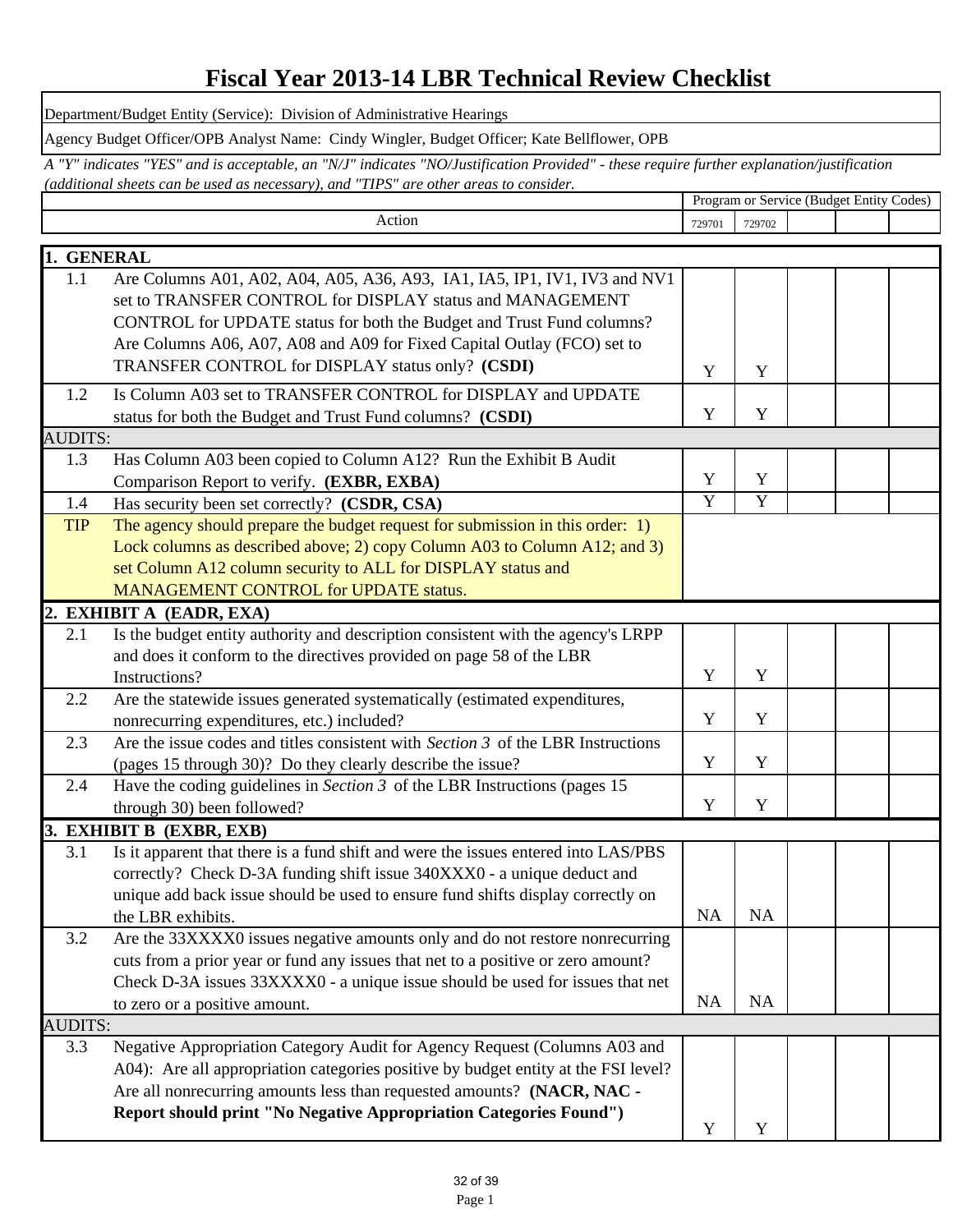|                |                                                                                                     | Program or Service (Budget Entity Codes) |                |  |  |  |  |
|----------------|-----------------------------------------------------------------------------------------------------|------------------------------------------|----------------|--|--|--|--|
|                | Action                                                                                              | 729701                                   | 729702         |  |  |  |  |
| 3.4            | Current Year Estimated Verification Comparison Report: Is Column A02 equal                          |                                          |                |  |  |  |  |
|                | to Column B07? (EXBR, EXBC - Report should print "Records Selected Net                              |                                          |                |  |  |  |  |
|                | To Zero")                                                                                           | Y                                        | Y              |  |  |  |  |
| <b>TIP</b>     | Generally look for and be able to fully explain significant differences between                     |                                          |                |  |  |  |  |
|                | A02 and A03.                                                                                        |                                          |                |  |  |  |  |
| <b>TIP</b>     | Exhibit B - A02 equal to B07: Compares Current Year Estimated column to a                           |                                          |                |  |  |  |  |
|                | backup of A02. This audit is necessary to ensure that the historical detail records                 |                                          |                |  |  |  |  |
|                | have not been adjusted. Records selected should net to zero.                                        |                                          |                |  |  |  |  |
| <b>TIP</b>     | Requests for appropriations which require advance payment authority must use                        |                                          |                |  |  |  |  |
|                | the sub-title "Grants and Aids". For advance payment authority to local units of                    |                                          |                |  |  |  |  |
|                | government, the Aid to Local Government appropriation category (05XXXX)                             |                                          |                |  |  |  |  |
|                | should be used. For advance payment authority to non-profit organizations or                        |                                          |                |  |  |  |  |
|                | other units of state government, the Special Categories appropriation category                      |                                          |                |  |  |  |  |
|                | (10XXXX) should be used.                                                                            |                                          |                |  |  |  |  |
|                | 4. EXHIBIT D (EADR, EXD)                                                                            |                                          |                |  |  |  |  |
| 4.1            | Is the program component objective statement consistent with the agency LRPP,                       |                                          |                |  |  |  |  |
|                | and does it conform to the directives provided on page 61 of the LBR                                |                                          |                |  |  |  |  |
|                | Instructions?                                                                                       | Y                                        | Y              |  |  |  |  |
| 4.2            | Is the program component code and title used correct?                                               | $\overline{Y}$                           | $\overline{Y}$ |  |  |  |  |
| <b>TIP</b>     | Fund shifts or transfers of services or activities between program components will                  |                                          |                |  |  |  |  |
|                | be displayed on an Exhibit D whereas it may not be visible on an Exhibit A.                         |                                          |                |  |  |  |  |
|                | 5. EXHIBIT D-1 (ED1R, EXD1)                                                                         |                                          |                |  |  |  |  |
| 5.1            | Are all object of expenditures positive amounts? (This is a manual check.)                          | Y                                        | Y              |  |  |  |  |
| <b>AUDITS:</b> |                                                                                                     |                                          |                |  |  |  |  |
| 5.2            | Do the fund totals agree with the object category totals within each appropriation                  |                                          |                |  |  |  |  |
|                | category? (ED1R, XD1A - Report should print "No Differences Found For                               |                                          |                |  |  |  |  |
|                | This Report")                                                                                       | Y                                        | Y              |  |  |  |  |
| 5.3            | FLAIR Expenditure/Appropriation Ledger Comparison Report: Is Column A01                             |                                          |                |  |  |  |  |
|                | less than Column B04? (EXBR, EXBB - Negative differences need to be                                 |                                          |                |  |  |  |  |
|                | corrected in Column A01.)                                                                           | Y                                        | Y              |  |  |  |  |
|                |                                                                                                     |                                          |                |  |  |  |  |
| 5.4            | A01/State Accounts Disbursements and Carry Forward Comparison Report:                               |                                          |                |  |  |  |  |
|                | Does Column A01 equal Column B08? (EXBR, EXBD - Differences need to be<br>corrected in Column A01.) |                                          |                |  |  |  |  |
|                |                                                                                                     | Y                                        | Y              |  |  |  |  |
| <b>TIP</b>     | If objects are negative amounts, the agency must make adjustments to Column                         |                                          |                |  |  |  |  |
|                | A01 to correct the object amounts. In addition, the fund totals must be adjusted to                 |                                          |                |  |  |  |  |
|                | reflect the adjustment made to the object data.                                                     |                                          |                |  |  |  |  |
| <b>TIP</b>     | If fund totals and object totals do not agree or negative object amounts exist, the                 |                                          |                |  |  |  |  |
|                | agency must adjust Column A01.                                                                      |                                          |                |  |  |  |  |
| <b>TIP</b>     | Exhibit B - A01 less than B04: This audit is to ensure that the disbursements and                   |                                          |                |  |  |  |  |
|                | carry/certifications forward in A01 are less than FY 2011-12 approved budget.                       |                                          |                |  |  |  |  |
|                | Amounts should be positive.                                                                         |                                          |                |  |  |  |  |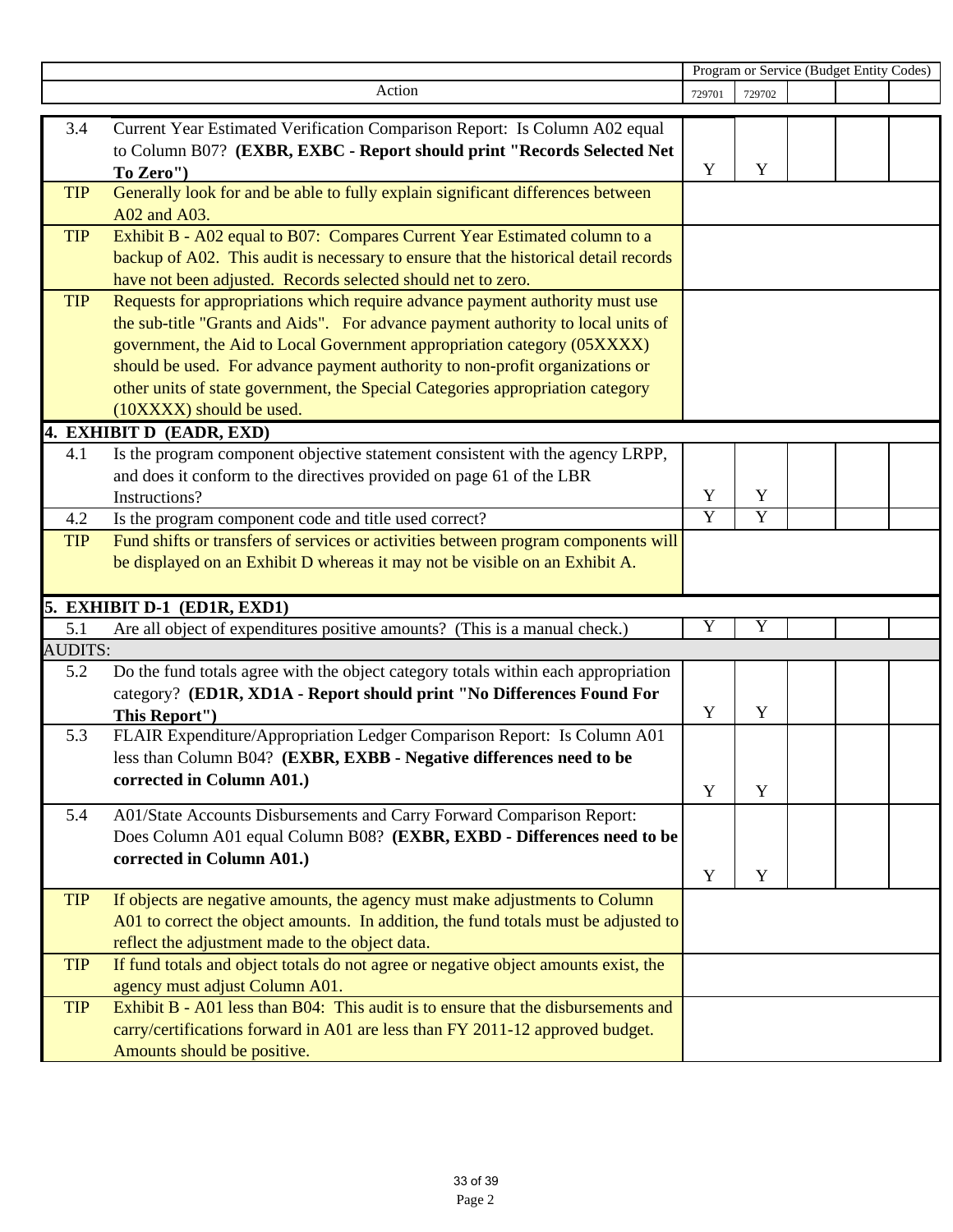|            |                                                                                                               | Program or Service (Budget Entity Codes) |             |  |  |  |
|------------|---------------------------------------------------------------------------------------------------------------|------------------------------------------|-------------|--|--|--|
|            | Action                                                                                                        | 729701                                   | 729702      |  |  |  |
|            |                                                                                                               |                                          |             |  |  |  |
| <b>TIP</b> | If B08 is not equal to A01, check the following: 1) the initial FLAIR                                         |                                          |             |  |  |  |
|            | disbursements or carry forward data load was corrected appropriately in A01; 2)                               |                                          |             |  |  |  |
|            | the disbursement data from departmental FLAIR was reconciled to State                                         |                                          |             |  |  |  |
|            | Accounts; and 3) the FLAIR disbursements did not change after Column B08 was                                  |                                          |             |  |  |  |
|            | created.                                                                                                      |                                          |             |  |  |  |
|            | 6. EXHIBIT D-3 (ED3R, ED3) (Not required in the LBR - for analytical purposes only.)                          | Y                                        | Y           |  |  |  |
| 6.1        | Are issues appropriately aligned with appropriation categories?                                               |                                          |             |  |  |  |
| <b>TIP</b> | Exhibit D-3 is no longer required in the budget submission but may be needed for                              |                                          |             |  |  |  |
|            | this particular appropriation category/issue sort. Exhibit D-3 is also a useful                               |                                          |             |  |  |  |
|            | report when identifying negative appropriation category problems.                                             |                                          |             |  |  |  |
|            | 7. EXHIBIT D-3A (EADR, ED3A)                                                                                  |                                          |             |  |  |  |
| 7.1        | Are the issue titles correct and do they clearly identify the issue? (See pages 15)                           |                                          |             |  |  |  |
|            | through 30 of the LBR Instructions.)                                                                          | Y                                        | Y           |  |  |  |
| 7.2        | Does the issue narrative adequately explain the agency's request and is the                                   |                                          |             |  |  |  |
|            | explanation consistent with the LRPP? (See page 66-67 of the LBR Instructions.)                               |                                          |             |  |  |  |
|            |                                                                                                               | $\mathbf Y$                              | Y           |  |  |  |
| 7.3        | Does the narrative for Information Technology (IT) issue follow the additional                                |                                          |             |  |  |  |
|            | narrative requirements described on pages 68 through 70 of the LBR Instructions?                              |                                          |             |  |  |  |
|            |                                                                                                               | <b>NA</b>                                | NA          |  |  |  |
| 7.4        | Are all issues with an IT component identified with a "Y" in the "IT                                          |                                          |             |  |  |  |
|            | COMPONENT?" field? If the issue contains an IT component, has that                                            |                                          |             |  |  |  |
|            | component been identified and documented?                                                                     | <b>NA</b>                                | NA          |  |  |  |
| 7.5        | Does the issue narrative explain any variances from the Standard Expense and                                  |                                          |             |  |  |  |
|            | Human Resource Services Assessments package? Is the nonrecurring portion in                                   |                                          |             |  |  |  |
|            | the nonrecurring column? (See pages E-4 and E-5 of the LBR Instructions.)                                     |                                          |             |  |  |  |
|            |                                                                                                               | <b>NA</b>                                | NA          |  |  |  |
| 7.6        | Does the salary rate request amount accurately reflect any new requests and are                               |                                          |             |  |  |  |
|            | the amounts proportionate to the Salaries and Benefits request? Note: Salary rate                             | NA                                       | NA          |  |  |  |
| 7.7        | should always be annualized.<br>Does the issue narrative thoroughly explain/justify all Salaries and Benefits |                                          |             |  |  |  |
|            | amounts entered into the Other Salary Amounts transactions (OADA/C)?                                          |                                          |             |  |  |  |
|            | Amounts entered into OAD are reflected in the Position Detail of Salaries and                                 |                                          |             |  |  |  |
|            | Benefits section of the Exhibit D-3A.                                                                         | <b>NA</b>                                | NA          |  |  |  |
| 7.8        | Does the issue narrative include the Consensus Estimating Conference forecast,                                |                                          |             |  |  |  |
|            | where appropriate?                                                                                            | <b>NA</b>                                | NA          |  |  |  |
| 7.9        | Does the issue narrative reference the specific county(ies) where applicable?                                 |                                          |             |  |  |  |
|            |                                                                                                               | Y                                        | Y           |  |  |  |
| 7.10       | Do the 160XXX0 issues reflect budget amendments that have been approved (or                                   |                                          |             |  |  |  |
|            | in the process of being approved) and that have a recurring impact (including                                 |                                          |             |  |  |  |
|            | Lump Sums)? Have the approved budget amendments been entered in Column                                        |                                          |             |  |  |  |
|            | A18 as instructed in Memo #13-003?                                                                            | Y                                        | $\mathbf Y$ |  |  |  |
| 7.11       | When appropriate are there any 160XXX0 issues included to delete positions                                    |                                          |             |  |  |  |
|            | placed in reserve in the OPB Position and Rate Ledger (e.g. unfunded grants)?                                 |                                          |             |  |  |  |
|            | Note: Lump sum appropriations not yet allocated should not be deleted. (PLRR,                                 |                                          |             |  |  |  |
|            | PLMO)                                                                                                         | <b>NA</b>                                | <b>NA</b>   |  |  |  |
| 7.12       | Does the issue narrative include plans to satisfy additional space requirements                               |                                          |             |  |  |  |
|            | when requesting additional positions?                                                                         | <b>NA</b>                                | <b>NA</b>   |  |  |  |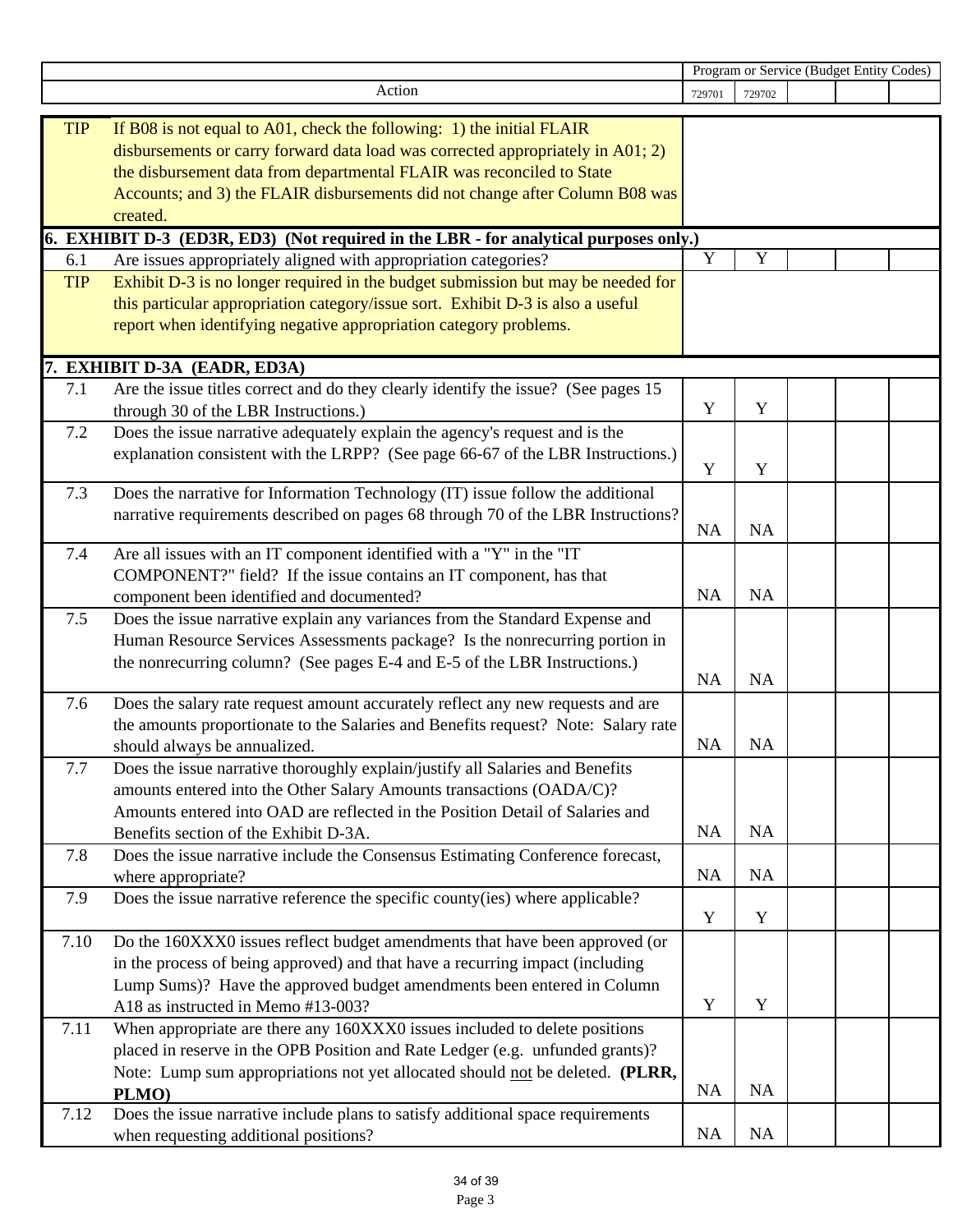|            |                                                                                                                                                    | Program or Service (Budget Entity Codes) |           |  |  |  |
|------------|----------------------------------------------------------------------------------------------------------------------------------------------------|------------------------------------------|-----------|--|--|--|
|            | Action                                                                                                                                             | 729701                                   | 729702    |  |  |  |
| 7.13       | Has the agency included a 160XXX0 issue and 210XXXX and 260XXX0 issues                                                                             |                                          |           |  |  |  |
|            | as required for lump sum distributions?                                                                                                            | NA                                       | <b>NA</b> |  |  |  |
| 7.14       | Do the amounts reflect appropriate FSI assignments?                                                                                                | $\overline{Y}$                           | Y         |  |  |  |
| 7.15       | Do the issues relating to <i>salary and benefits</i> have an "A" in the fifth position of                                                          |                                          |           |  |  |  |
|            | the issue code (XXXXAXX) and are they self-contained (not combined with                                                                            |                                          |           |  |  |  |
|            | other issues)? (See page 29 and 88 of the LBR Instructions.)                                                                                       |                                          |           |  |  |  |
|            |                                                                                                                                                    | <b>NA</b>                                | <b>NA</b> |  |  |  |
| 7.16       | Do the issues relating to <i>Information Technology (IT)</i> have a "C" in the sixth                                                               |                                          |           |  |  |  |
|            | position of the issue code (36XXXCX) and are the correct issue codes used                                                                          |                                          |           |  |  |  |
|            | (361XXC0, 362XXC0, 363XXC0, 17C01C0, 17C02C0, 17C03C0, 24010C0,                                                                                    |                                          |           |  |  |  |
|            | 33001C0 or 55C01C0)?                                                                                                                               | <b>NA</b>                                | <b>NA</b> |  |  |  |
| 7.17       | Are the issues relating to major audit findings and recommendations properly                                                                       |                                          |           |  |  |  |
|            | coded (4A0XXX0, 4B0XXX0)?                                                                                                                          | <b>NA</b>                                | NA        |  |  |  |
| 7.18       | Does the issue narrative identify the strategy or strategies in the Five Year                                                                      |                                          |           |  |  |  |
|            | Statewide Strategic Plan for Economic Development as requested in Memo# 13-                                                                        |                                          |           |  |  |  |
|            | 010?                                                                                                                                               | <b>NA</b>                                | <b>NA</b> |  |  |  |
| AUDIT:     |                                                                                                                                                    |                                          |           |  |  |  |
| 7.19       | Are all FSI's equal to '1', '2', '3', or '9'? There should be no FSI's equal to '0'.                                                               |                                          |           |  |  |  |
|            | (EADR, FSIA - Report should print "No Records Selected For Reporting")                                                                             |                                          |           |  |  |  |
|            |                                                                                                                                                    | Y                                        | Y         |  |  |  |
| 7.20       | Does the General Revenue for 160XXXX (Adjustments to Current Year                                                                                  |                                          |           |  |  |  |
|            | Expenditures) issues net to zero? (GENR, LBR1)                                                                                                     | <b>NA</b>                                | <b>NA</b> |  |  |  |
| 7.21       | Does the General Revenue for 180XXXX (Intra-Agency Reorganizations) issues                                                                         |                                          |           |  |  |  |
|            | net to zero? (GENR, LBR2)                                                                                                                          | <b>NA</b>                                | <b>NA</b> |  |  |  |
| 7.22       | Does the General Revenue for 200XXXX (Estimated Expenditures Realignment)                                                                          |                                          | <b>NA</b> |  |  |  |
|            | issues net to zero? (GENR, LBR3)                                                                                                                   | <b>NA</b>                                |           |  |  |  |
| 7.23       | Have FCO appropriations been entered into the nonrecurring column A04?                                                                             |                                          |           |  |  |  |
|            | (GENR, LBR4 - Report should print "No Records Selected For Reporting"<br>or a listing of D-3A issue(s) assigned to Debt Service (IOE N) or in some |                                          |           |  |  |  |
|            | cases State Capital Outlay - Public Education Capital Outlay (IOE L))                                                                              |                                          |           |  |  |  |
|            |                                                                                                                                                    | NA                                       | NA        |  |  |  |
| <b>TIP</b> | Salaries and Benefits amounts entered using the OADA/C transactions must be                                                                        |                                          |           |  |  |  |
|            | thoroughly justified in the D-3A issue narrative. Agencies can run                                                                                 |                                          |           |  |  |  |
|            | OADA/OADR from STAM to identify the amounts entered into OAD and ensure                                                                            |                                          |           |  |  |  |
|            | these entries have been thoroughly explained in the D-3A issue narrative.                                                                          |                                          |           |  |  |  |
|            |                                                                                                                                                    |                                          |           |  |  |  |
| <b>TIP</b> | The issue narrative must completely and thoroughly explain and justify each D-                                                                     |                                          |           |  |  |  |
|            | 3A issue. Agencies must ensure it provides the information necessary for the                                                                       |                                          |           |  |  |  |
|            | OPB and legislative analysts to have a complete understanding of the issue                                                                         |                                          |           |  |  |  |
|            | submitted. Thoroughly review pages 66 through 70 of the LBR Instructions.                                                                          |                                          |           |  |  |  |
|            |                                                                                                                                                    |                                          |           |  |  |  |
| <b>TIP</b> | Check BAPS to verify status of budget amendments. Check for reapprovals not                                                                        |                                          |           |  |  |  |
|            | picked up in the General Appropriations Act. Verify that Lump Sum                                                                                  |                                          |           |  |  |  |
|            | appropriations in Column A02 do not appear in Column A03. Review budget                                                                            |                                          |           |  |  |  |
|            | amendments to verify that 160XXX0 issue amounts correspond accurately and                                                                          |                                          |           |  |  |  |
|            | net to zero for General Revenue funds.                                                                                                             |                                          |           |  |  |  |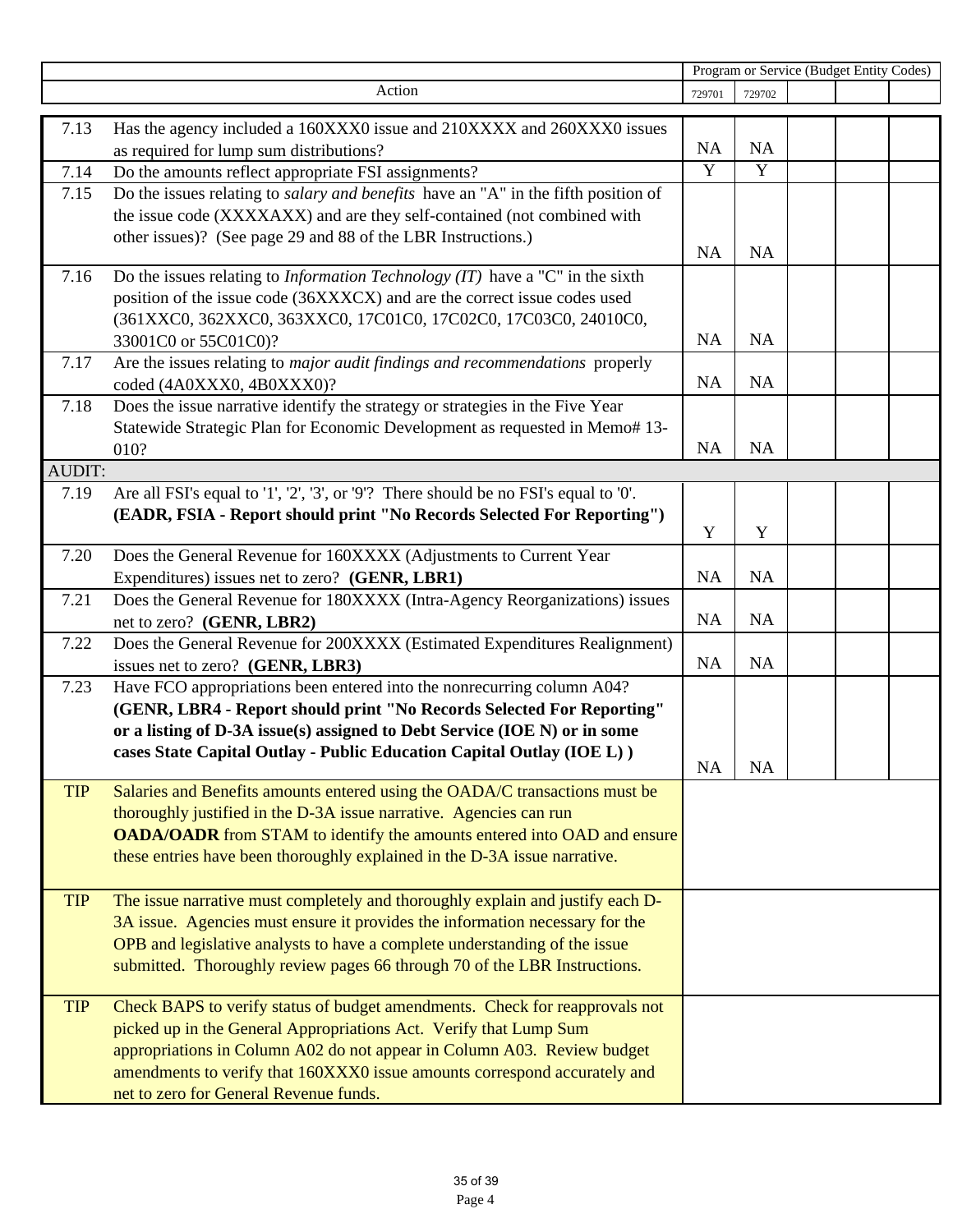|            |                                                                                                                       | Program or Service (Budget Entity Codes) |                |  |  |  |
|------------|-----------------------------------------------------------------------------------------------------------------------|------------------------------------------|----------------|--|--|--|
|            | Action                                                                                                                | 729701                                   | 729702         |  |  |  |
| <b>TIP</b> | If an agency is receiving federal funds from another agency the FSI should $= 9$                                      |                                          |                |  |  |  |
|            | (Transfer - Recipient of Federal Funds). The agency that originally receives the                                      |                                          |                |  |  |  |
|            | funds directly from the federal agency should use $FSI = 3$ (Federal Funds).                                          |                                          |                |  |  |  |
|            |                                                                                                                       |                                          |                |  |  |  |
| <b>TIP</b> | If an appropriation made in the FY 2012-13 General Appropriations Act                                                 |                                          |                |  |  |  |
|            | duplicates an appropriation made in substantive legislation, the agency must                                          |                                          |                |  |  |  |
|            | create a unique deduct nonrecurring issue to eliminate the duplicated                                                 |                                          |                |  |  |  |
|            | appropriation. Normally this is taken care of through line item veto.                                                 |                                          |                |  |  |  |
|            | 8. SCHEDULE I & RELATED DOCUMENTS (SC1R, SC1 - Budget Entity Level or SC1R, SC1D - Department Level)                  |                                          |                |  |  |  |
| 8.1        | Has a separate department level Schedule I and supporting documents package                                           |                                          |                |  |  |  |
|            | been submitted by the agency?                                                                                         | Y                                        | Y              |  |  |  |
| 8.2        | Has a Schedule I and Schedule IB been completed in LAS/PBS for each operating                                         |                                          |                |  |  |  |
|            | trust fund?                                                                                                           | Y                                        | Y              |  |  |  |
| 8.3        | Have the appropriate Schedule I supporting documents been included for the trust                                      | Y                                        |                |  |  |  |
|            | funds (Schedule IA, Schedule IC, and Reconciliation to Trial Balance)?                                                |                                          | Y              |  |  |  |
| 8.4        | Have the Examination of Regulatory Fees Part I and Part II forms been included                                        | <b>NA</b>                                | <b>NA</b>      |  |  |  |
| 8.5        | for the applicable regulatory programs?<br>Have the required detailed narratives been provided (5% trust fund reserve |                                          |                |  |  |  |
|            | narrative; method for computing the distribution of cost for general management                                       |                                          |                |  |  |  |
|            | and administrative services narrative; adjustments narrative; revenue estimating                                      |                                          |                |  |  |  |
|            | methodology narrative)?                                                                                               | Y                                        | Y              |  |  |  |
| 8.6        | Has the Inter-Agency Transfers Reported on Schedule I form been included as                                           |                                          |                |  |  |  |
|            | applicable for transfers totaling \$100,000 or more for the fiscal year?                                              |                                          |                |  |  |  |
|            |                                                                                                                       | Y                                        | Y              |  |  |  |
| 8.7        | If the agency is scheduled for the annual trust fund review this year, have the                                       |                                          |                |  |  |  |
|            | Schedule ID and applicable draft legislation been included for recreation,                                            |                                          |                |  |  |  |
|            | modification or termination of existing trust funds?                                                                  | NA                                       | <b>NA</b>      |  |  |  |
| 8.8        | If the agency is scheduled for the annual trust fund review this year, have the                                       |                                          |                |  |  |  |
|            | necessary trust funds been requested for creation pursuant to section                                                 |                                          |                |  |  |  |
|            | $215.32(2)(b)$ , Florida Statutes - including the Schedule ID and applicable                                          |                                          |                |  |  |  |
|            | legislation?                                                                                                          | NA                                       | NA             |  |  |  |
| 8.9        | Are the revenue codes correct? In the case of federal revenues, has the agency                                        |                                          |                |  |  |  |
|            | appropriately identified direct versus indirect receipts (object codes 000700,                                        |                                          |                |  |  |  |
|            | 000750, 000799, 001510 and 001599)? For non-grant federal revenues, is the                                            |                                          |                |  |  |  |
|            | correct revenue code identified (codes 000504, 000119, 001270, 001870,                                                |                                          |                |  |  |  |
|            | 001970)?                                                                                                              | Y                                        | Y              |  |  |  |
| 8.10       | Are the statutory authority references correct?                                                                       | $\overline{Y}$                           | $\overline{Y}$ |  |  |  |
| 8.11       | Are the General Revenue Service Charge percentage rates used for each revenue                                         |                                          |                |  |  |  |
|            | source correct? (Refer to Chapter 2009-78, Laws of Florida, for appropriate                                           |                                          |                |  |  |  |
|            | general revenue service charge percentage rates.)                                                                     | Y                                        | Y              |  |  |  |
| 8.12       | Is this an accurate representation of revenues based on the most recent Consensus                                     |                                          |                |  |  |  |
|            | <b>Estimating Conference forecasts?</b>                                                                               | <b>NA</b>                                | <b>NA</b>      |  |  |  |
| 8.13       | If there is no Consensus Estimating Conference forecast available, do the revenue                                     |                                          |                |  |  |  |
|            | estimates appear to be reasonable?                                                                                    | Y                                        | Y              |  |  |  |
| 8.14       | Are the federal funds revenues reported in Section I broken out by individual                                         |                                          |                |  |  |  |
|            | grant? Are the correct CFDA codes used?                                                                               | <b>NA</b>                                | <b>NA</b>      |  |  |  |
| 8.15       | Are anticipated grants included and based on the state fiscal year (rather than                                       |                                          |                |  |  |  |
|            | federal fiscal year)?                                                                                                 | <b>NA</b>                                | NA             |  |  |  |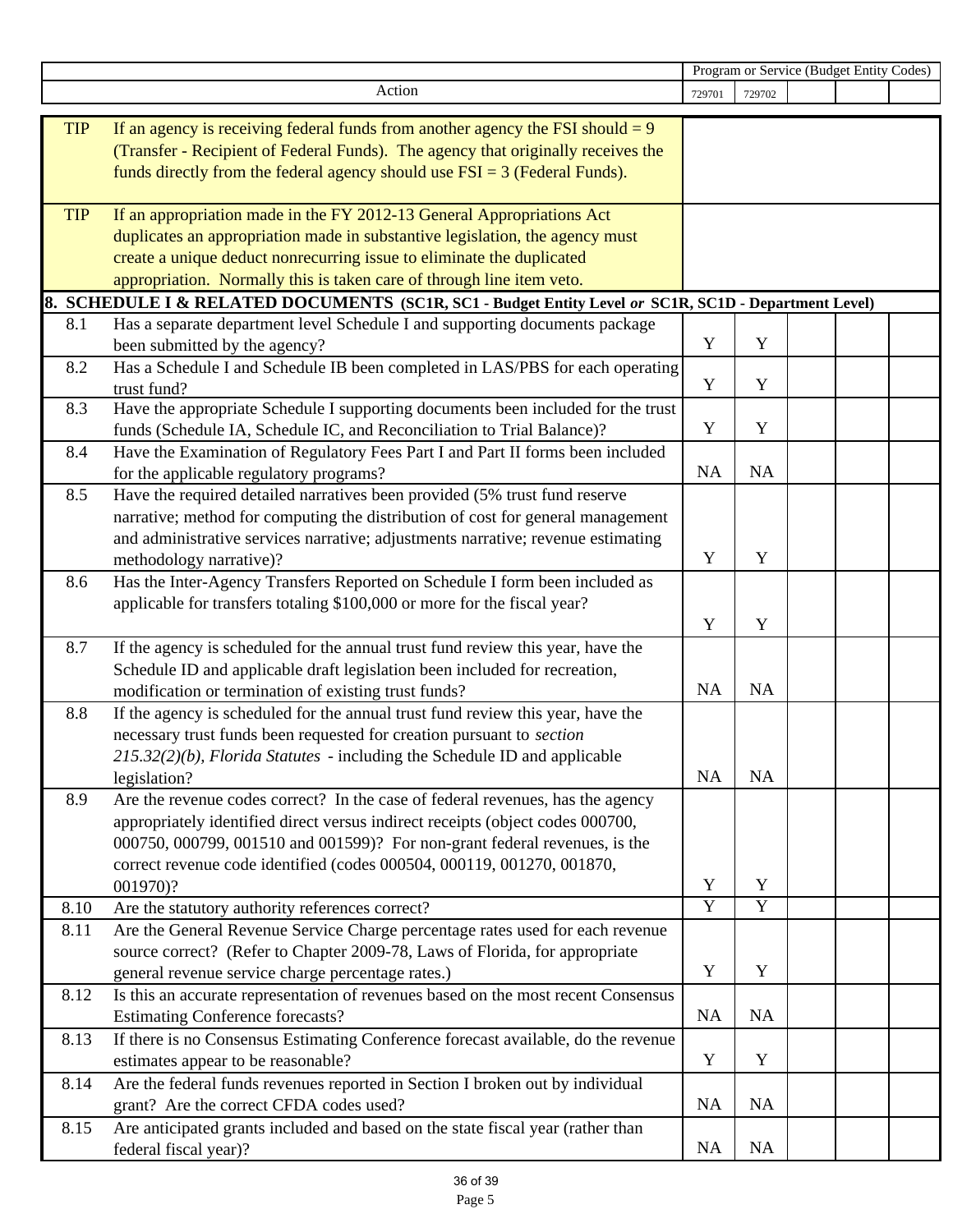|                |                                                                                                               | Program or Service (Budget Entity Codes) |        |  |  |  |
|----------------|---------------------------------------------------------------------------------------------------------------|------------------------------------------|--------|--|--|--|
|                | Action                                                                                                        | 729701                                   | 729702 |  |  |  |
|                |                                                                                                               |                                          |        |  |  |  |
| 8.16           | Are the Schedule I revenues consistent with the FSI's reported in the Exhibit D-<br>3A?                       | Y                                        | Y      |  |  |  |
| 8.17           | If applicable, are nonrecurring revenues entered into Column A04?                                             | $\overline{NA}$                          | NA     |  |  |  |
| 8.18           | Has the agency certified the revenue estimates in columns A02 and A03 to be the                               |                                          |        |  |  |  |
|                | latest and most accurate available? Does the certification include a statement that                           |                                          |        |  |  |  |
|                | the agency will notify OPB of any significant changes in revenue estimates that                               |                                          |        |  |  |  |
|                | occur prior to the Governor's Budget Recommendations being issued?                                            |                                          |        |  |  |  |
|                |                                                                                                               | Y                                        | Y      |  |  |  |
| 8.19           | Is a 5% trust fund reserve reflected in Section II? If not, is sufficient justification                       |                                          |        |  |  |  |
|                | provided for exemption? Are the additional narrative requirements provided?                                   |                                          |        |  |  |  |
|                |                                                                                                               | Y                                        | Y      |  |  |  |
| 8.20           | Are appropriate service charge nonoperating amounts included in Section II?                                   |                                          |        |  |  |  |
|                |                                                                                                               | Y                                        | NA     |  |  |  |
| 8.21           | Are nonoperating expenditures to other budget entities/departments cross-                                     |                                          |        |  |  |  |
|                | referenced accurately?                                                                                        | Y                                        | Y      |  |  |  |
| 8.22           | Do transfers balance between funds (within the agency as well as between                                      |                                          |        |  |  |  |
|                | agencies)? (See also 8.6 for required transfer confirmation of amounts totaling                               |                                          |        |  |  |  |
|                | \$100,000 or more.)                                                                                           | Y                                        | Y      |  |  |  |
| 8.23           | Are nonoperating expenditures recorded in Section II and adjustments recorded in                              |                                          |        |  |  |  |
|                | Section III?                                                                                                  | Y                                        | Y      |  |  |  |
| 8.24           | Are prior year September operating reversions appropriately shown in column                                   |                                          |        |  |  |  |
|                | A01?                                                                                                          | Y                                        | Y      |  |  |  |
| 8.25           | Are current year September operating reversions appropriately shown in column                                 |                                          |        |  |  |  |
|                | A02?                                                                                                          | $\mathbf Y$                              | Y      |  |  |  |
| 8.26           | Does the Schedule IC properly reflect the unreserved fund balance for each trust                              |                                          |        |  |  |  |
|                | fund as defined by the LBR Instructions, and is it reconciled to the agency                                   |                                          |        |  |  |  |
|                | accounting records?                                                                                           | Y                                        | Y      |  |  |  |
|                |                                                                                                               |                                          |        |  |  |  |
| 8.27           | Does Column A01 of the Schedule I accurately represent the actual prior year                                  |                                          |        |  |  |  |
|                | accounting data as reflected in the agency accounting records, and is it provided                             | Y                                        | Y      |  |  |  |
| 8.28           | in sufficient detail for analysis?<br>Does Line I of Column A01 (Schedule I) equal Line K of the Schedule IC? | $\overline{Y}$                           | Y      |  |  |  |
| <b>AUDITS:</b> |                                                                                                               |                                          |        |  |  |  |
| 8.29           | Is Line I a positive number? (If not, the agency must adjust the budget request to                            |                                          |        |  |  |  |
|                | eliminate the deficit).                                                                                       |                                          |        |  |  |  |
|                |                                                                                                               | Y                                        | Y      |  |  |  |
| 8.30           | Is the June 30 Adjusted Unreserved Fund Balance (Line I) equal to the July 1                                  |                                          |        |  |  |  |
|                | Unreserved Fund Balance (Line A) of the following year? If a Schedule IB was                                  |                                          |        |  |  |  |
|                | prepared, do the totals agree with the Schedule I, Line I? (SC1R, SC1A - Report                               |                                          |        |  |  |  |
|                | should print "No Discrepancies Exist For This Report")                                                        | Y                                        | Y      |  |  |  |
| 8.31           | Has a Department Level Reconciliation been provided for each trust fund and                                   |                                          |        |  |  |  |
|                | does Line A of the Schedule I equal the CFO amount? If not, the agency must                                   |                                          |        |  |  |  |
|                | correct Line A. (SC1R, DEPT)                                                                                  | Y                                        | Y      |  |  |  |
| <b>TIP</b>     | The Schedule I is the most reliable source of data concerning the trust funds. It is                          |                                          |        |  |  |  |
|                | very important that this schedule is as accurate as possible!                                                 |                                          |        |  |  |  |
| <b>TIP</b>     | Determine if the agency is scheduled for trust fund review. (See page 125 of the                              |                                          |        |  |  |  |
|                | LBR Instructions.) Transaction DFTR in LAS/PBS is also available and provides                                 |                                          |        |  |  |  |
|                | an LBR review date for each trust fund.                                                                       |                                          |        |  |  |  |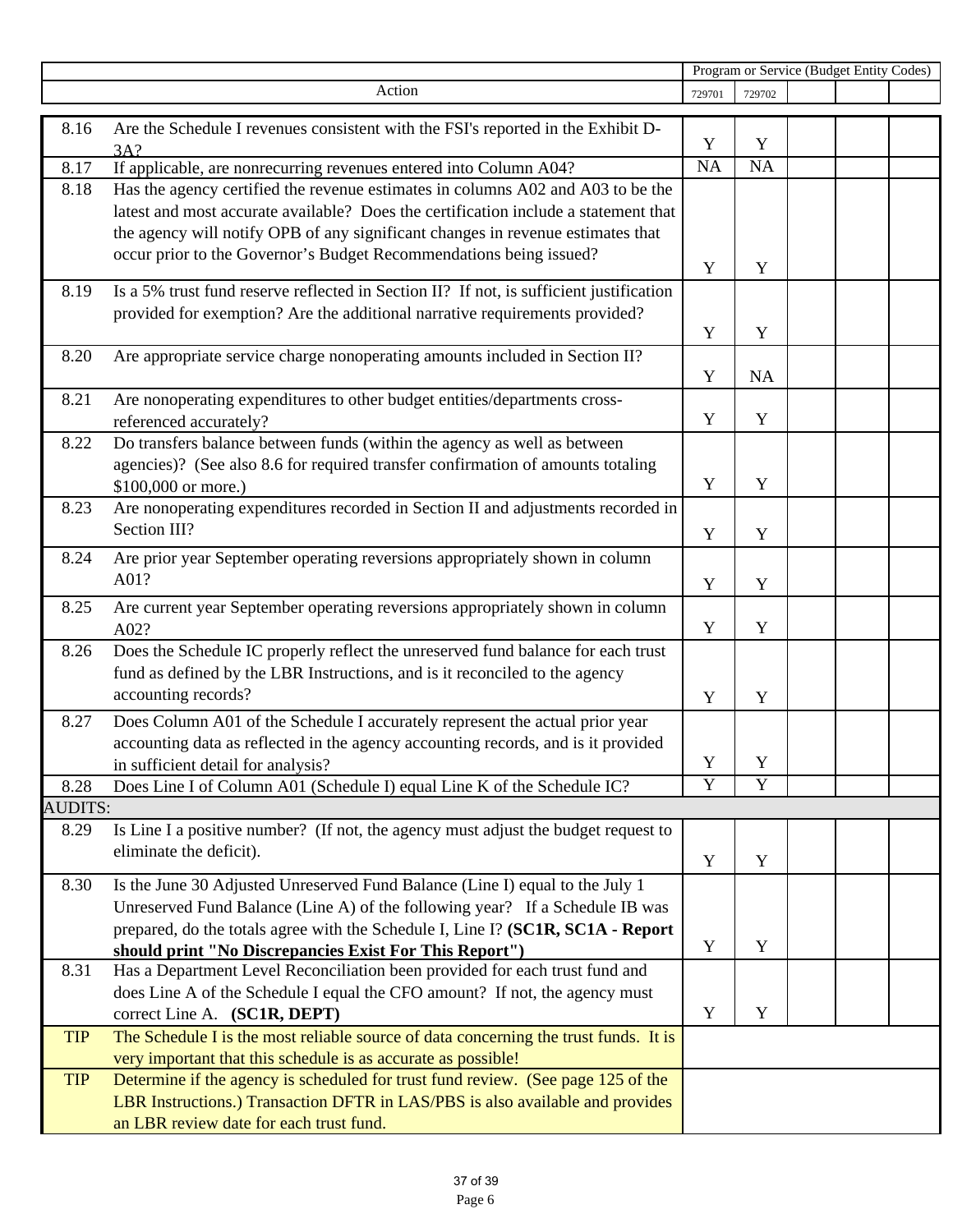|               |                                                                                                                 | Program or Service (Budget Entity Codes) |             |  |  |  |
|---------------|-----------------------------------------------------------------------------------------------------------------|------------------------------------------|-------------|--|--|--|
|               | Action                                                                                                          | 729701                                   | 729702      |  |  |  |
|               |                                                                                                                 |                                          |             |  |  |  |
| <b>TIP</b>    | Review the unreserved fund balances and compare revenue totals to expenditure                                   |                                          |             |  |  |  |
|               | totals to determine and understand the trust fund status.                                                       |                                          |             |  |  |  |
| <b>TIP</b>    | Typically nonoperating expenditures and revenues should not be a negative                                       |                                          |             |  |  |  |
|               | number. Any negative numbers must be fully justified.                                                           |                                          |             |  |  |  |
|               | 9. SCHEDULE II (PSCR, SC2)                                                                                      |                                          |             |  |  |  |
| <b>AUDIT:</b> |                                                                                                                 |                                          |             |  |  |  |
| 9.1           | Is the pay grade minimum for salary rate utilized for positions in segments 2 and                               |                                          |             |  |  |  |
|               | 3? (BRAR, BRAA - Report should print "No Records Selected For This                                              |                                          |             |  |  |  |
|               | Request") Note: Amounts other than the pay grade minimum should be fully                                        |                                          |             |  |  |  |
|               | justified in the D-3A issue narrative. (See Base Rate Audit on page 157 of the                                  |                                          |             |  |  |  |
|               | LBR Instructions.)                                                                                              | <b>NA</b>                                | <b>NA</b>   |  |  |  |
|               | 10. SCHEDULE III (PSCR, SC3)                                                                                    |                                          |             |  |  |  |
| 10.1          | Is the appropriate lapse amount applied in Segment 3? (See page 90 of the LBR                                   |                                          |             |  |  |  |
|               | Instructions.)                                                                                                  | <b>NA</b>                                | <b>NA</b>   |  |  |  |
| 10.2          | Are amounts in Other Salary Amount appropriate and fully justified? (See page                                   |                                          |             |  |  |  |
|               | 97 of the LBR Instructions for appropriate use of the OAD transaction.) Use                                     |                                          |             |  |  |  |
|               | OADI or OADR to identify agency other salary amounts requested.                                                 |                                          |             |  |  |  |
|               |                                                                                                                 | NA                                       | <b>NA</b>   |  |  |  |
|               | 11. SCHEDULE IV (EADR, SC4)                                                                                     |                                          |             |  |  |  |
| 11.1          | Are the correct Information Technology (IT) issue codes used?                                                   | <b>NA</b>                                | NA          |  |  |  |
| <b>TIP</b>    | If IT issues are not coded correctly (with "C" in 6th position), they will not appear                           |                                          |             |  |  |  |
|               | in the Schedule IV.                                                                                             |                                          |             |  |  |  |
|               | 12. SCHEDULE VIIIA (EADR, SC8A)                                                                                 |                                          |             |  |  |  |
| 12.1          | Is there only one #1 priority, one #2 priority, one #3 priority, etc. reported on the                           |                                          |             |  |  |  |
|               | Schedule VIII-A? Are the priority narrative explanations adequate?                                              | <b>NA</b>                                | <b>NA</b>   |  |  |  |
|               | 13. SCHEDULE VIIIB-1 (EADR, S8B1)                                                                               |                                          |             |  |  |  |
| 13.1          |                                                                                                                 |                                          |             |  |  |  |
|               | <b>NOT REQUIRED FOR THIS YEAR</b>                                                                               |                                          |             |  |  |  |
|               | 14. SCHEDULE VIIIB-2 (EADR, S8B2)                                                                               |                                          |             |  |  |  |
| 14.1          | Do the reductions comply with the instructions provided on pages 102 through                                    |                                          |             |  |  |  |
|               | 104 of the LBR Instructions regarding a 5% reduction in recurring General                                       |                                          |             |  |  |  |
|               | Revenue and Trust Funds, including the verification that the 33BXXX0 issue has                                  | Y                                        | $\mathbf Y$ |  |  |  |
|               | NOT been used?                                                                                                  |                                          |             |  |  |  |
|               | 15. SCHEDULE XI (USCR, SCXI) (LAS/PBS Web - see page 105-109 of the LBR Instructions for detailed instructions) |                                          |             |  |  |  |
| 15.1          | Agencies are required to generate this spreadsheet via the LAS/PBS Web. The                                     |                                          |             |  |  |  |
|               | Final Excel version no longer has to be submitted to OPB for inclusion on the                                   |                                          |             |  |  |  |
|               | Governor's Florida Performs Website. (Note: Pursuant to section 216.023(4)                                      |                                          |             |  |  |  |
|               | (b), Florida Statutes, the Legislature can reduce the funding level for any agency                              |                                          |             |  |  |  |
|               | that does not provide this information.)                                                                        | Y                                        | Y           |  |  |  |
| 15.2          | Do the PDF files uploaded to the Florida Fiscal Portal for the LRPP and LBR                                     |                                          |             |  |  |  |
|               | match?                                                                                                          | Y                                        | $\mathbf Y$ |  |  |  |
|               | AUDITS INCLUDED IN THE SCHEDULE XI REPORT:                                                                      |                                          |             |  |  |  |
| 15.3          | Does the FY 2011-12 Actual (prior year) Expenditures in Column A36 reconcile                                    |                                          |             |  |  |  |
|               | to Column A01? (GENR, ACT1)                                                                                     | Y                                        | Y           |  |  |  |
| 15.4          | None of the executive direction, administrative support and information                                         |                                          |             |  |  |  |
|               | technology statewide activities (ACT0010 thru ACT0490) have output standards                                    |                                          |             |  |  |  |
|               | (Record Type 5)? (Audit #1 should print "No Activities Found")                                                  |                                          |             |  |  |  |
|               |                                                                                                                 | Y                                        | Y           |  |  |  |